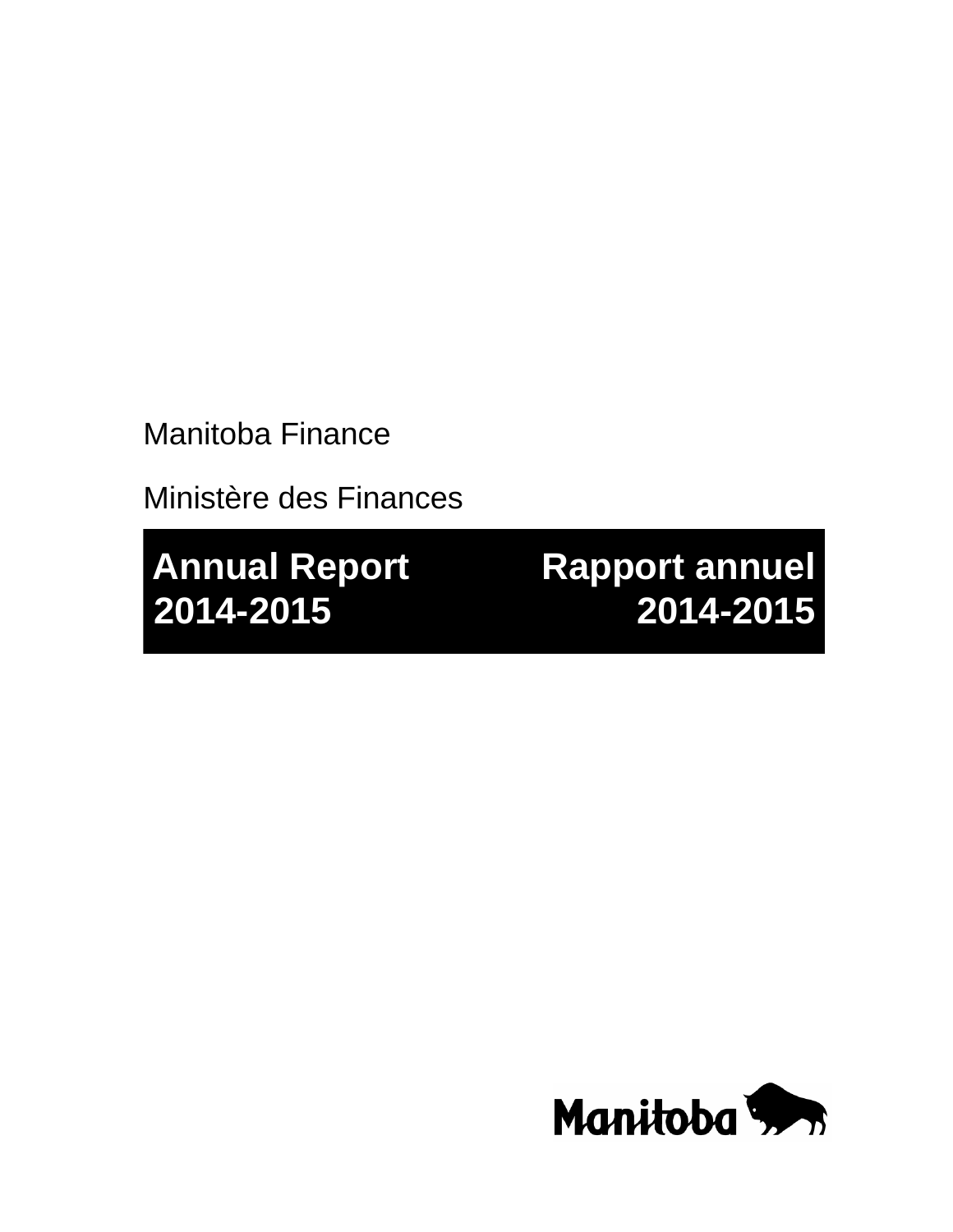Manitoba Finance

General Inquiries: Room 109, Legislative Building Winnipeg, Manitoba R3C 0V8 Phone: 204-945-5343 Fax: 204-945-1640 Email: [DMFIN@leg.gov.mb.ca](mailto:DMFIN@leg.gov.mb.ca)

This publication is available in alternate format upon request.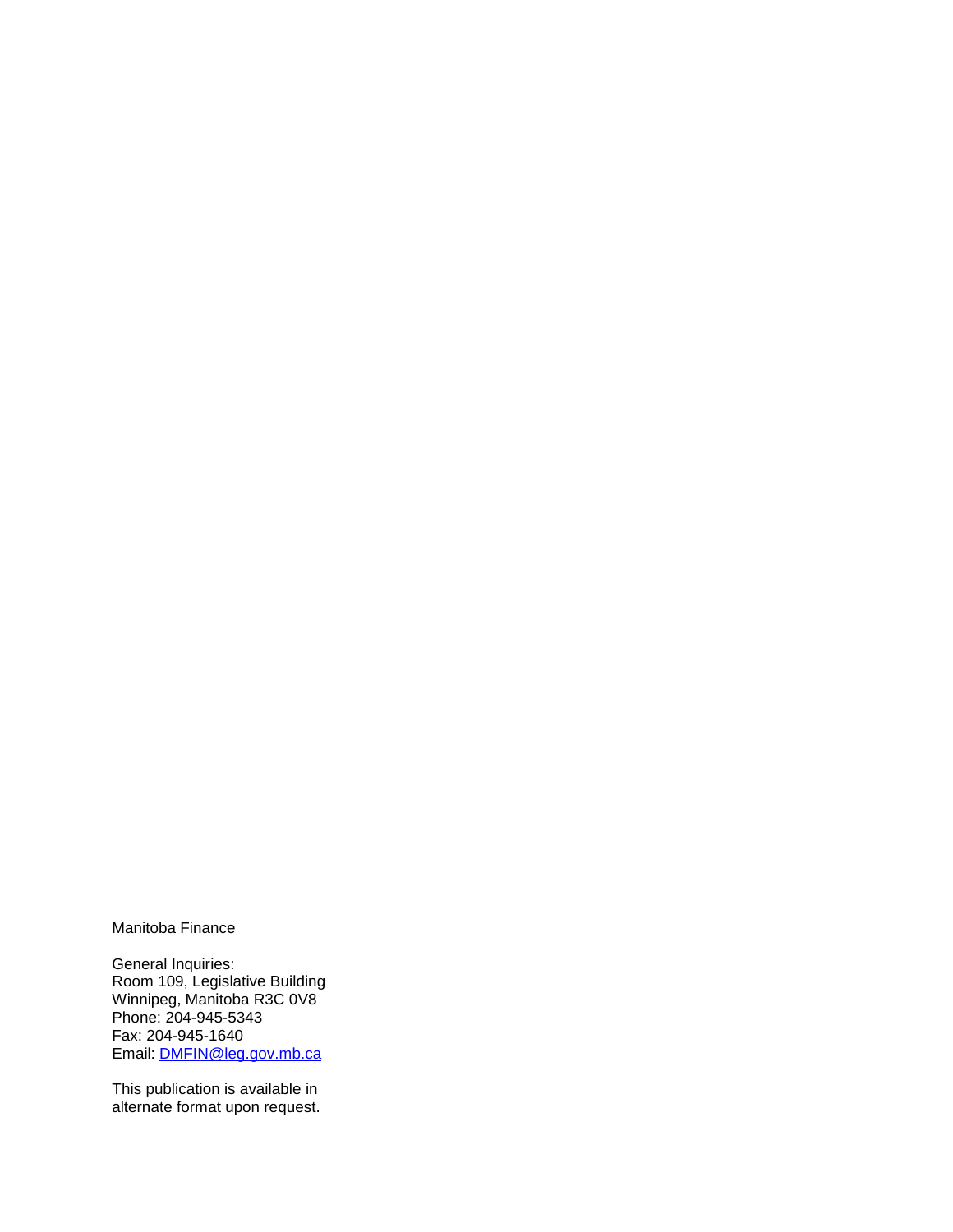

#### **MINISTER OF FINANCE**

Legislative Building<br>Winnipeg, Manitoba, CANADA R3C 0V8

Her Honour the Honourable Janice Filmon, C.M., O.M. Lieutenant Governor of Manitoba Room 235, Legislative Building Winnipeg, Manitoba R3C 0V8

May It Please Your Honour:

I have the privilege of presenting, for the information of Your Honour, the Annual Report of Manitoba Finance for the year ended March 31, 2015.

Respectfully submitted,

*Original signed by Greg Dewar*

Honourable Greg Dewar Minister of Finance

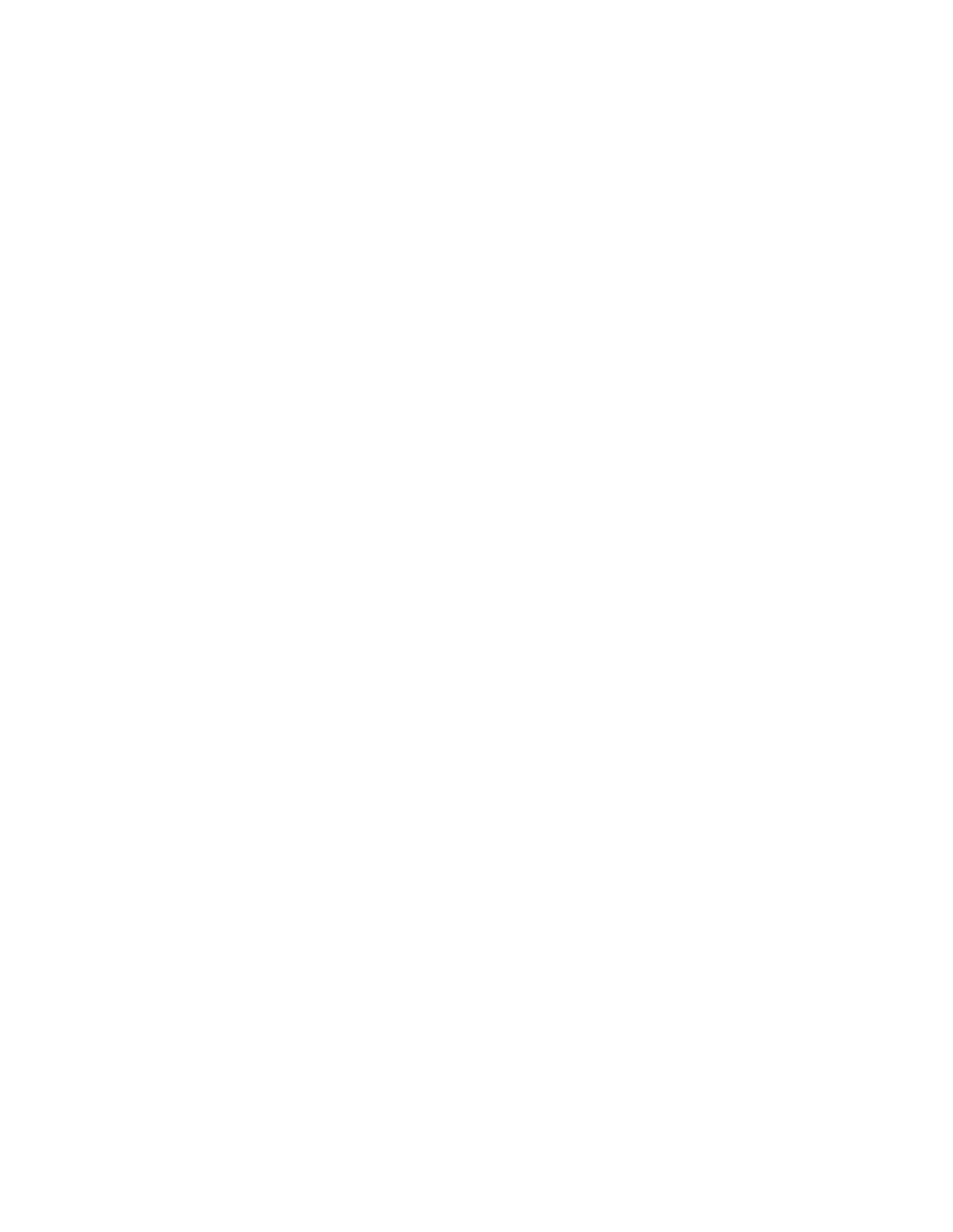

**MINISTER OF** FINANCE

Legislative Building Winnipeg, Manitoba, CANADA R3C 0V8

Son Honneur l'honorable Janice Filmon, C.M., O.M. Lieutenante-gouverneure du Manitoba Palais législatif, bureau 235 Winnipeg (Manitoba) R3C 0V8

Madame la Lieutenante-Gouverneure,

J'ai l'honneur de vous présenter, à titre d'information, le rapport annuel du ministère des Finances pour l'exercice qui s'est terminé le 31 mars 2015.

Le tout respectueusement soumis.

*Original signé par Greg Dewar*

Monsieur Greg Dewar Ministre des Finances

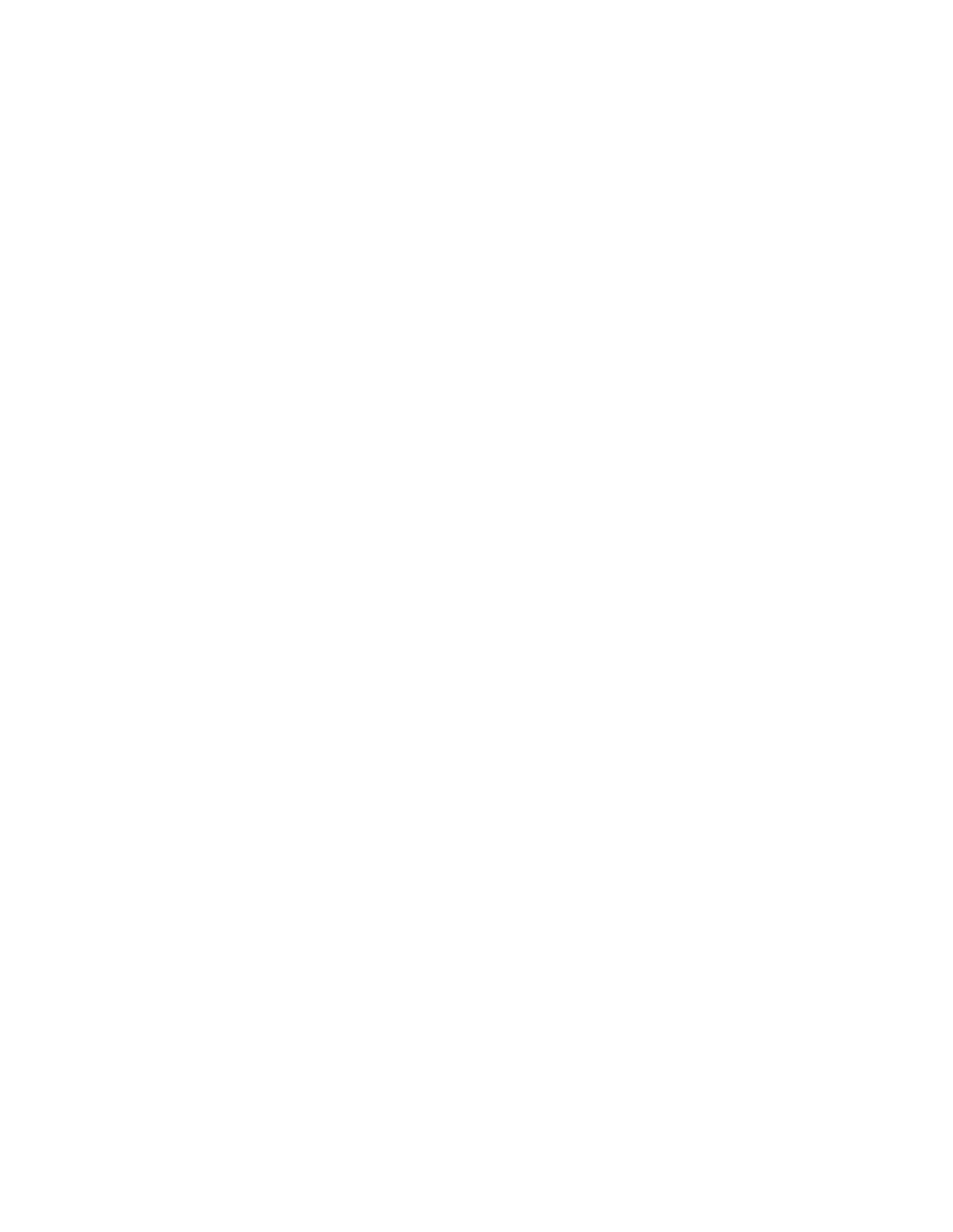

Room 109, Legislative Building, Manitoba, Canada R3C 0V8 www.manitoba.ca

Honourable Greg Dewar Minister of Finance Room 103, Legislative Building Winnipeg, Manitoba R3C 0V8

Dear Minister Dewar:

I am pleased to present the Annual Report of Manitoba Finance for the fiscal year ended March 31, 2015 for your consideration.

Overall, Manitoba Finance achieved performance targets and was under budget. These targets are based on the different priorities, objectives and actions set out in our 2014 Budget Estimates.

The report provides a summary of the key results for the five departmental operating divisions as well as the Priorities and Planning Committee of Cabinet Secretariat and the Premier's Economic Advisory Council.

Corporate Services Division provides executive administration, planning and management of departmental policies, programs and communication. Key results include co-ordinating and supporting the development of annual estimates for the department of Finance, the Civil Service Commission and Executive Council, in accordance with established timetables and accounting policies and a greater alignment of information technology investments with program needs. The division also managed the access to information requests under the *Freedom of Information and Protection of Privacy Act* for the department, the Civil Service Commission and the Executive Council.

The Treasury Division manages and administers provincial financial assets, including the borrowing programs and all investment and debt management activities of the government. Treasury staff also manage the borrowing programs and investment activities for all Crown corporations and government agencies, and assist in the arrangement of financing of municipalities schools and hospitals. The division managed the issuing of securities in both domestic and international markets valuing approximately \$5.3 billion, and serviced approximately \$4.0 billion in long-term investments of the province and its agencies, generating earnings of approximately \$233.0 million.

The Comptroller Division establishes and fosters a corporate comptrollership function for the government. This includes the development and operation of financial and management systems in support of legislative and governmental decision making, service delivery effectiveness and accountability requirements. The province's Summary Financial Statements for the fiscal year ended March 31, 2015 contained in the Annual Public Accounts received an unqualified audit opinion, indicating that the financial statements are prepared in accordance with generally accepted accounting principles and are free from material errors. Key results include 18 new departmental and cross-government audits, conducting approximately 938,000 payroll and vendor payment transactions, as well as issuing the Quarterly Financial Reports and Annual Public Accounts in accordance with established timetables and accounting policies.

The Taxation Division works to efficiently and effectively administer various provincial taxation statutes and ensures revenues are collected as required. For 2014/2015, 99.9 per cent of amounts owing to the province were collected. Key results include measures promoting self-compliance, such as developing or updating informational bulletins for taxpayers, ensuring taxpayer queries were answered in a timely manner, conducting new vendor reviews and ensuring audit and collection programs were effective. The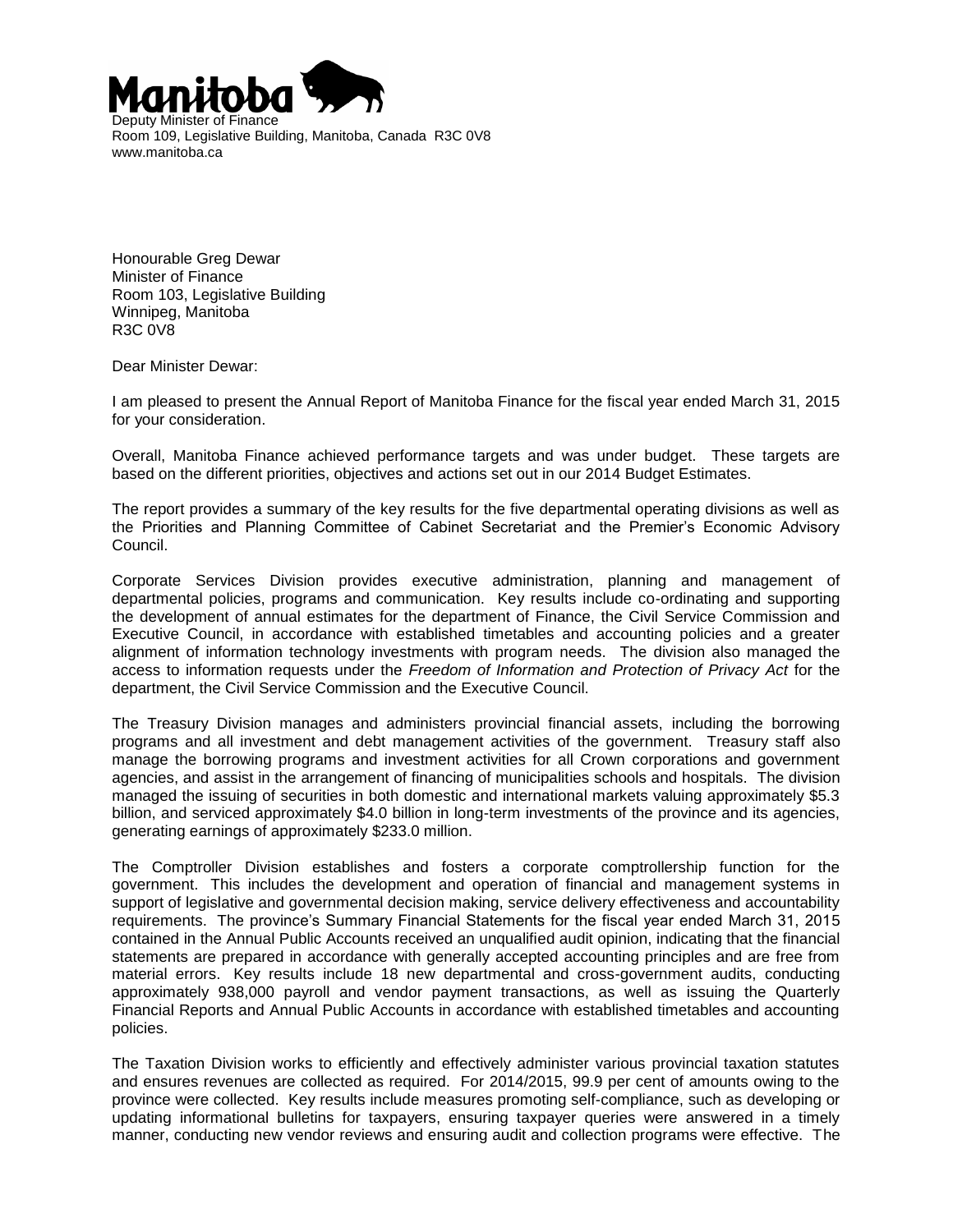division also maintained TAXcess, an efficient online system relating to filing and payment of taxes, facilitating business registrations and permitting taxpayer browsing of account status. The division also participated in joint investigations with other agencies and jurisdictions.

The Taxation, Economic and Intergovernmental Fiscal Research Division conducts intergovernmental fiscal and policy relations, economic and fiscal analysis, tax policy formulation and management of tax credit programs. The division provided research, technical and analytical support and advice to the Minister and Cabinet regarding national and provincial economic, fiscal and taxation matters and intergovernmental issues. The Division prepared fiscal and taxation research and analysis for the development of the Budget, administered fiscal arrangements and tax administration agreements with the federal government and administered tax credit programs with the federal government, departments and other administrators. The division also provided policy analysis and advice related to fiscal arrangements, including on the renewal of major federal and other transfer programs and the Canadian retirement income system. The Federal-Provincial Relations Branch provided support to the Premier of Manitoba in his responsibilities as Minister of Federal-Provincial Relations, including his involvement in regular meetings of Canada's Premiers, annual Western Premiers' Conferences, bilateral meetings with the Prime Minister and other inter-jurisdictional meetings and conferences.

It is an honour and a privilege to submit this report which provides a summary of the valuable work accomplished by staff across the department.

Respectfully submitted,

*Original signed by Jim Hrichishen*

Jim Hrichishen Deputy Minister of Finance

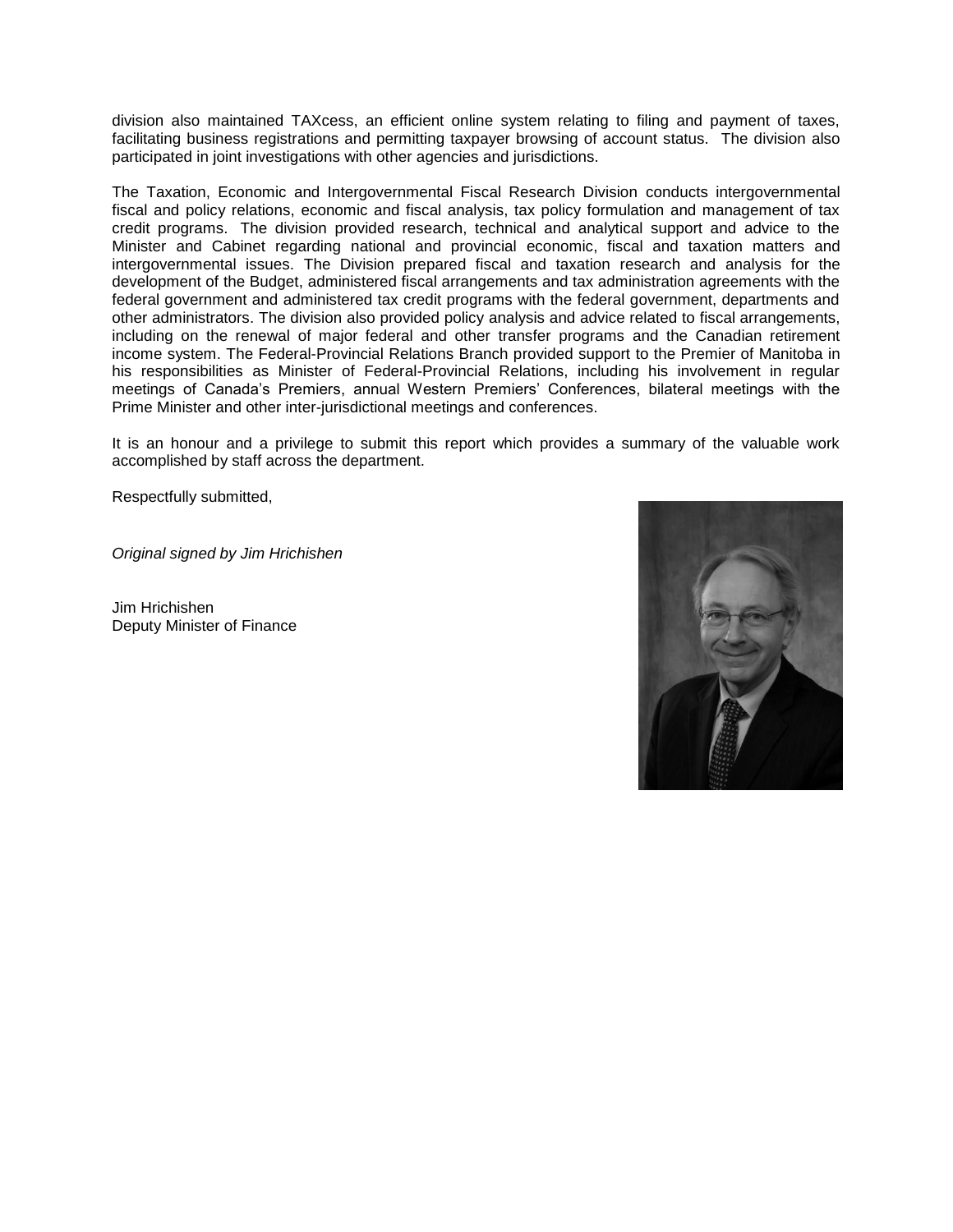

Room 109, Legislative Building, Manitoba, Canada R3C 0V8 www.manitoba.ca

Monsieur Greg Dewar Ministre des Finances Palais législatif, bureau 103 Winnipeg (Manitoba) R3C 0V8

Monsieur le Ministre,

J'ai l'honneur de vous présenter le rapport annuel du ministère des Finances pour l'exercice ayant pris fin le 31 mars 2015.

Globalement, Finances Manitoba a atteint les cibles de performance et a respecté le budget. Ces cibles reposent sur les priorités, les objectifs et les actions énoncés dans le Budget de 2014.

Le rapport fournit un résumé des résultats clés des cinq divisions du ministère ainsi que du Secrétariat du Comité du Cabinet chargé des priorités et de la planification et du Conseil consultatif économique du premier ministre.

La Division des services ministériels est en charge de l'administration exécutive, de la planification et de la gestion des politiques et de la communication du ministère. Les résultats clés comprennent la coordination et le soutien de l'élaboration des prévisions budgétaires annuelles du ministère des Finances, de la Commission de la fonction publique et du Conseil exécutif, conformément aux calendriers établis et aux conventions comptables, ainsi qu'une meilleure harmonisation des investissements en technologies de l'information avec les besoins des programmes. La Division a également géré les demandes d'accès à l'information en vertu de la *Loi sur l'accès à l'information et la protection de la vie privée* pour le compte du ministère, de la Commission de la fonction publique et du Conseil exécutif.

La Division de la trésorerie gère et administre les actifs financiers provinciaux, dont les programmes d'emprunt, et toutes les activités d'investissement et de service de la dette du gouvernement. Le personnel de la Division gère et administre également les programmes d'emprunt et les investissements pour toutes les sociétés d'État et les organismes gouvernementaux, et participe à l'organisation du financement des municipalités, des écoles et des hôpitaux. La Division a géré l'émission de titres, sur les marchés nationaux et internationaux, pour une valeur d'environ 5,3 milliards de dollars, et elle a assuré le service de quelque quatre milliards de dollars d'investissements à long terme de la Province et de ses organismes, générant des recettes d'environ 233 millions de dollars.

La Division du contrôleur établit et développe une fonction de contrôle pour le gouvernement. Cette fonction comprend l'élaboration et la mise en œuvre de systèmes financiers et de gestion qui apportent un soutien en ce qui concerne la prise de décisions législatives et gouvernementales, l'efficacité de la prestation des services et les exigences liées à l'obligation redditionnelle. Les états financiers sommaires de la Province pour l'exercice qui s'est terminé le 31 mars 2015 tels qu'ils sont représentés dans les comptes publics annuels ont reçu une opinion sans réserve des vérificateurs, ce qui indique que les états financiers sont préparés conformément aux principes comptables généralement reconnus et exempts d'erreurs importantes. Les résultats clés comprennent 18 nouvelles vérifications ministérielles et interministérielles, la conduite d'environ 938 000 opérations de paiement aux salariés et aux fournisseurs, ainsi que la publication des rapports financiers trimestriels et des comptes publics annuels conformément aux calendriers et aux conventions comptables établis.

La Division des taxes et des impôts applique avec efficience et efficacité diverses lois fiscales provinciales et veille à ce que les recettes soient perçues tel que cela est requis. Au titre de l'exercice 2014-2015, 99,9 % des sommes dues à la Province ont été collectées. Les résultats clés comprennent des mesures favorisant l'autoconformité, telles que l'élaboration ou la mise à jour des bulletins d'information destinés aux contribuables, la réponse dans les délais prévus aux demandes des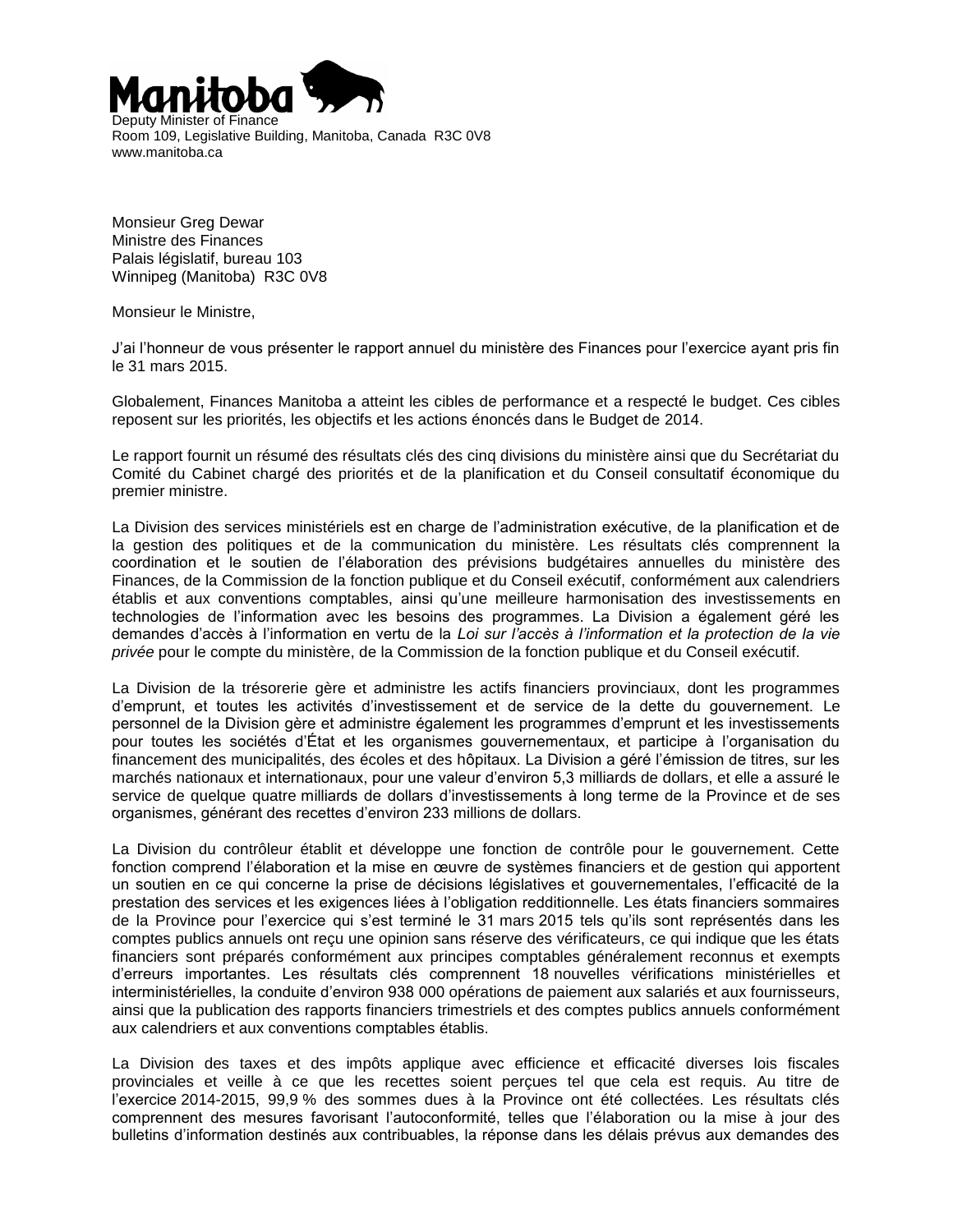contribuables, l'examen de nouveaux fournisseurs et l'évaluation de l'efficacité des programmes de vérification et de perception. La Division a également géré TAXcess, un système efficient de dépôt de déclarations et de paiement de taxes et d'impôts en ligne, qui facilite l'enregistrement des entreprises et permet aux contribuables de vérifier l'état de leur compte en ligne. La Division a également participé à des enquêtes conjointes avec d'autres organismes et autorités administratives.

La Division des recherches fiscales, économiques et intergouvernementales s'occupe des relations intergouvernementales en matière de fiscalité et de politiques, des analyses des questions d'économie et de fiscalité, de la formulation des politiques fiscales et de la gestion des programmes de crédit d'impôt. La Division a fourni au ministre et au Cabinet un soutien et des conseils d'ordre technique ainsi qu'en matière de recherche et d'analyse, relativement aux questions économiques et fiscales (tant nationales que provinciales) et aux questions intergouvernementales. La Division a effectué des recherches et des analyses fiscales en vue de l'élaboration du Budget, a administré des arrangements fiscaux et des ententes d'administration de l'impôt avec le gouvernement fédéral, et a administré des programmes de crédit d'impôt avec le gouvernement fédéral, des ministères et d'autres administrateurs. La Division a également fourni des analyses et des conseils en matière de politiques ayant trait aux arrangements fiscaux, y compris le renouvellement des principaux programmes de transfert, notamment fédéraux, et le système de revenu de retraite au Canada. La Direction des relations fédérales-provinciales a aidé le premier ministre du Manitoba à assumer ses responsabilités de ministre des Relations fédéralesprovinciales, notamment en ce qui concerne sa participation aux réunions régulières des premiers ministres du Canada, aux conférences annuelles des premiers ministres de l'Ouest, aux rencontres bilatérales avec le premier ministre fédéral, et aux autres réunions et conférences intergouvernementales.

C'est un honneur et un privilège pour moi, Monsieur le Ministre, de déposer à votre attention ce rapport qui offre un résumé du remarquable travail accompli par le personnel du ministère.

Le tout respectueusement soumis.

*Original signé par Jim Hrichishen*

Jim Hrichishen Sous-ministre des Finances

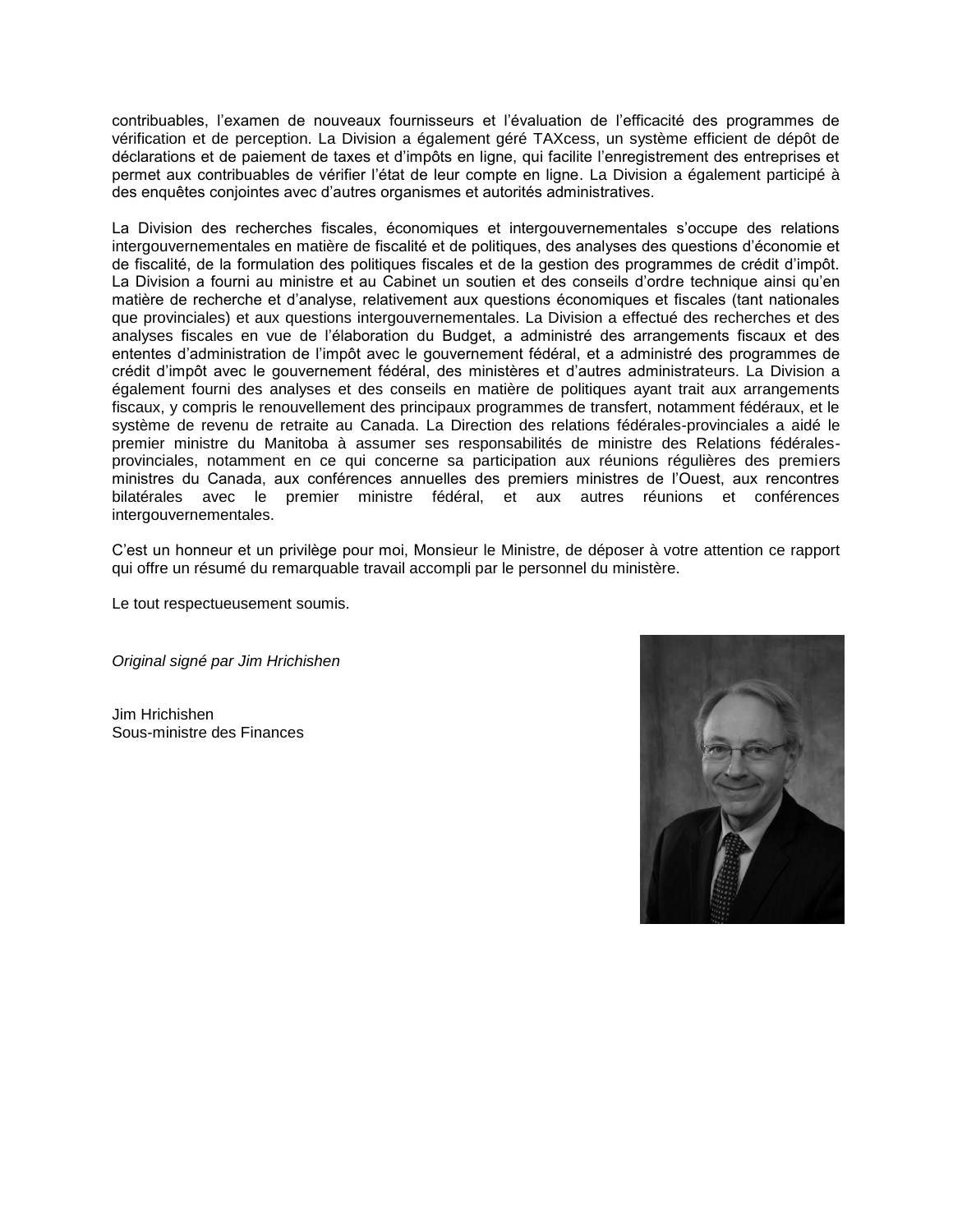

Treasury Board Secretariat 200-386 Broadway Ave, Manitoba, Canada R3C 3R6 www.manitoba.ca

Honourable Greg Dewar Minister of Finance Room 103, Legislative Building Winnipeg, Manitoba R3C 0V8

Dear Minister Dewar:

I am pleased to present the Annual Report of Manitoba Finance for the fiscal year ended March 31, 2015 for your consideration.

The report provides a summary of the key results for Treasury Board Secretariat and Francophone Affairs Secretariat. These targets are based on the different priorities, objectives and actions set out in our 2014 Budget Estimates.

Treasury Board Secretariat (TBS) provides financial and analytical support as well as advice to the Minister of Finance and Treasury Board in fulfilling fiscal management responsibilities. Key results include the tabling of the 2014/2015 Estimates of Expenditure and Revenue along with Budget 2014. TBS provided support to departments to strengthen the government's capacity to measure, monitor and evaluate programs through performance management processes. TBS also provided support in the form of research and costing to Negotiation Services to assist in the negotiation of various collective agreements.

The Francophone Affairs Secretariat provides advice regarding the development of services in French and the French Language Services (FLS) policy, facilitates the implementation of the province's FLS policy, and assists the administrative bodies covered by the FLS policy. The Secretariat promoted the services offered in the six Bilingual Service Centres (BSCs) operating in rural and urban regions of Manitoba and organized outreach activities in the different communities. This included receiving a total of 82,996 requests for services at the BSCs, an increase of 15.9% over the previous year. The Secretariat also co-ordinated the projects funded in 2014/15 under the Canada-Manitoba Agreement on French Language Services (CMAFLS).

It is an honour and a privilege to submit this report which provides a summary of the valuable work accomplished by staff within Treasury Board Secretariat.

Respectfully submitted,

*Original signed by Lynn Zapshala-Kelln*

Lynn Zapshala-Kelln Secretary to Treasury Board

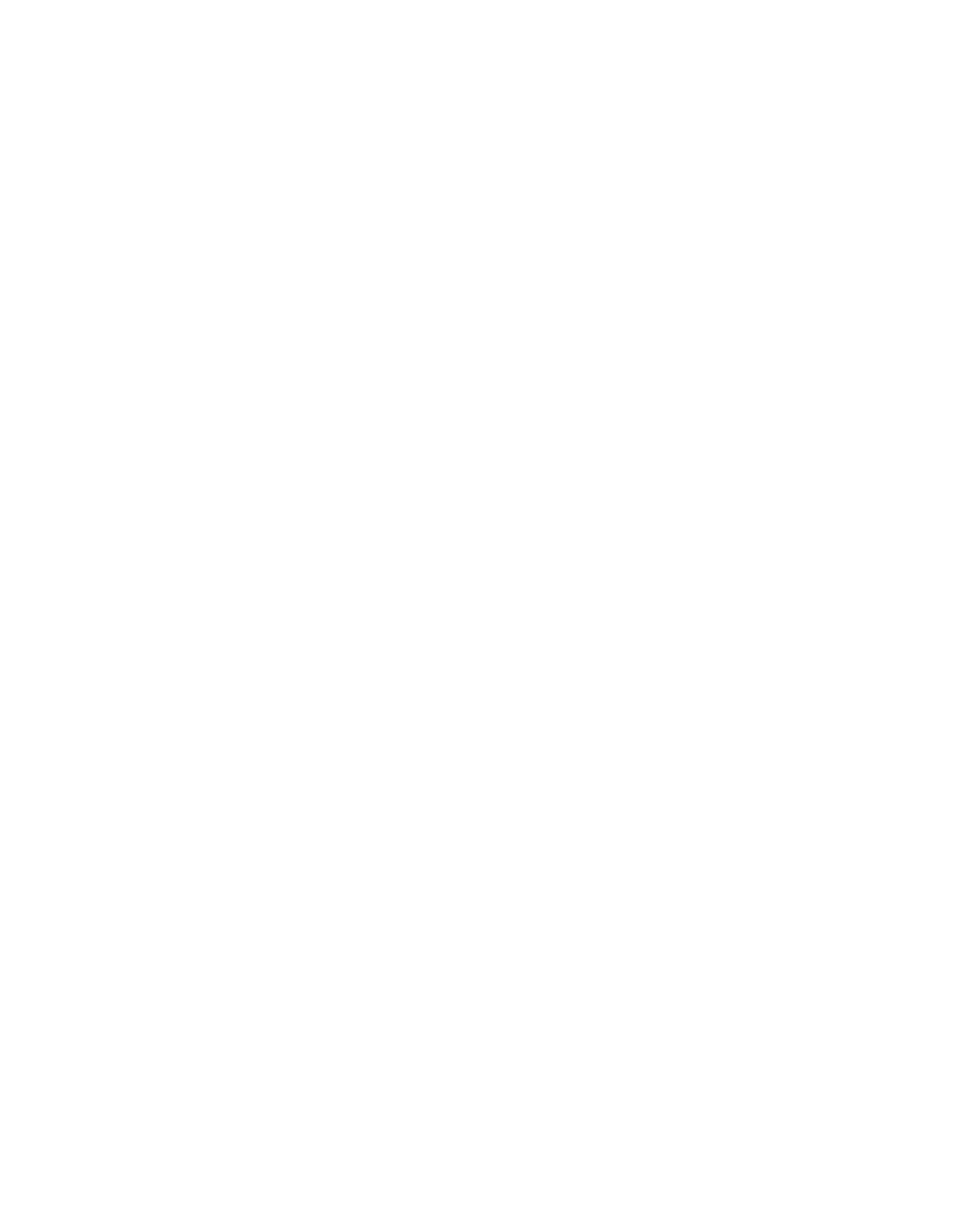

Treasury Board Secretariat 200-386 Broadway Ave, Manitoba, Canada R3C 3R6 www.manitoba.ca

Monsieur Greg Dewar Ministre des Finances Palais législatif, bureau 103 Winnipeg (Manitoba) R3C 0V8

Monsieur le Ministre,

J'ai l'honneur de vous présenter le rapport annuel du ministère des Finances pour l'exercice ayant pris fin le 31 mars 2015.

Ce rapport résume les principaux résultats obtenus par le Secrétariat du Conseil du Trésor et par le Secrétariat aux affaires francophones. Ces cibles reposent sur les priorités, les objectifs et les actions énoncés dans le Budget de 2014.

Le Secrétariat du Conseil du Trésor apporte au ministre des Finances et au Conseil du Trésor de l'aide et des conseils en matière de finances et d'analyse, leur permettant d'exercer leurs responsabilités dans la gestion financière. Les principaux résultats comprennent le dépôt des prévisions de dépenses et de recettes de 2014-2015 avec le Budget de 2014. Le Secrétariat du Conseil du Trésor a aidé les ministères à renforcer la capacité du gouvernement à mesurer, surveiller et évaluer les programmes, grâce aux processus de gestion du rendement. Le Secrétariat du Conseil du Trésor a également fourni un soutien au Service des négociations sous la forme d'études et d'évaluations des coûts pour conduire à l'application de diverses conventions collectives.

Le Secrétariat aux affaires francophones donne des conseils sur l'élaboration de services en français et sur la politique sur les services en langue française (SLF) en général, facilite la mise en œuvre de la politique sur les SLF de la Province et aide les entités administratives visées par cette politique. Le Secrétariat a fait la promotion des services offerts dans les six centres de services bilingues établis dans des régions rurales et urbaines du Manitoba, et a organisé des activités d'information dans les différentes collectivités. Les centres de services bilingues ont reçu un total de 82 996 demandes de service, soit une hausse de 15,9 % par rapport à l'année précédente. Le Secrétariat a également coordonné, pour le Manitoba, les projets financés en 2014-2015 dans le cadre de l'Entente Canada-Manitoba relative aux services en français.

C'est pour moi un honneur et un privilège de présenter ce rapport qui offre un résumé du remarquable travail accompli par le personnel du Secrétariat du Conseil du Trésor.

Le tout respectueusement soumis.

*Original signé par Lynn Zapshala-Kelln*

Lynn Zapshala-Kelln Secrétaire du Conseil du Trésor

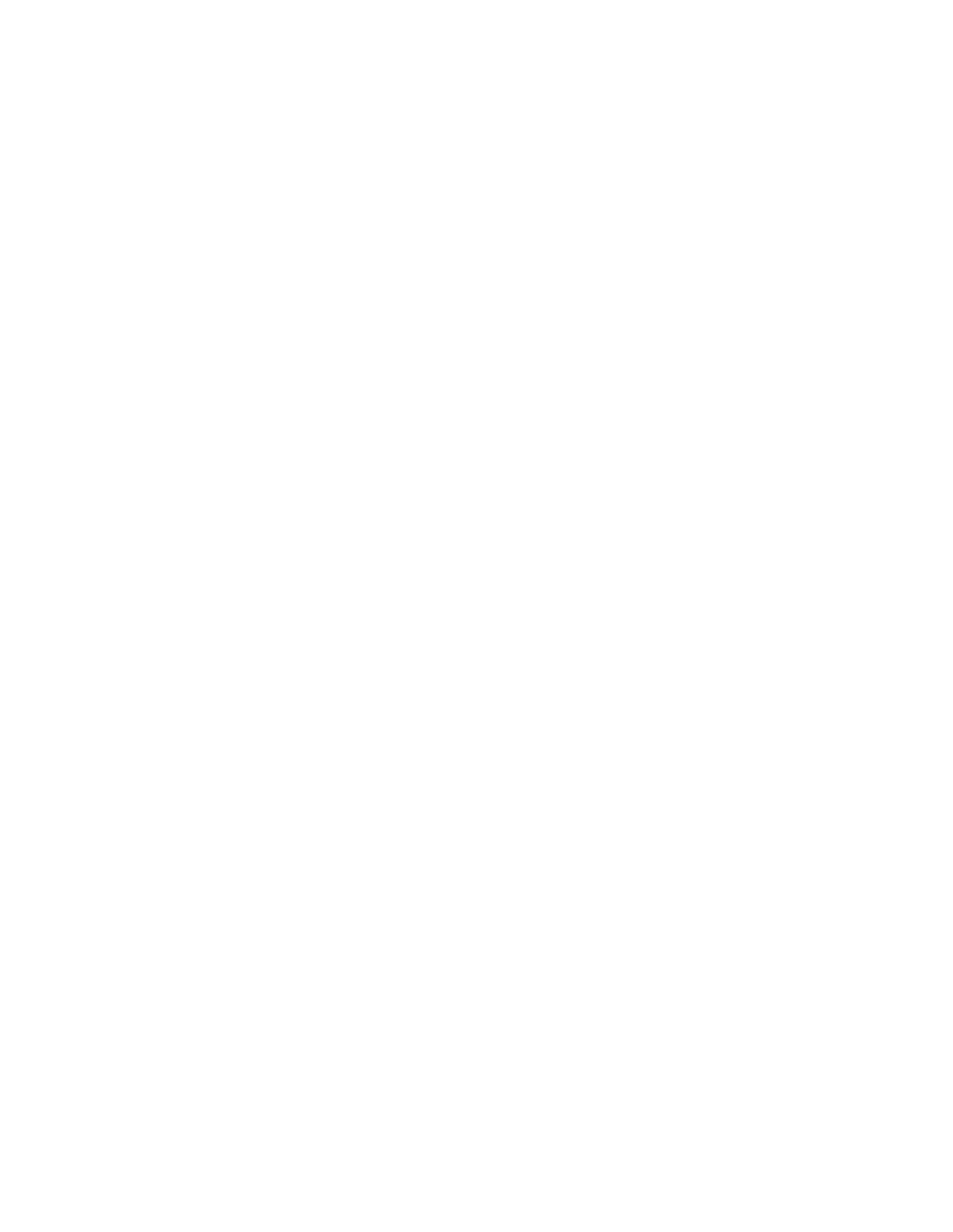# **TABLE OF CONTENTS**

| STATUTORY RESPONSIBILTIES OF THE MINISTER OF FINANCE 3                        |  |
|-------------------------------------------------------------------------------|--|
|                                                                               |  |
|                                                                               |  |
|                                                                               |  |
|                                                                               |  |
|                                                                               |  |
|                                                                               |  |
|                                                                               |  |
|                                                                               |  |
|                                                                               |  |
|                                                                               |  |
|                                                                               |  |
|                                                                               |  |
| Taxation, Economic and Intergovernmental Fiscal Research  16                  |  |
|                                                                               |  |
|                                                                               |  |
|                                                                               |  |
|                                                                               |  |
|                                                                               |  |
|                                                                               |  |
|                                                                               |  |
|                                                                               |  |
|                                                                               |  |
|                                                                               |  |
|                                                                               |  |
|                                                                               |  |
|                                                                               |  |
|                                                                               |  |
|                                                                               |  |
| Five-Year Operating Expenditure and Staffing Summary by Main Appropriation 37 |  |
|                                                                               |  |
|                                                                               |  |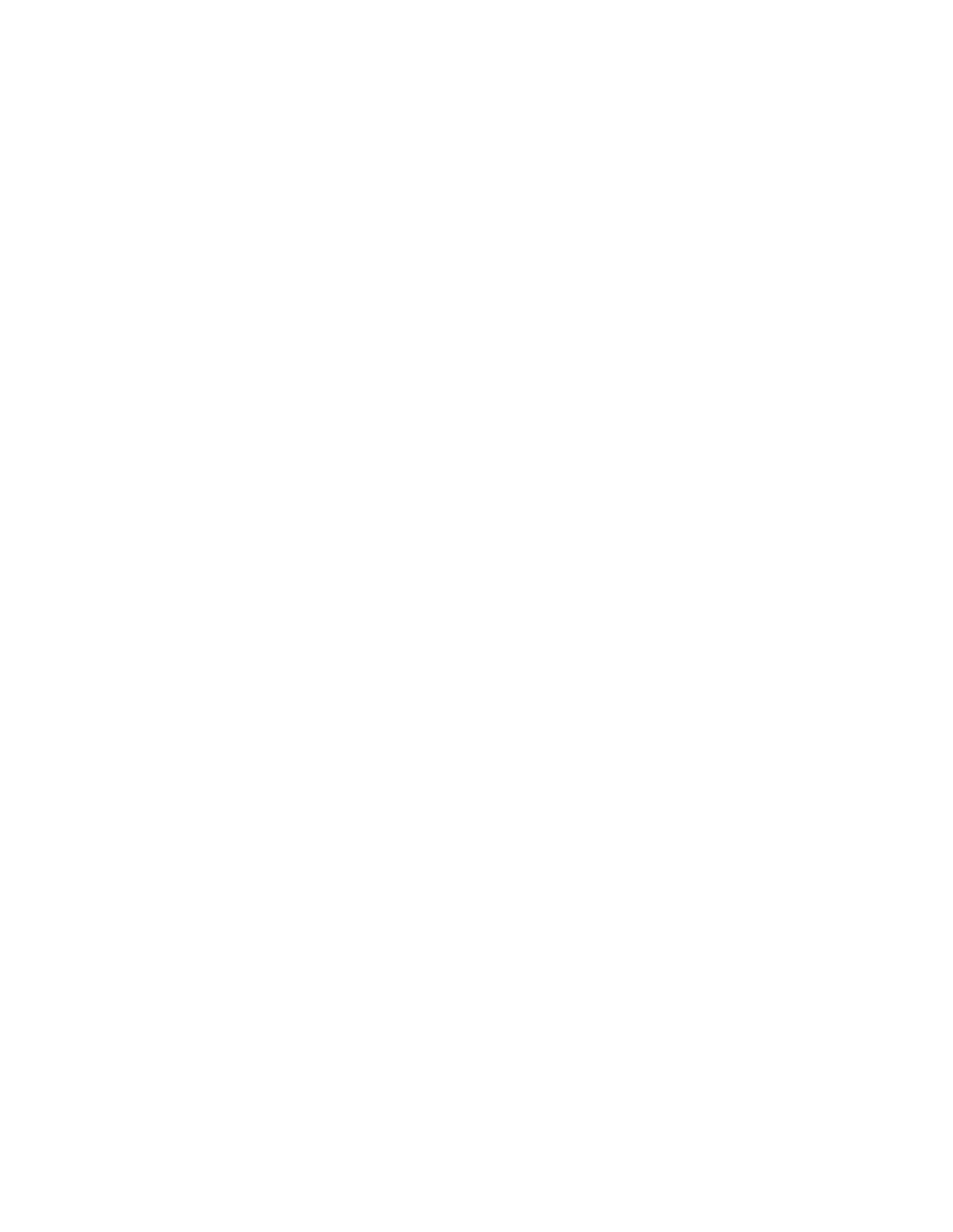### INTRODUCTION

<span id="page-16-0"></span>Manitoba Finance vision and mission is as follows:

- **Vision**: A dynamic and innovative organization that supports a strong and growing province.
- **Mission**: Implementing and managing effective financial, fiscal and economic policies, practices and services for Manitoba and its citizens.

The overall responsibilities of the Minister and the department include:

- Preparing the annual Provincial Budget;
- Managing and controlling government expenditures and revenues, and evaluating government programs;
- Providing policy direction on matters relating to financial management and administration, and ensuring appropriate government-wide management practices and systems;
- Ensuring accountability for the delivery of government programs;
- Maintaining the core government accounting and financial reporting systems, and preparing the Annual Public Accounts and other reports which show the financial condition of the entire government reporting entity;
- Managing daily cash requirements, the public debt, the investment of public money, and loans and advances made and guarantees given by the government;
- Analyzing and appraising the economic situation and prospects in Manitoba, in co-operation with other ministries as appropriate;
- Advising on fiscal and other economic policies and measures including taxation;
- Advising on policies relating to federal-provincial relations;
- Representing the province in negotiations and participating in meetings related to finance, taxation and economic development;
- Managing the province's financial assets and liabilities;
- Insuring government assets and managing risk;
- Administering a regulatory framework that contributes to a competitive Manitoba economy;
- Providing effective and innovative regulatory processes and decisions for Manitobans and ensuring that rates charged by public utilities are fair and reasonable.

Through its efforts, the department manages strategic, financial and operational risks at a corporate level so that the value government obtains for money expended, and for revenues owing and received, is optimized.

The department also encompasses the Manitoba Financial Services Agency, a Special Operating Agency, formed October 1, 2012. This agency includes the Manitoba Securities Commission and the Financial Institutions Regulation Branch. The agency prepares and presents its own annual report and is not included in this document.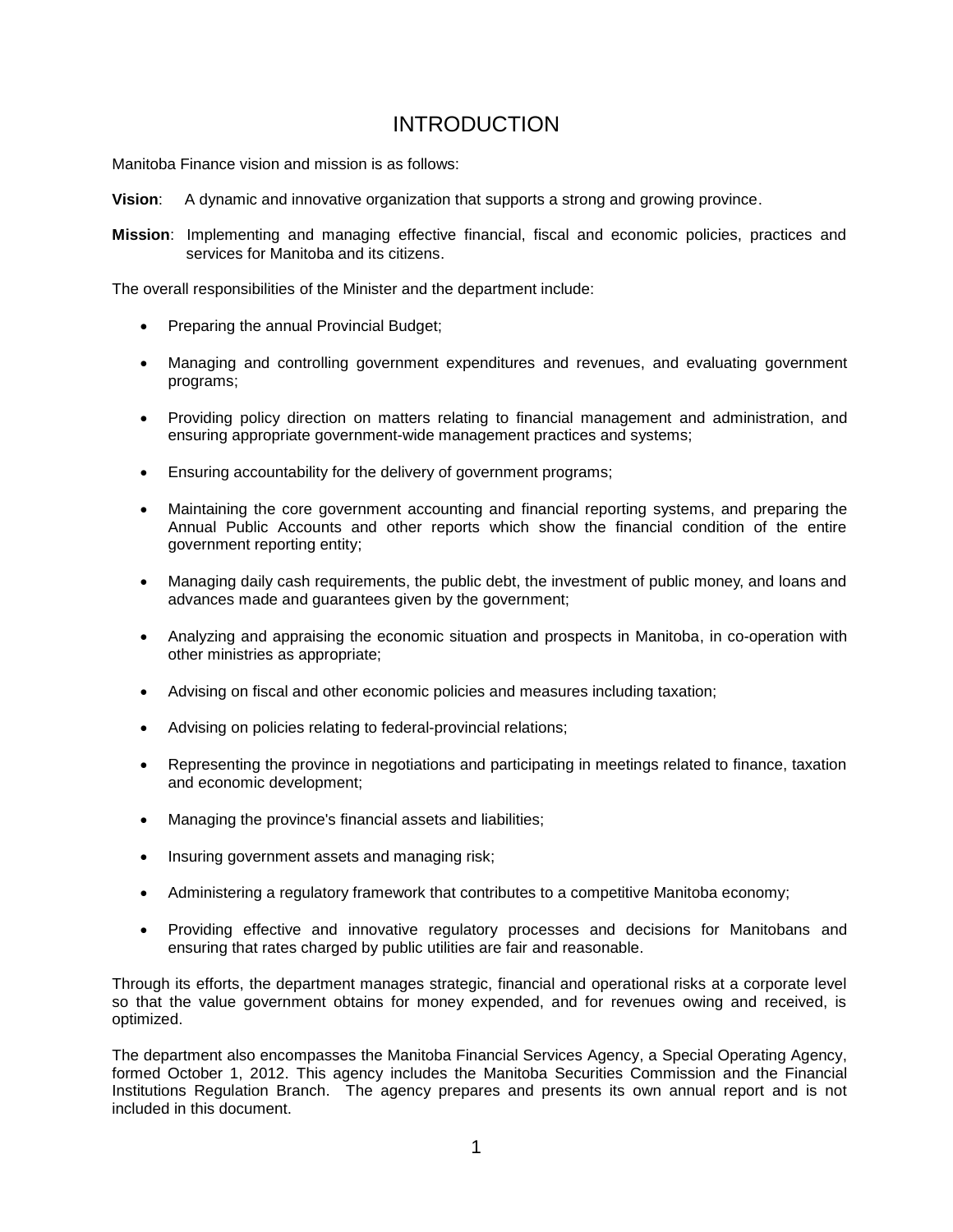The text of this report is formatted along the same lines as the appropriation structure for the department that is used in the Estimates of Expenditure and Revenue of the Province of Manitoba. This formatting will assist with cross-referencing the two documents. Exceptions to this format have been made for Net Tax Credit Payments and Public Debt. These areas have been included within the divisions responsible for their administration.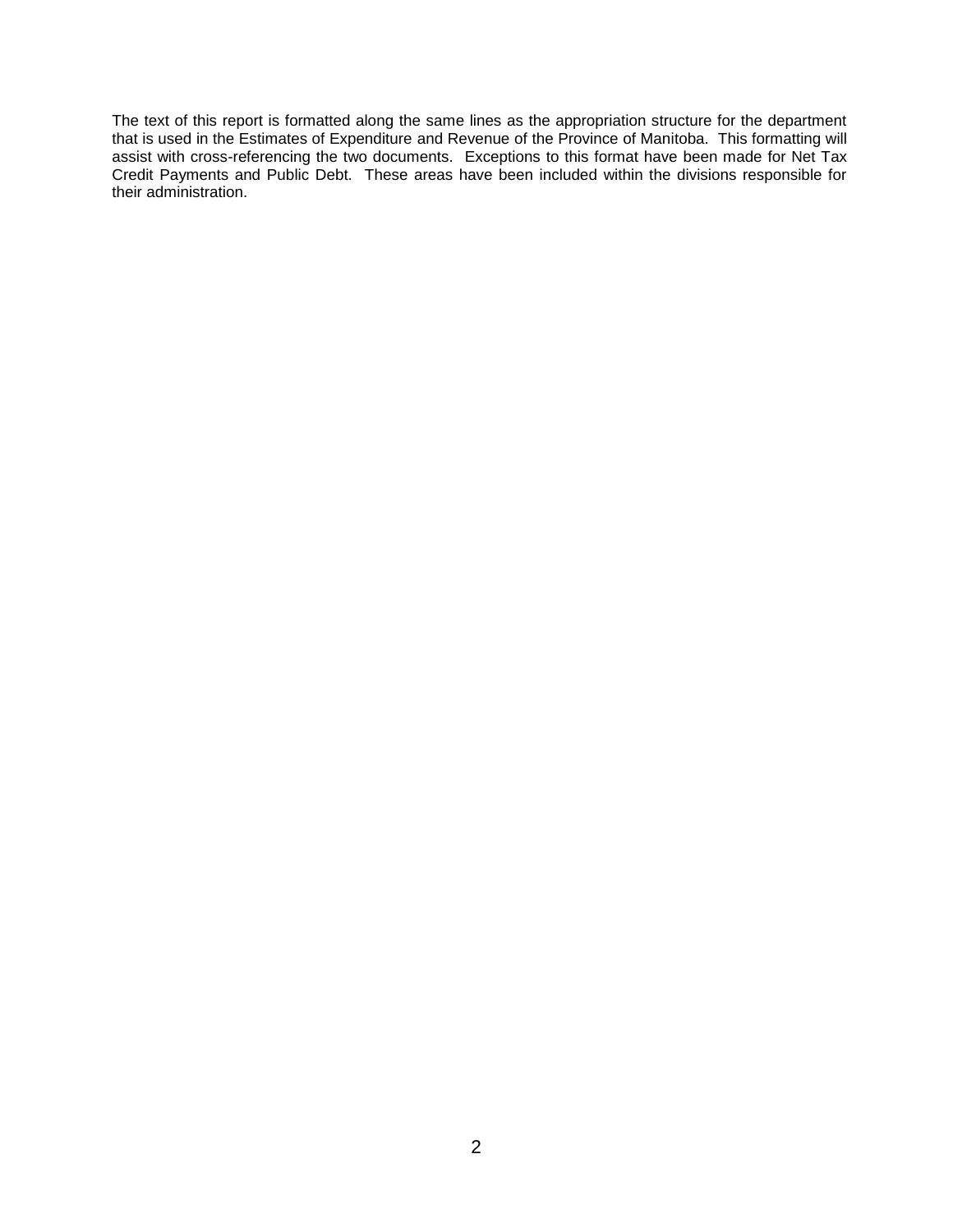## <span id="page-18-0"></span>STATUTORY RESPONSIBILTIES OF THE MINISTER OF FINANCE

|                                                                                       | Continuing<br>Consolidation<br>Chapter |
|---------------------------------------------------------------------------------------|----------------------------------------|
| The Affordable Utility Rate Accountability Act                                        | A 6.8                                  |
| The Balanced Budget, Fiscal Management and Taxpayer Accountability Act                | <b>B5</b>                              |
| The Commodity Futures Act                                                             | C 152                                  |
| The Cooperatives Act                                                                  | C <sub>223</sub>                       |
| The Corporations Act [part XXIV]                                                      | C <sub>225</sub>                       |
| The Corporation Capital Tax Act                                                       | C <sub>226</sub>                       |
| The Credit Unions and Caisses Populaires Act                                          | C 301                                  |
| The Credit Unions and Caisses Populaires Profits Tax Act                              | C 302                                  |
| The Crocus Investment Fund Act [section 11]                                           | C 308                                  |
| The Crown Corporations Public Review and Accountability Act                           | C <sub>336</sub>                       |
| The Emissions Tax on Coal and Petroleum Coke Act                                      | E 90                                   |
| The Energy Rate Stabilization Act                                                     | E 115                                  |
| The Financial Administration Act                                                      | F 55                                   |
| The Fire Insurance Reserve Fund Act                                                   | <i>F70</i>                             |
| The Fuel Tax Act                                                                      | F 192                                  |
| The Health and Post Secondary Education Tax Levy Act                                  | H <sub>24</sub>                        |
| The Hospital Capital Financing Authority Act                                          | H 125                                  |
| The Income Tax Act [except sections 7.13 to 7.16, 10.4, 10.5, 10.6 and 11.8 to 11.12] | I 10                                   |
| The Insurance Act                                                                     | l 40                                   |
| The Insurance Corporations Tax Act                                                    | 150                                    |
| The Manitoba Investment Pool Authority Act                                            | <b>1100</b>                            |
| The Labour-Sponsored Venture Capital Corporations Act                                 |                                        |
| [except Part 2 and sections 16 to 18 as they relate to Part 2]                        | L 12                                   |
| The Mining Claim Tax Act                                                              | M 165                                  |
| The Mining Tax Act                                                                    | M 195                                  |
| The Mortgage Brokers Act                                                              | M210                                   |
| The Municipal Taxation and Funding Act [except Part 2]                                | M 265                                  |
| The Pari-Mutuel Levy Act                                                              | P 12                                   |
| The Property Tax and Insulation Assistance Act                                        |                                        |
| [Parts I, I.1, III, III.1, IV, V.1 and V.2, and section 1 and Part VI as              |                                        |
| they relate to subjects covered under Parts I, I.1, III, III.1, IV, V.1 and V.2]      | P 143                                  |
| The Public Officers Act                                                               | P 230                                  |
| The Public-Private Partnerships Transparency and Accountability Act                   | P 245                                  |
| The Public Sector Compensation Disclosure Act                                         | P 265                                  |
| The Public Utilities Board Act                                                        | P 280                                  |
| The Real Estate Brokers Act                                                           | R 20                                   |
| The Retail Sales Tax Act                                                              | R 130                                  |
| <b>The Securities Act</b>                                                             | S 50                                   |
| The Securities Transfer Act                                                           | S 60                                   |
| The Succession Duty Act (S.M. 1988-89, c. 42)                                         |                                        |
| The Suitors' Moneys Act                                                               | S220                                   |
| The Tax Administration and Miscellaneous Taxes Act                                    | Τ2                                     |
| The Tax Appeals Commission Act                                                        | T3                                     |
| The Tobacco Tax Act                                                                   | T 80                                   |

Per Order-in-Council 458/2014, Schedule "H" and Schedule "T", Order-in-Council 456/2014 and the Continuing Consolidation of the Statutes of Manitoba.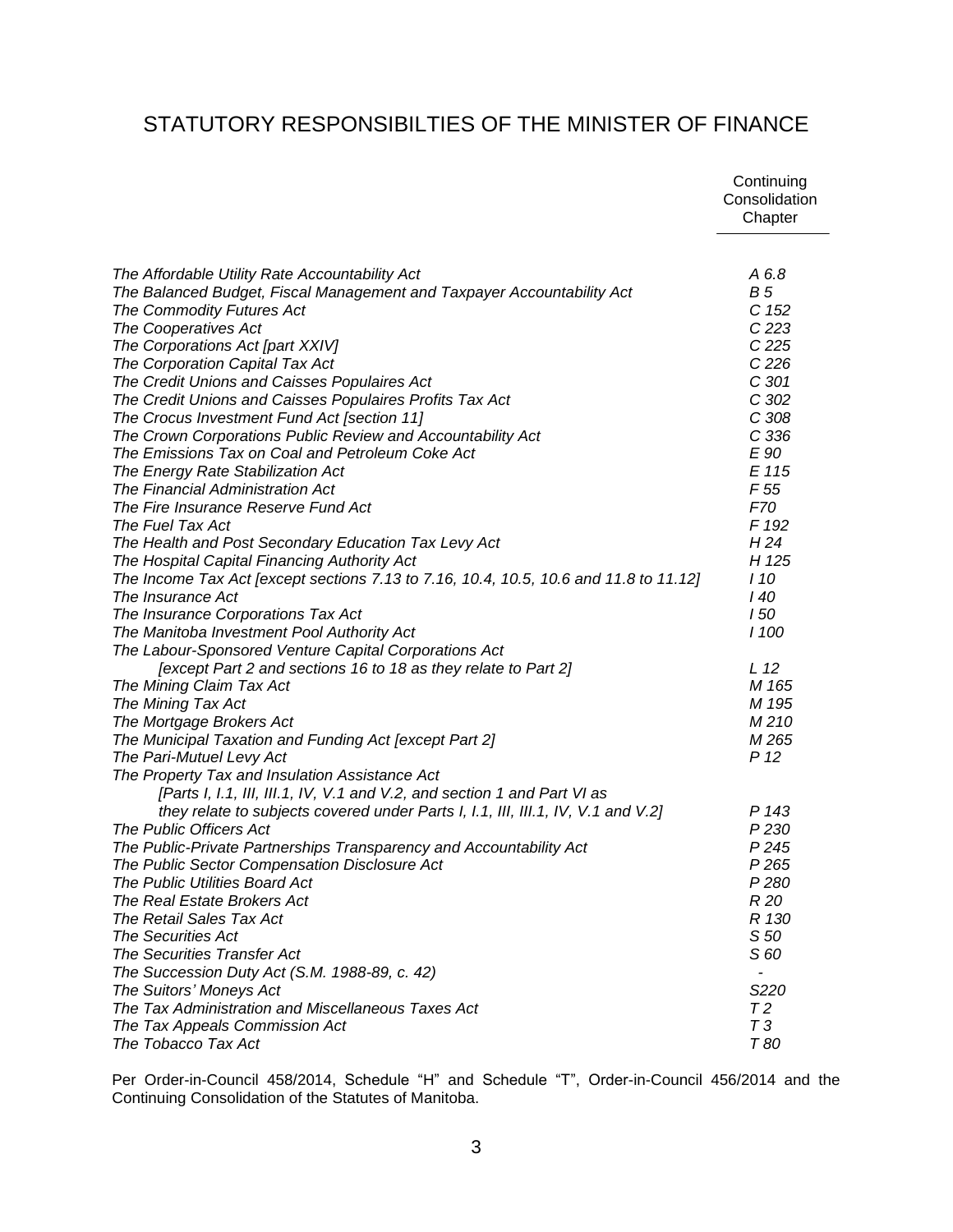<span id="page-19-0"></span>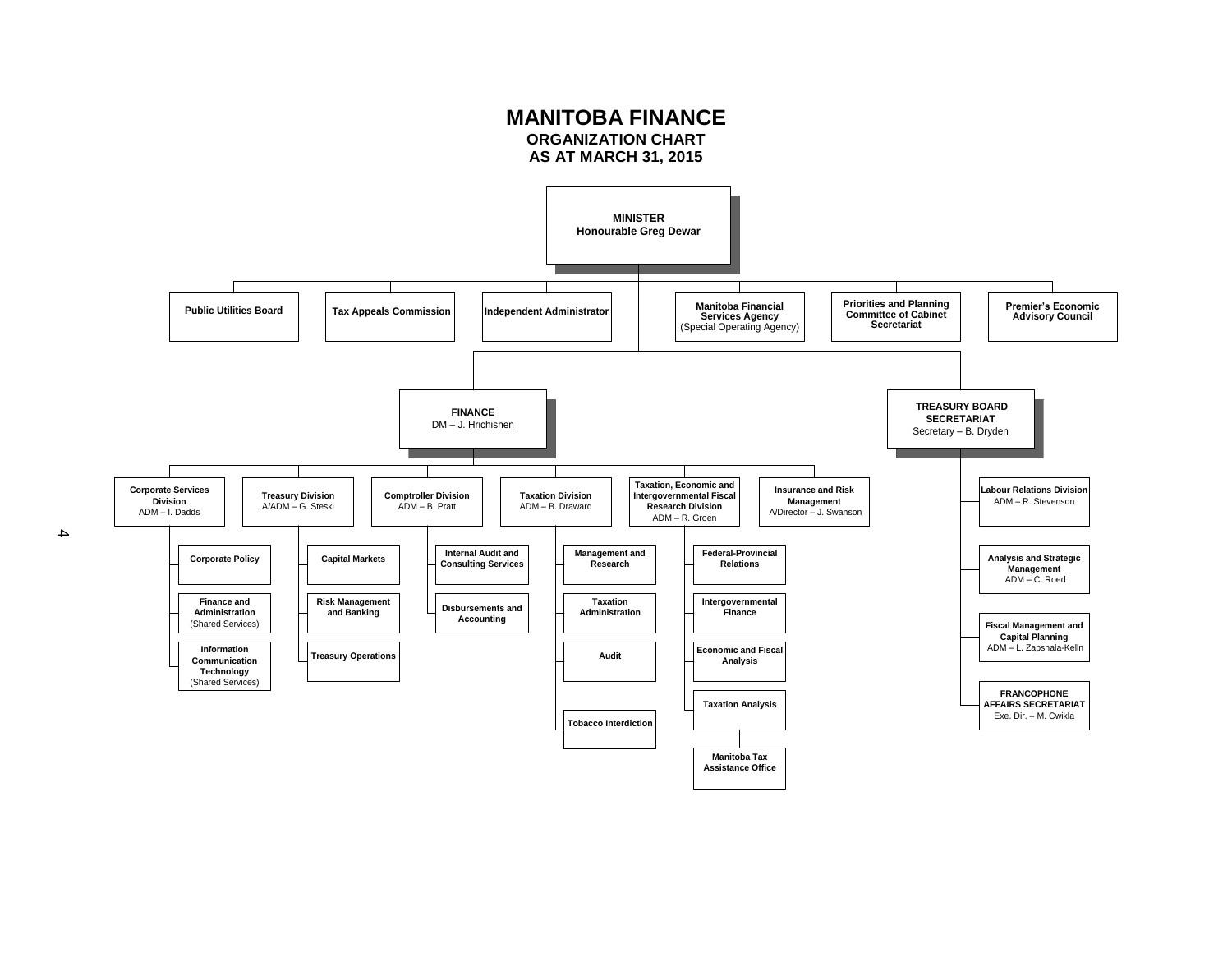# <span id="page-20-0"></span>**CORPORATE SERVICES**

Corporate Services Division provides executive administration, management and strategic planning of departmental policies and programs; co-ordination and oversight of policy and communication, financial and administrative functions and information technology; as well as other services such as the Tax Appeals Commission, the Independent Administrator and the Public Utilities Board.

## <span id="page-20-1"></span>**Executive Support**

The Minister's salary provides additional compensation to which individuals appointed to the Executive Council are entitled.

Executive Support provides support and advice to the Minister on all policy and program matters related to the department, co-ordinates and administers the activities of the department to meet government policy objectives and provides administrative leadership to the department.

| 1(a)              | <b>MINISTER'S SALARY</b>                    |                               |             |                                         |                                      |              |
|-------------------|---------------------------------------------|-------------------------------|-------------|-----------------------------------------|--------------------------------------|--------------|
|                   | <b>Expenditures by</b><br>Sub-appropriation | Actual<br>2014/15<br>\$(000s) | <b>FTEs</b> | <b>Estimate</b><br>2014/15<br>\$ (000s) | Variance<br>Over/(Under)<br>\$(000s) | Expl.<br>No. |
| Minister's Salary |                                             | 37                            | 1.00        | 37                                      |                                      |              |
|                   | <b>Total Sub-appropriation</b>              | 37                            | 1.00        | 37                                      |                                      |              |
|                   |                                             |                               |             |                                         |                                      |              |
| 1(b)              | <b>EXECUTIVE SUPPORT</b>                    |                               |             |                                         |                                      |              |

| <b>Expenditures by</b><br>Sub-appropriation | Actual<br>2014/15<br>\$ (000s) | <b>FTEs</b> | <b>Estimate</b><br>2014/15<br>\$ (000s) | Variance<br>Over/(Under)<br>\$ (000s) | Expl.<br>No. |
|---------------------------------------------|--------------------------------|-------------|-----------------------------------------|---------------------------------------|--------------|
| Salaries and Employee Benefits              | 654                            | 8.00        | 769                                     | (115)                                 |              |
| <b>Other Expenditures</b>                   | 71                             |             | 92                                      | (21)                                  |              |
| <b>Total Sub-appropriation</b>              | 725                            | 8.00        | 861                                     | (136)                                 |              |

# <span id="page-20-2"></span>**Corporate Services**

The Corporate Services Division supports the corporate needs of the department by liaising and cooperating with other areas of the shared services departments and central agencies to develop and implement departmental policies and procedures for financial management, administration, business processes and information technology management.

The division supports the Minister, Deputy Minister and the department on corporate policy matters, access to information, issues management, legislation, regulation, executive management and strategic planning. In addition, the division provides support on the development and implementation of policy matters for the Manitoba Financial Services Agency, a Special Operating Agency.

The division ensures appropriate management of and accountability for the department's resources, as well as effective, efficient and economical operation of the departmental financial functions, in compliance with requirements of the shared services departments, Treasury Board, Comptroller and Auditor General. It further manages and provides departmental support to Manitoba Finance and the Manitoba Civil Service Commission for matters related to information technology and technological policies, procedures and directives. As well, the division provides support to the Manitoba Floodway/East Side Road Authority (MFESRA) and Consumer Protection Office.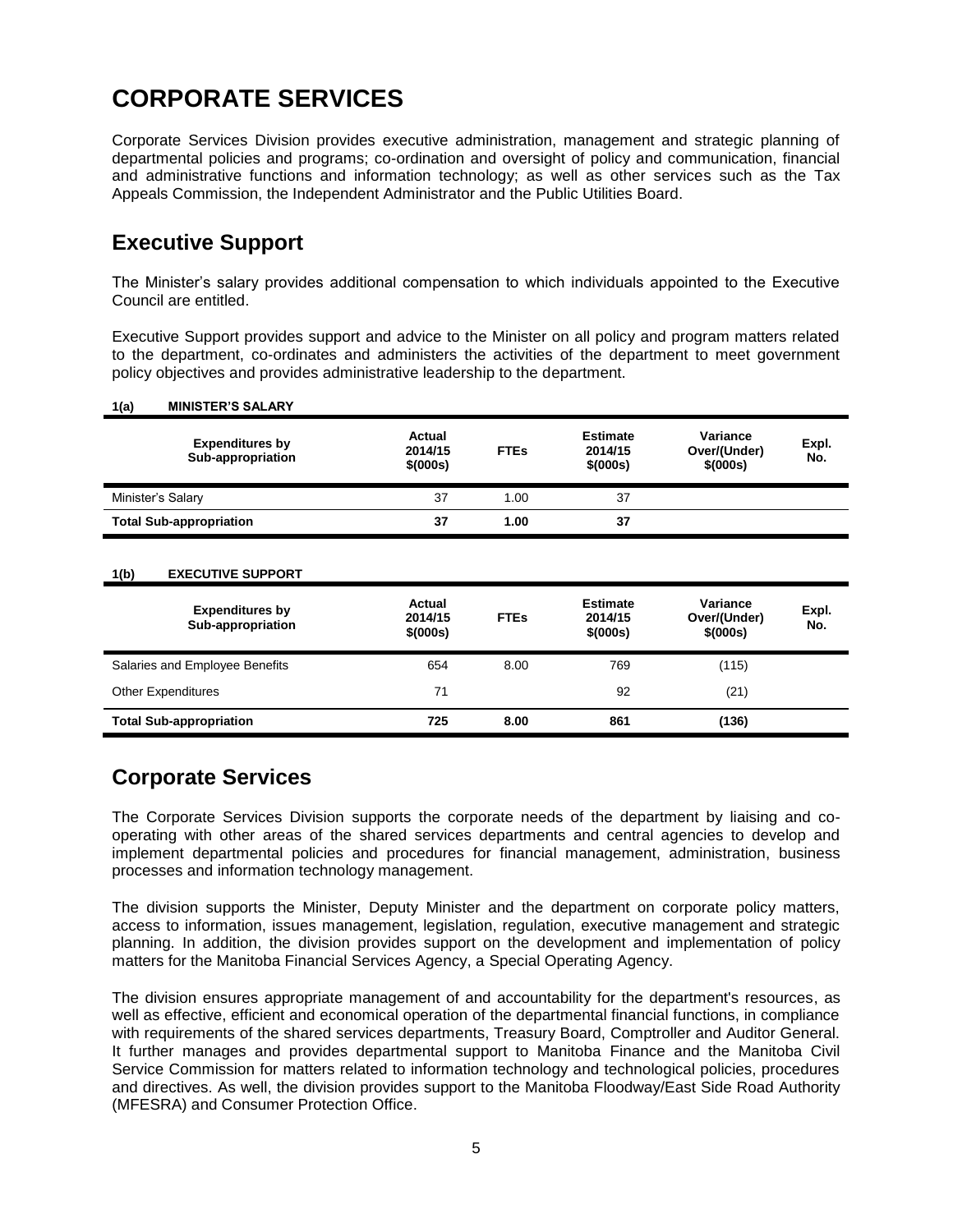#### **Results:**

- Provided leadership and support of strategic planning, comptrollership and use of information technology resources for the department.
- Supported management through the provision of analytical, consultative and evaluative advice on financial, policy and planning proposals and ongoing operations; supported and ensured continuity in the administrative process of the department.
- Provided policy support to the Minister, Deputy Minister and department, including briefing and planning materials, authority seeking documents, correspondence and public reporting documents.
- Ensured the department, Executive Council and the Civil Service Commission met their responsibilities under *The Freedom of Information and Protection of Privacy Act (FIPPA).*
- Ensured timely reporting of departmental management reports, annual estimates information, detailed budget forecasts and related reports, the Supplementary Information for Legislative Review, as well as the Annual Report to the Legislature.
- Maintained strong fiscal management, accountability and control over departmental financial resources; monitored and advised of emerging financial and program management issues, providing financial information to departmental managers and other government agencies and departments.
- Ensured prompt and accurate payment of accounts payable and collected and deposited all revenues and receipts to which the departments were entitled.
- Supported cost-effective investments in information systems to enable delivery of departmental program needs for automated functionality, system performance, security and availability.

| <b>Expenditures by</b><br>Sub-appropriation | Actual<br>2014/15<br>\$(000s) | <b>FTEs</b> | <b>Estimate</b><br>2014/15<br>\$ (000s) | Variance<br>Over/(Under)<br>\$ (000s) | Expl.<br>No. |
|---------------------------------------------|-------------------------------|-------------|-----------------------------------------|---------------------------------------|--------------|
| Salaries and Employee Benefits              | 2.368                         | 38.00       | 2.727                                   | (359)                                 |              |
| <b>Other Expenditures</b>                   | 318                           |             | 325                                     | (7)                                   |              |
| <b>Total Sub-appropriation</b>              | 2.686                         | 38.00       | 3,052                                   | (366)                                 |              |

### **1(c) CORPORATE SERVICES**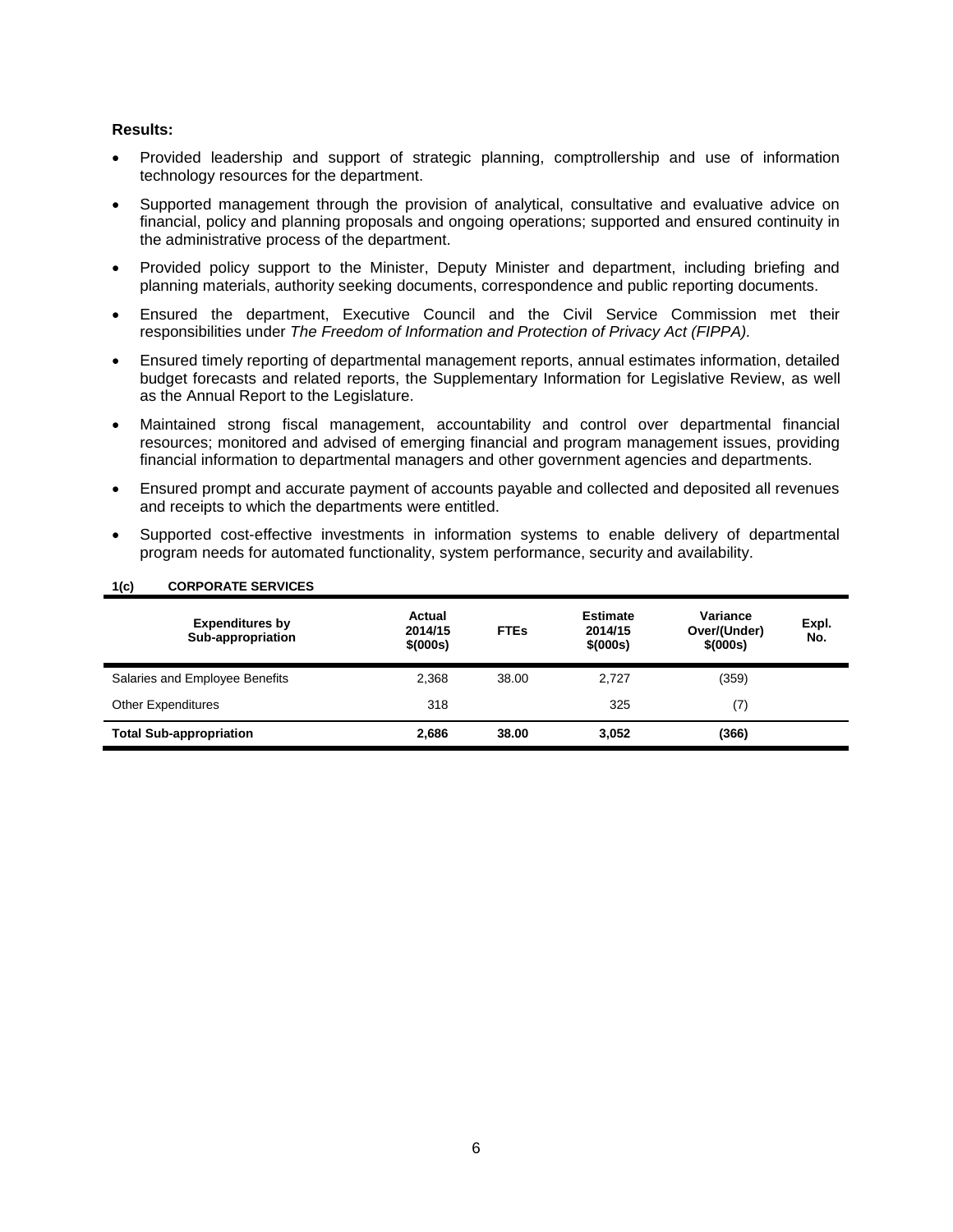# <span id="page-22-0"></span>**Tax Appeals Commission**

*The Tax Appeals Commission Act* provides for the appointment of one or more commissioners for the purpose of dealing with appeals filed by taxpayers who disagree with assessments issued by the Taxation Division. The Tax Appeals Commission provides taxpayers with an objective review of a taxpayer's appeal, independent of the taxation officials who issued the assessment.

The activity of the commission and results for 2014/15 are as follows:

| Outstanding appeals as at March 31, 2014<br>Appeals received in 2014/15 | 17       |
|-------------------------------------------------------------------------|----------|
| Administration<br>Audit                                                 | 11<br>17 |
|                                                                         | 45       |
| Disposition of Appeals in 2014/15                                       |          |
| Varied                                                                  | 5        |
| Affirmed                                                                | 6        |
| Rescinded                                                               |          |
| Withdrawn                                                               |          |
| Appeals Resolved                                                        | 20       |
| Outstanding appeals as at March 31, 2015                                | 25       |

#### **1(d) TAX APPEALS COMMISSION**

| <b>Expenditures by</b><br>Sub-appropriation | Actual<br>2014/15<br>\$(000s) | <b>FTEs</b> | <b>Estimate</b><br>2014/15<br>\$ (000s) | Variance<br>Over/(Under)<br>\$ (000s) | Expl.<br>No. |
|---------------------------------------------|-------------------------------|-------------|-----------------------------------------|---------------------------------------|--------------|
| Tax Appeals Commission                      | 14                            |             | 19                                      | (5)                                   |              |
| <b>Total Sub-appropriation</b>              | 14                            |             | 19                                      | (5)                                   |              |

### <span id="page-22-1"></span>**Independent Administrator**

**1(e) INDEPENDENT ADMINISTRATOR**

The Independent Administrator was created in 2006 under *The Labour-Sponsored Venture Capital Corporations Act*. The Independent Administrator reports to the Minister of Finance and monitors provincially registered labour-sponsored funds and issuers under the Small Business Venture Capital Tax Credit program to ensure compliance with governing legislation.

| 1(e) | INDEPENDENT ADMINISTRATOR                   |                                |             |                                         |                                       |              |
|------|---------------------------------------------|--------------------------------|-------------|-----------------------------------------|---------------------------------------|--------------|
|      | <b>Expenditures by</b><br>Sub-appropriation | Actual<br>2014/15<br>\$ (000s) | <b>FTEs</b> | <b>Estimate</b><br>2014/15<br>\$ (000s) | Variance<br>Over/(Under)<br>\$ (000s) | Expl.<br>No. |
|      | Independent Administrator                   | 44                             |             | 34                                      | 10                                    |              |
|      | <b>Total Sub-appropriation</b>              | 44                             |             | 34                                      | 10                                    |              |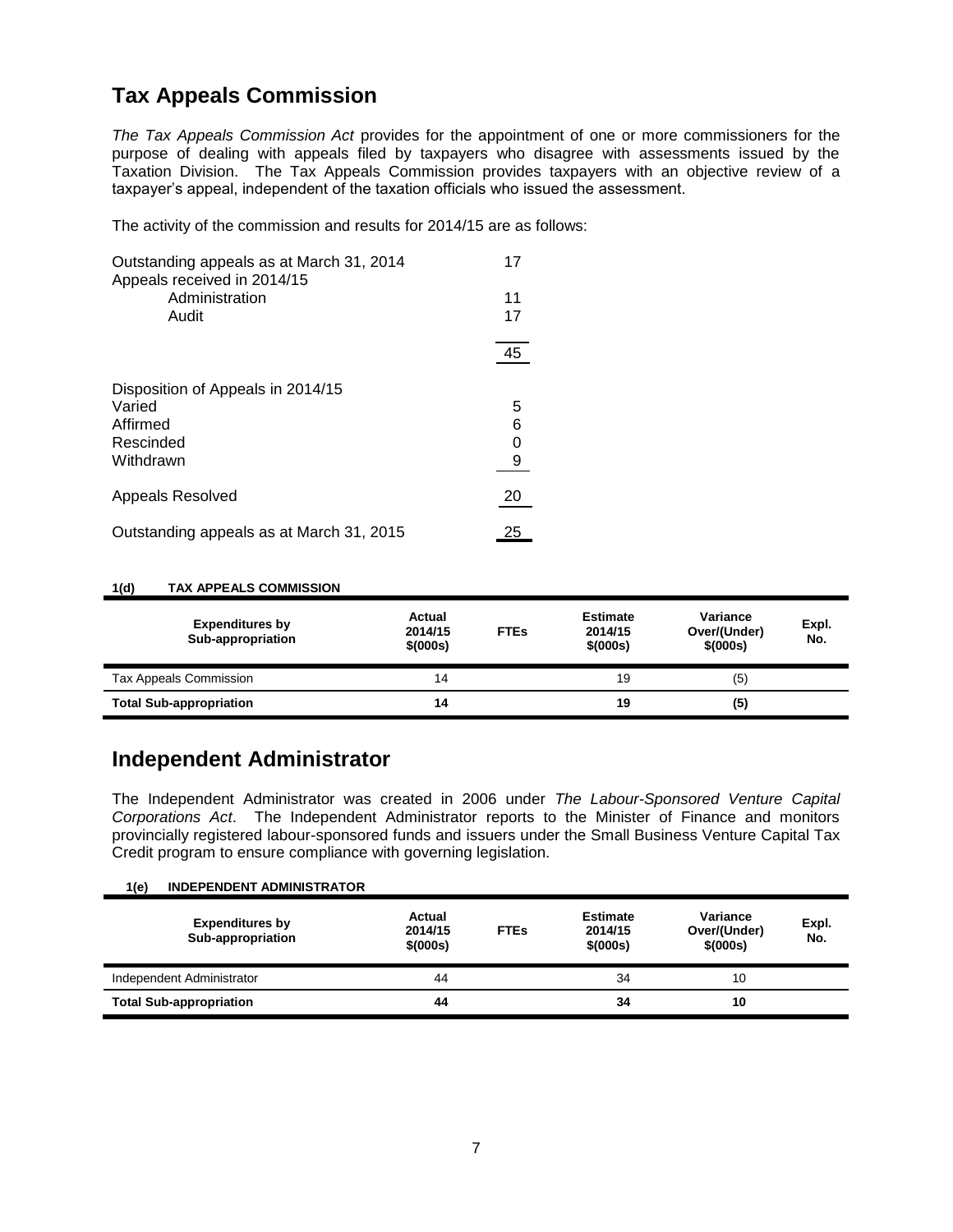# <span id="page-23-0"></span>**The Public Utilities Board**

The Public Utilities Board is an independent quasi-judicial regulatory body operating under the authority of the Manitoba Legislature.

The board is responsible for the regulation of public utilities as are defined under *The Public Utilities Board Act* and includes:

- Centra Gas Manitoba Inc. natural gas distribution
- Stittco Utilities Man Ltd. propane distribution
- Water and Sewer Utilities excluding the City of Winnipeg and the Manitoba Water Services Board

The board regulates the rates of compulsory driver and vehicle insurance premiums charged by Manitoba Public Insurance, and electricity rates charged by Manitoba Hydro, with respect to *The Crown Corporations Public Review and Accountability and Consequential Amendments Act.*

Pursuant to *The Gas Pipe Line Act,* the board assures that natural gas and propane are distributed to Manitoba consumers in a safe manner.

Other legislation that assigns either regulatory or adjudicative responsibilities to the board includes:

- *The Greater Winnipeg Gas Distribution Act*
- *The Gas Allocation Act*
- *The Prearranged Funeral Services Act*
- *The Manitoba Water Services Board Act* (Appeals)
- *The Highways Protection Act* (Appeals)
- *The Consumer Protection Act* (maximum rates for cashing government cheques)
- *The City of Winnipeg Act* (passenger carrier agreements)
- *The Municipal Act*
- The Emergency 911 Public Safety Answering Point Act (Appeals)

#### **Results:**

The board convened six oral public hearings over 40 days and two pre-hearing conference days. As a result of those oral public hearings and approximately 100 paper-based proceedings, which included public notices, the board issued 149 formal Orders (158 in 2013/14):

| <b>Orders</b>                     | 2014/15 | 2013/14 |
|-----------------------------------|---------|---------|
| <b>Water and Sewer Utilities</b>  | 53      | 62      |
| Natural Gas Utilities and Propane | 16      | 19      |
| The Highways Protection Act       |         | 0       |
| Manitoba Hydro                    | 68      | 65      |
| Manitoba Public Insurance         | 11      | 7       |
| The Cemeteries Act                | 0       | 2       |
| Government Cheque Cashing Fees    | 0       | 1       |
| Pay Day Loans                     | 0       | 2       |
| <b>Total</b>                      | 149     | 158     |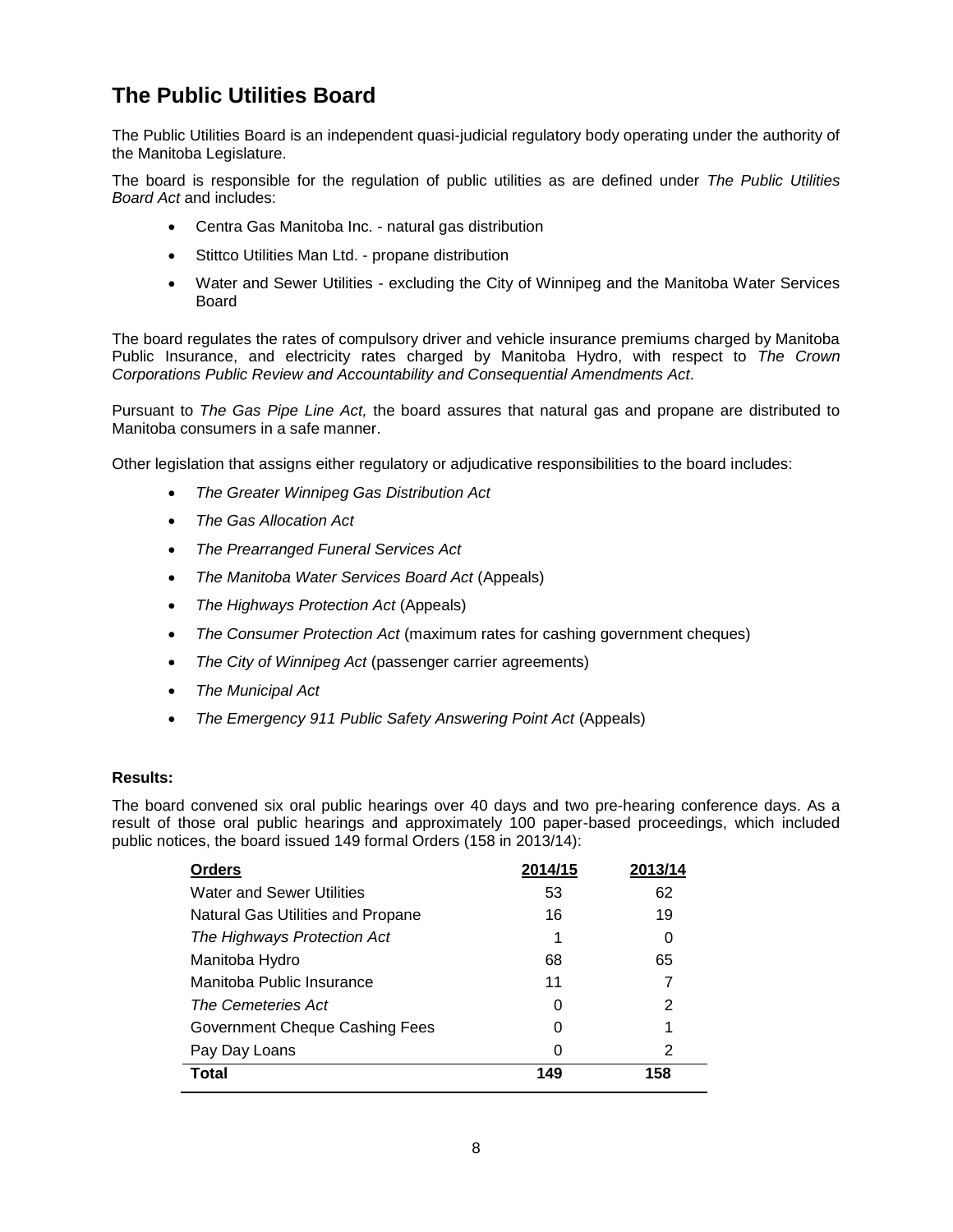The board also issued 44 annual licences:

|                                             | 2014/15  | 2013/14 |
|---------------------------------------------|----------|---------|
| <b>Direct Purchase of Natural Gas</b>       |          |         |
| <b>Brokers</b>                              | 11       | 11      |
| The Cemeteries Act*                         |          |         |
| Cemeteries, renewal                         | 0        | 11      |
| Columbariums                                | 0        | 21      |
| Mausoleums                                  | 0        | 5       |
| Crematories                                 | $\Omega$ | 18      |
| Sales-Owners                                | 0        | 11      |
| Agents                                      | 0        | 113     |
| <b>Agent Transfer</b>                       | 0        | 2       |
|                                             | $\bf{0}$ | 181     |
| <b>The Prearranged Funeral Services Act</b> |          |         |
| Renewal                                     | 33       | 33      |
| <b>Total licences issued</b>                | 44       | 225     |

\*No licences were issued under *The Cemeteries Act* in 2014/15, as the administration of the Act was transferred to the Funeral Board in January 2014.

The board also supervised the Service Disconnection and Reconnection policies and procedures of Centra Gas Manitoba Inc. and Stittco Utilities Man Ltd. In this regard, the board received and resolved a number of customer complaints.

During the 2014/15 year, the board received five appeals of a decision handed down by the Highway Traffic Board. Two appeals were denied, one was withdrawn and two were carried forward to the next year.

#### **4(f) THE PUBLIC UTILITIES BOARD**

| <b>Expenditures by</b><br>Sub-appropriation | Actual<br>2014/15<br>\$ (000s) | <b>FTEs</b> | <b>Estimate</b><br>2014/15<br>\$ (000s) | Variance<br>Over/(Under)<br>\$ (000s) | Expl.<br>No. |
|---------------------------------------------|--------------------------------|-------------|-----------------------------------------|---------------------------------------|--------------|
| Salaries and Employee Benefits              | 903                            | 8.00        | 717                                     | 186                                   |              |
| <b>Other Expenditures</b>                   | 435                            |             | 633                                     | (198)                                 |              |
| <b>Total Sub-appropriation</b>              | 1.338                          | 8.00        | 1.350                                   | (12)                                  |              |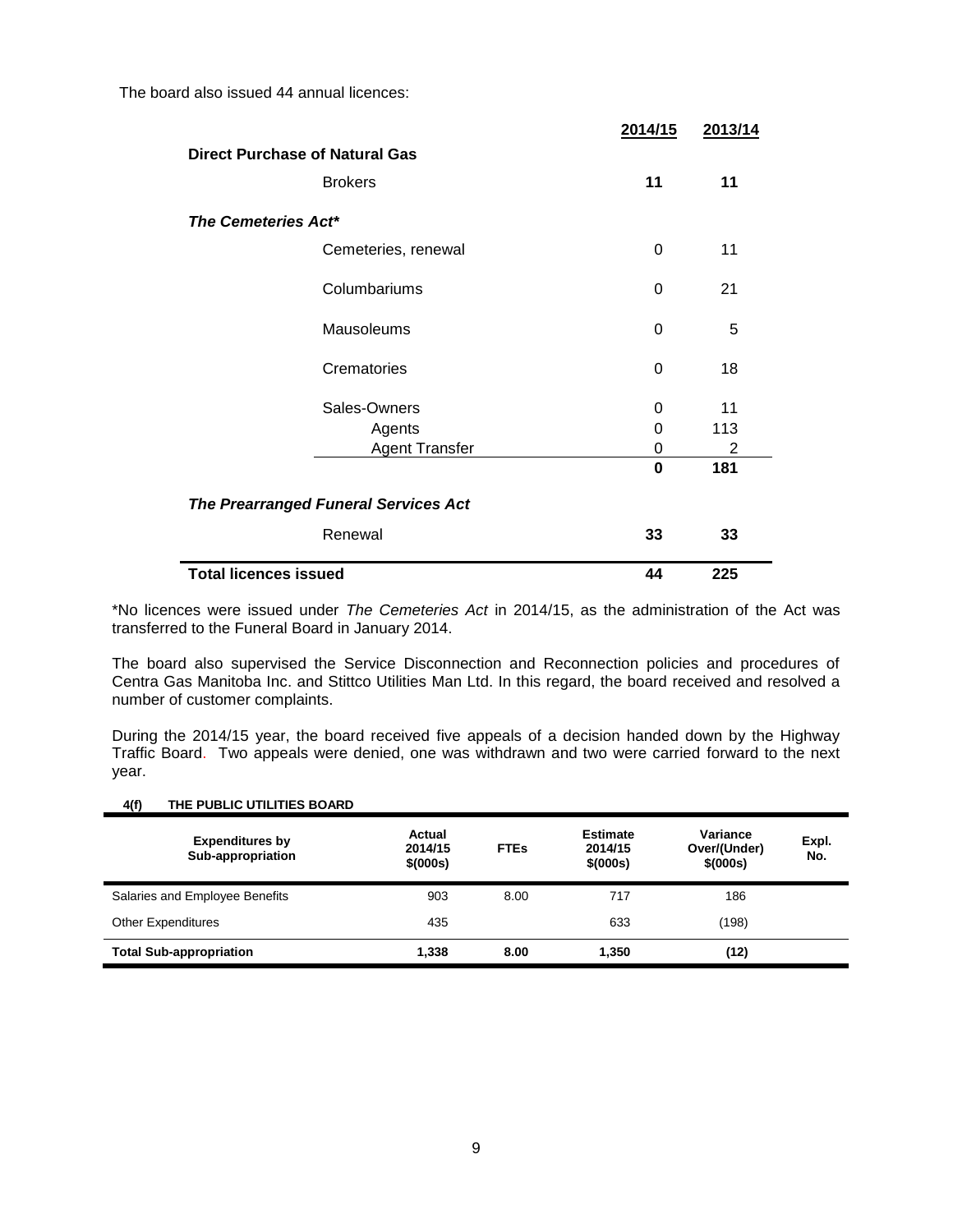# <span id="page-25-0"></span>**FISCAL AND FINANCIAL MANAGEMENT**

### <span id="page-25-1"></span>**Treasury**

The Treasury Division manages and administers the cash resources, borrowing programs, and all investment and debt management activities of the government. It further manages the borrowing programs and investment activities for all of its Crown corporations and government agencies. The division assists in the financing of municipalities, schools and hospitals and it is the division's responsibility to ensure that such financing is arranged.

Major changes are continually taking place in the world's economic and financial markets. These changes have a significant impact on both short and long-term management strategies, as well as the day-to-day decisions made by Treasury Division staff.

The division maintains contact with a large number of domestic and foreign financial institutions, as well as regulatory and rating agencies, to inform them of the fiscal and economic performance of the province and its policies, while at the same time obtaining information about the state of world financial markets and financial products and opportunities available to the province.

#### **Results:**

- Maintained the best possible financial arrangements that minimize risk and cash flow requirements for the province, Crown corporations, government agencies, school boards, hospitals and municipalities.
- Ensured policies, legislation and regulations are sufficient for the needs of the government.
- Ensured investment returns are the maximum possible within acceptable risk parameters.
- Issued securities in both domestic and international markets valuing approximately \$5.3 billion.
- In 2014/15, provincial borrowings serviced by the division were represented by debentures, savings bonds, treasury bills, promissory notes and Canada Pension Plan debentures payable in Canadian dollars. Borrowings also include: 14 debenture issues payable in United States dollars; two debenture issues payable in Swiss Francs; five debenture issues payable in Euros; one debenture issue payable in Hong Kong dollars; one debenture issue payable in New Zealand dollars; three debenture issues payable in Australian dollars and two debenture issues payable in Japanese Yen. In servicing foreign issues, the division administered approximately 330 swap agreements whereby, all the foreign debt has been swapped into fixed or floating rate Canadian or United States dollar liabilities in order to mitigate risk to foreign currency fluctuation.
- Maintained records for investments in, or advances to government programs, Crown corporations and government agencies. During 2014/15 the division advanced approximately \$2.2 billion and the aggregate amount of investments outstanding at March 31, 2015 was approximately \$16.3 billion.
- The Cash Management program managed the cash flow and investment of significant dollar amounts processed through the accounts of the government.
- Departments, agencies and Crown corporations deposited surplus funds with the Minister of Finance in over 90 interest-bearing trust deposits. These trust funds averaged \$1.0 billion in 2014/15 and interest paid on these trust accounts was approximately \$9.3 million.
- Serviced approximately \$4.0 billion in long-term investments of the province and its agencies, generating earnings of approximately \$233.0 million.
- Serviced approximately \$2.0 billion in short-term investments of the province, which required daily processing of transactions representing purchases, sales and maturities. This servicing was accomplished while maintaining loss-free safekeeping, payment and receipt operations.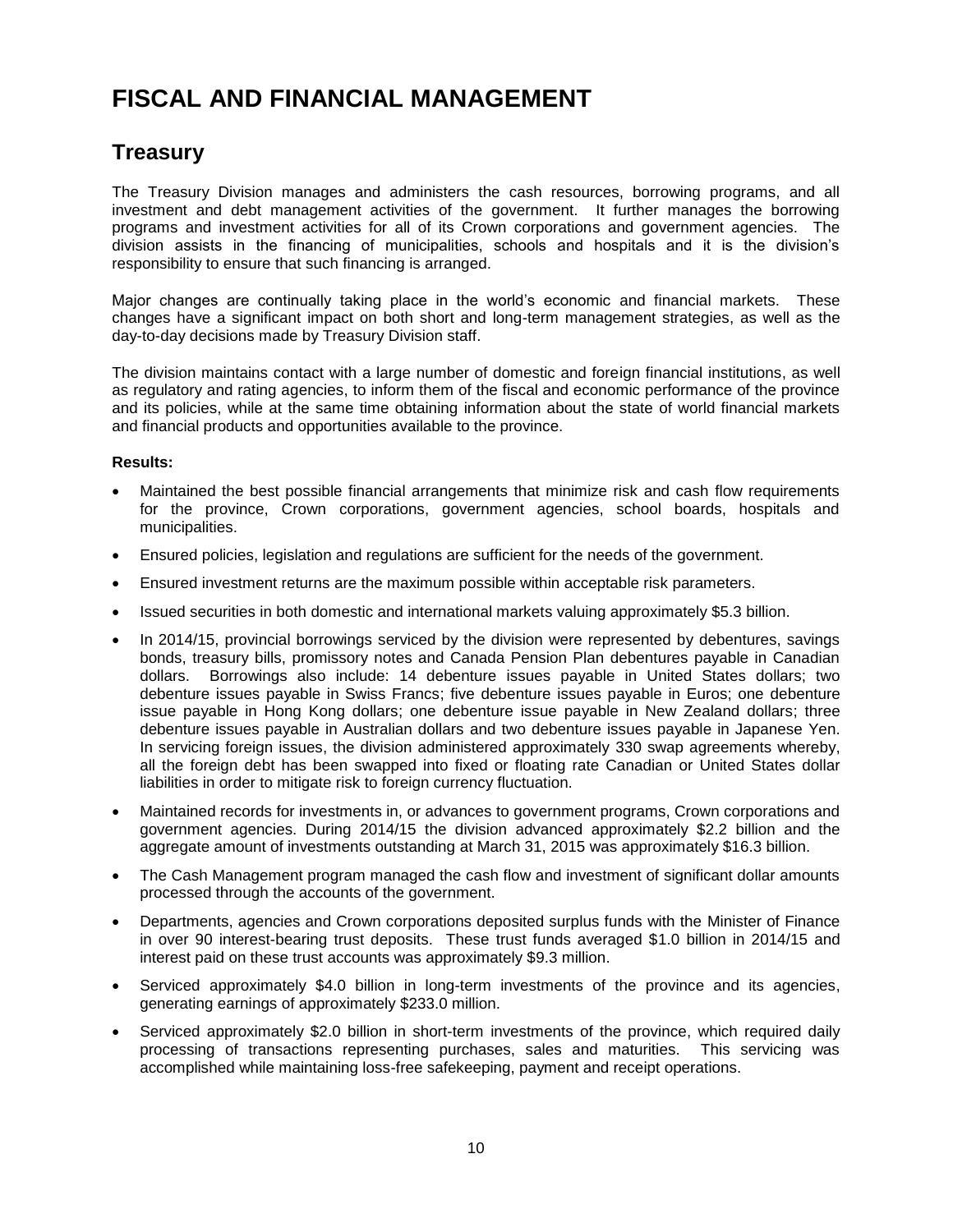#### **2(a) TREASURY**

| <b>Expenditures by</b><br>Sub-appropriation | Actual<br>2014/15<br>\$(000s) | <b>FTEs</b> | <b>Estimate</b><br>2014/15<br>\$ (000s) | Variance<br>Over/(Under)<br>\$ (000s) | Expl.<br>No. |
|---------------------------------------------|-------------------------------|-------------|-----------------------------------------|---------------------------------------|--------------|
| Salaries and Employee Benefits              | 2.010                         | 25.00       | 2.066                                   | (56)                                  |              |
| <b>Other Expenditures</b>                   | 230                           |             | 273                                     | (43)                                  |              |
| <b>Total Sub-appropriation</b>              | 2.240                         | 25.00       | 2,339                                   | (99)                                  |              |

# <span id="page-26-0"></span>**Public Debt (Statutory)**

This appropriation provides for the required net cost of interest and related expenses payable with respect to the Public Debt of the province.

| <b>PUBLIC DEBT (STATUTORY)</b> |  |
|--------------------------------|--|
|--------------------------------|--|

|     |     | <b>Expenditures by Sub-Appropriation</b>                     | Actual<br>2014/15<br>\$(000s) | <b>Estimate</b><br>2014/15<br>\$(000s) | Variance<br>Over/(Under)<br>\$ (000s) | Expl.<br>No. |
|-----|-----|--------------------------------------------------------------|-------------------------------|----------------------------------------|---------------------------------------|--------------|
| (a) | (1) | Interest on the Public Debt of Manitoba and related expenses | 1,168,912                     | 1,204,528                              | (35,616)                              |              |
|     | (2) | Interest on department's capital assets                      | 217,924                       | 216,787                                | 1,137                                 |              |
|     | (3) | Interest on Trust and Special Funds                          | 9,539                         | 7,500                                  | 2,039                                 |              |
|     |     | Subtotal (a)                                                 | 1,396,375                     | 1,428,815                              | (32, 440)                             |              |
| (b) |     | Less: Interest and Other Charges to be received from:        |                               |                                        |                                       |              |
|     | (1) | <b>Sinking Fund Investments</b>                              | (63,709)                      | (58, 150)                              | (5, 559)                              |              |
|     | (2) | Manitoba Hydro                                               | (670, 745)                    | (682,990)                              | 12,245                                |              |
|     | (3) | Manitoba Housing and Renewal Corporation                     | (35,091)                      | (34, 291)                              | (800)                                 |              |
|     | (4) | Manitoba Agricultural Services Corporation                   | (16,608)                      | (18, 190)                              | 1,582                                 |              |
|     | (5) | <b>Other Government Agencies</b>                             | (16, 135)                     | (25, 429)                              | 9,294                                 |              |
|     | (6) | Other Loans and Investments                                  | (107, 077)                    | (93, 822)                              | (13, 255)                             |              |
|     | (7) | <b>Other Appropriations</b>                                  | (287,079)                     | (285, 943)                             | (1, 136)                              |              |
|     |     | Subtotal (b)                                                 | (1, 196, 444)                 | (1, 198, 815)                          | 2,371                                 |              |
|     |     | <b>Total Sub-Appropriation</b>                               | 199,931                       | 230,000                                | (30,069)                              | $\mathbf{1}$ |

#### **Explanation:**

*1. Net under-expenditure is primarily due to favourable interest rates.*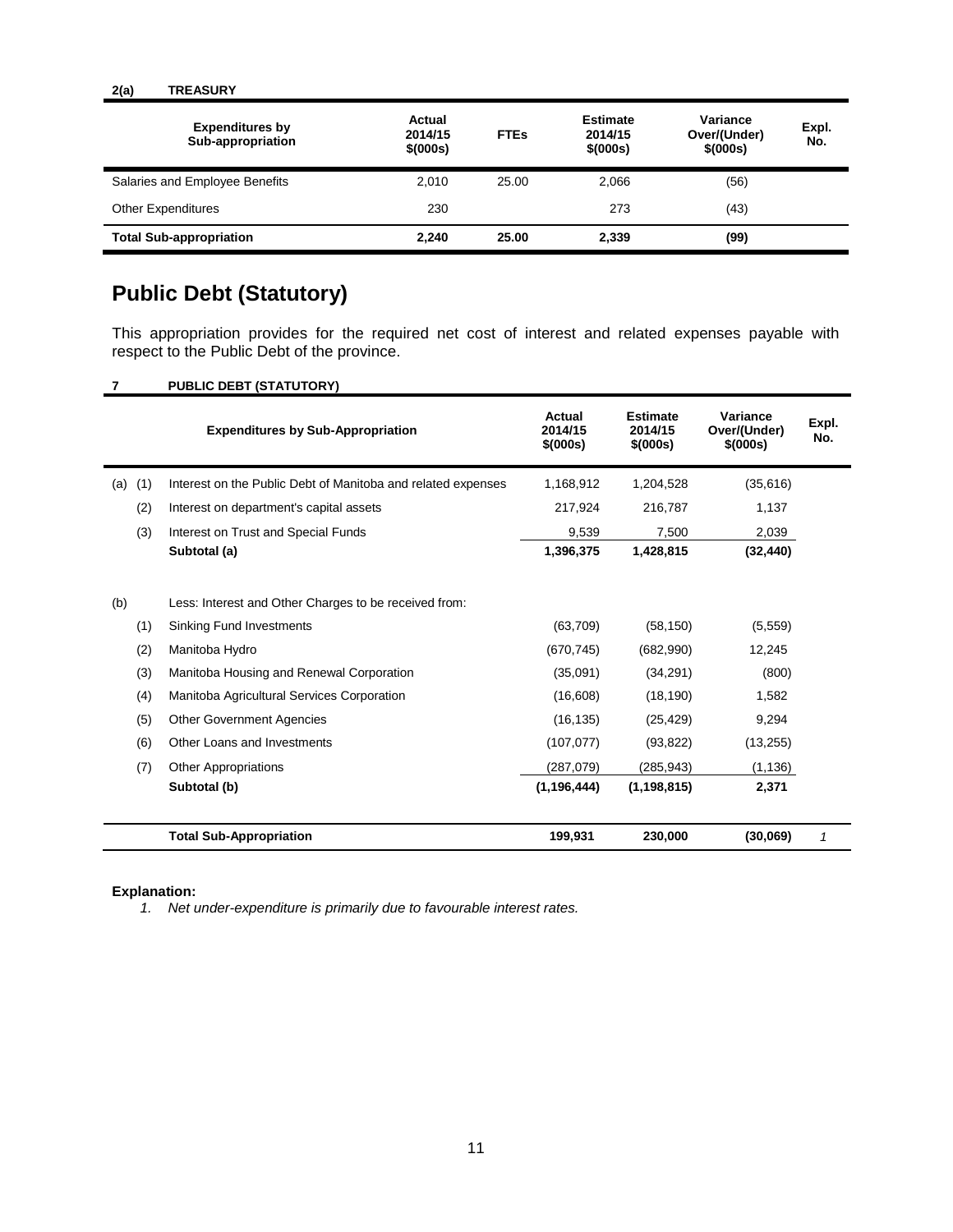# <span id="page-27-0"></span>**Comptroller**

The Comptroller Division establishes and fosters a corporate comptrollership function for the Manitoba government that includes the development and operation of financial and management systems in support of legislative and governmental decision-making, service delivery effectiveness and accountability requirements.

Some of the key components integral to the division's government-wide comptrollership function include: designing management processes; establishing financial and accounting policies; assisting in the coordination of the government's Summary Budget; preparing and presenting financial information for internal and external reporting, including the government's Public Accounts on a summary basis; maintaining the central accounts of the province; controlling all disbursements and revenue transactions for the Consolidated Fund; facilitating the integration and co-ordination of financial and management information; and providing advisory and problem solving services to corporate government and line departments.

#### **Results:**

- Conducted 18 new audit projects during the year (23 in 2013/14) based on assignments generally greater than 100 hours including cross-departmental audits.
- Maintained a process to follow-up on the implementation of audit recommendations.
- Prepared annual reports summarizing the audit activities for the year and the audit plan for the upcoming year for each department and the Corporate Audit Committee.
- Participated in the Institute of Internal Auditors and Information Systems Audit and Control Association boards and/or activities.
- Performed payroll transactions that included 462,000 direct deposits, while adhering to all deadlines and all related laws, regulations and policies.
- Released 346,000 payments for grants, supplies and services, to corporations, firms and other recipients based on documents and supporting information provided by the government's operating departments. Of this total, 130,000 were direct deposit payments to vendors.
- Processed and collected amounts owing to the government for shared-cost agreements on a timely basis.
- Issued quarterly financial report statements of the government in accordance with established timetables and accounting policy.
- Prepared and released the annual financial reports, as represented by the Public Accounts in accordance with *The Financial Administration Act*. The 2013/14 summary financial statements of the government represented by Volume 1 of the Public Accounts, and the more detailed financial statements, schedules and reports of the Consolidated Fund represented by Volumes 2 and 3 of the Public Accounts were all released on September 30, 2014.
- Continued to provide consultation and financial guidance for appropriate financial processes within the Consolidated Fund.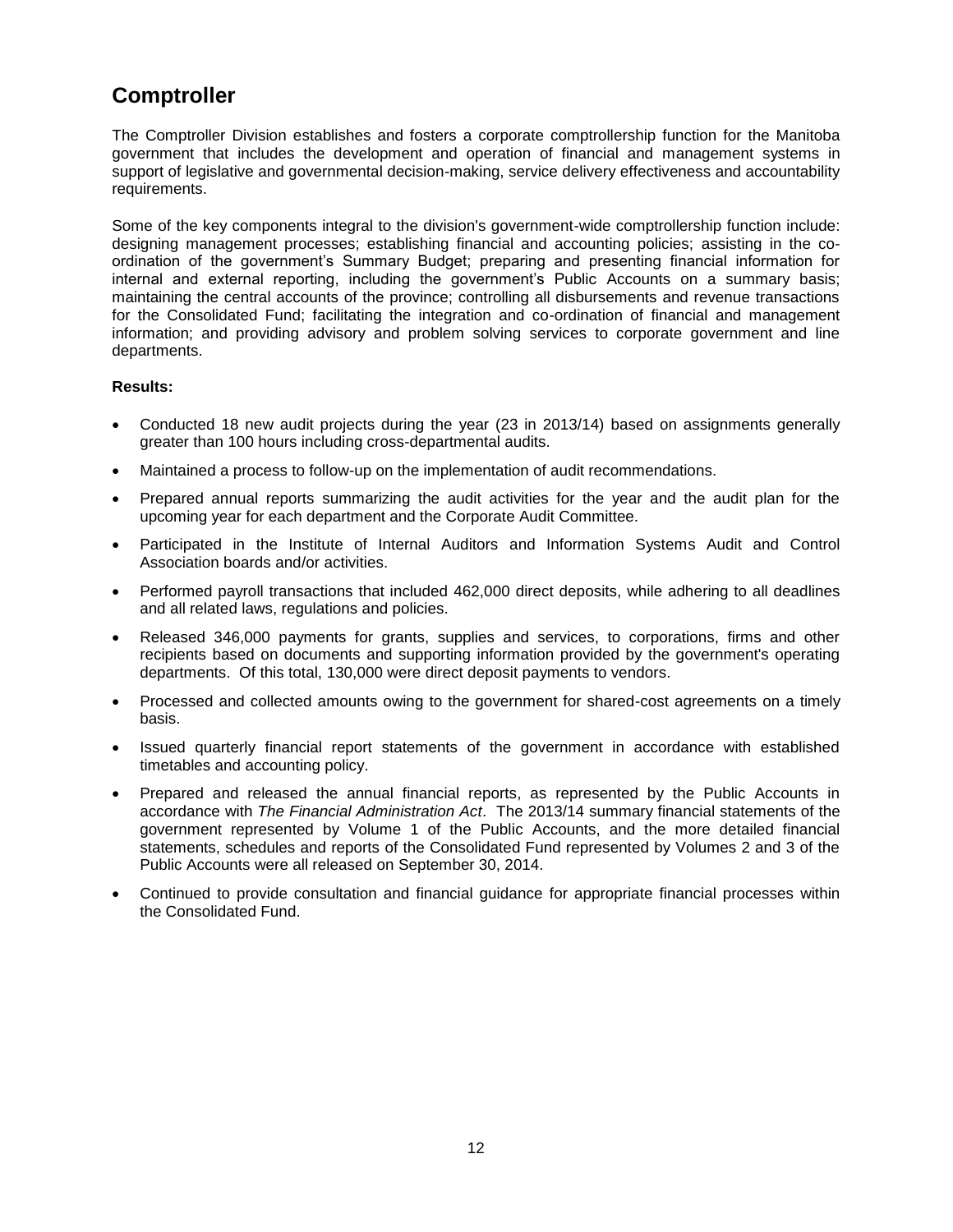#### **2(b) COMPTROLLER**

| <b>Expenditures by</b><br>Sub-appropriation | Actual<br>2014/15<br>\$(000s) | <b>FTEs</b> | <b>Estimate</b><br>2014/15<br>\$(000s) | Variance<br>Over/(Under)<br>\$(000s) | Expl.<br>No. |
|---------------------------------------------|-------------------------------|-------------|----------------------------------------|--------------------------------------|--------------|
| Salaries and Employee Benefits              | 4.553                         | 68.00       | 5.118                                  | (565)                                |              |
| <b>Other Expenditures</b>                   | 1.154                         |             | 1.132                                  | 22                                   |              |
| Less: Recoverable from Other Appropriations | (554)                         |             | (510)                                  | (44)                                 |              |
| <b>Total Sub-appropriation</b>              | 5,153                         | 68.00       | 5,740                                  | (587)                                |              |

### <span id="page-28-0"></span>**Taxation**

The Taxation Division is responsible for efficiently and effectively administering the following provincial taxation acts and ensuring revenues are collected as provided in these acts:

*The Corporation Capital Tax Act The Credit Unions and Caisses Populaires Profits Tax Act The Emissions Tax on Coal and Petroleum Coke Act The Fuel Tax Act The Health and Post Secondary Education Tax Levy Act The Mining Tax Act The Retail Sales Tax Act The Tax Administration and Miscellaneous Taxes Act The Tobacco Tax Act*

The continuing phase-out of *The Succession Duty Act*

Activities of the division include administering the collection, processing and reporting of taxation revenues; informing, investigating and auditing taxpayers and businesses; and developing and distributing public tax information to protect revenue by promoting voluntary compliance.

Actual revenues for the 2014/15 fiscal year under the taxation acts noted above as well as for the Mining Claim Lease Tax, Environmental Protection Taxes and Insurance Corporations Tax, were \$3.4 billion, which was less than estimated revenues by \$97.1 million.

Revenue variances by source are discussed in the Revenue Variance Explanations section (pages 34 and 35). The major variances from the estimate are as follows:

- Tobacco Tax revenue was less than the estimate by \$30.3 million, due to reduced consumption and market growth of e-cigarettes.
- Mining Tax revenue was less than the estimate by \$25.6 million, due to lower base metal prices which decreased mining profits.
- Corporation Capital Tax revenue was less than the estimate by \$19.7 million, due to financial institutions' reduced taxable capital and allocations to Manitoba.

Further details on all taxation revenues are presented in the Revenue Summary by Source table (page 33).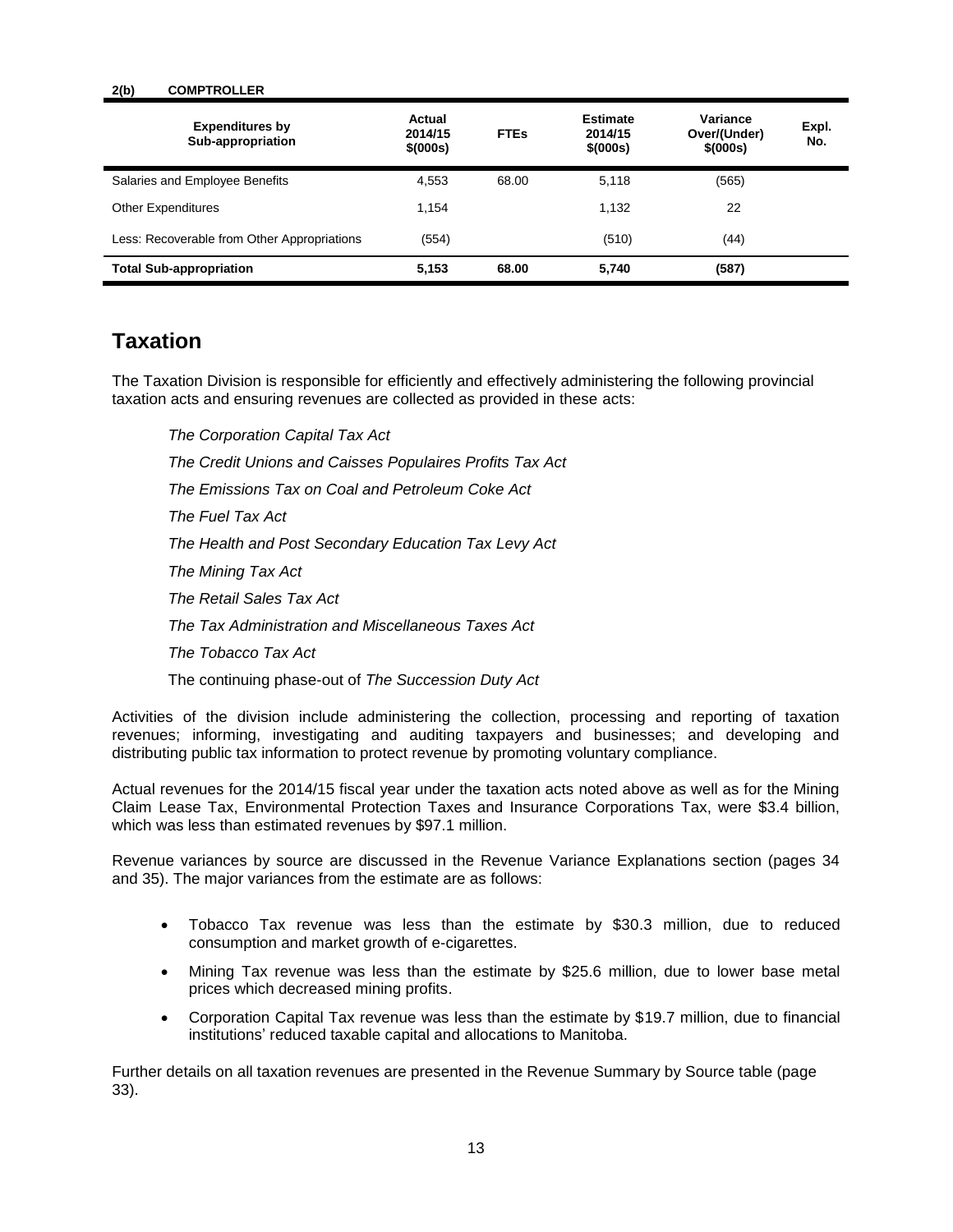The following table details the historical revenues collected under the taxation acts noted above for the past five years:

#### **Provincial Taxation Acts**

**Comparative Statement of Actual Revenues \$(000s)**

For Fiscal Years Ending March 31, 2011 to March 31, 2015

|                                                            | 2010/11   | 2011/12   | 2012/13   | 2013/14   | 2014/15   |
|------------------------------------------------------------|-----------|-----------|-----------|-----------|-----------|
| <b>Corporation Capital Tax</b>                             | 152,862   | 116.314   | 133,516   | 155,169   | 135.341   |
| <b>Fuel Taxes</b>                                          | 241,423   | 240,352   | 313,615   | 322,253   | 317,363   |
| <b>Insurance Corporations Tax</b>                          | 72,257    | 69.493    | 78,324    | 82,681    | 86,214    |
| Levy for Health and Education                              | 373,944   | 396.199   | 410,284   | 426,867   | 439,231   |
| Succession Duty and Gift Tax                               | 3         |           | 22        | 3         | 3         |
| Mining Claim Lease Tax                                     | 64        | 71        | 71        | 71        | 71        |
| Mining Tax                                                 | 41,954    | 61,442    | 37.632    | 8.354     | 2,429     |
| <b>Retail Sales Tax</b>                                    | 1,618,412 | 1,702,233 | 1,763,900 | 2,024,952 | 2,201,955 |
| Tobacco Tax                                                | 233,657   | 248,591   | 252,058   | 272,124   | 256,022   |
| <b>Environmental Protection</b><br>Taxes                   | 3,520     | 3,588     | 4,562     | 4,558     | 3.471     |
| <b>Credit Unions and Caisses</b><br>Populaires Profits Tax |           | 229       | 746       | 740       | 527       |
| <b>Total</b>                                               | 2,738,096 | 2,838,512 | 2,994,730 | 3,297,772 | 3,442,627 |

#### **Results:**

- Maintained effective and efficient tax administration systems, to reduce tax administration costs and maintain accurate and current filing of tax returns and business registrations, with a deterrent to tax avoidance or evasion.
- Maintained TAXcess, an efficient online system relating to filing and payment of taxes, facilitating business registrations and permitting taxpayer browsing of account status.
- Ensured timely and accurate processing of taxpayer refund claims.
- Recovered unpaid taxes through audits and investigations resulting in increased voluntary compliance.
- Timely and thorough evaluation of all tax administration processes to continually maintain efficiency in the filing and processing of returns and business registration under the acts.
- Evaluated the implications of administrative and revenue options considered by the government on a timely basis.
- Maintained and updated key public information bulletins including online information pertaining to all acts, and responded in a timely basis to taxpayer enquiries to promote voluntary compliance.
- Liaised with the Canada Revenue Agency and other jurisdictions on co-operative information exchanges, joint compliance and audit initiatives and other taxation administration and management issues.
- Collected outstanding taxes and delinquent returns.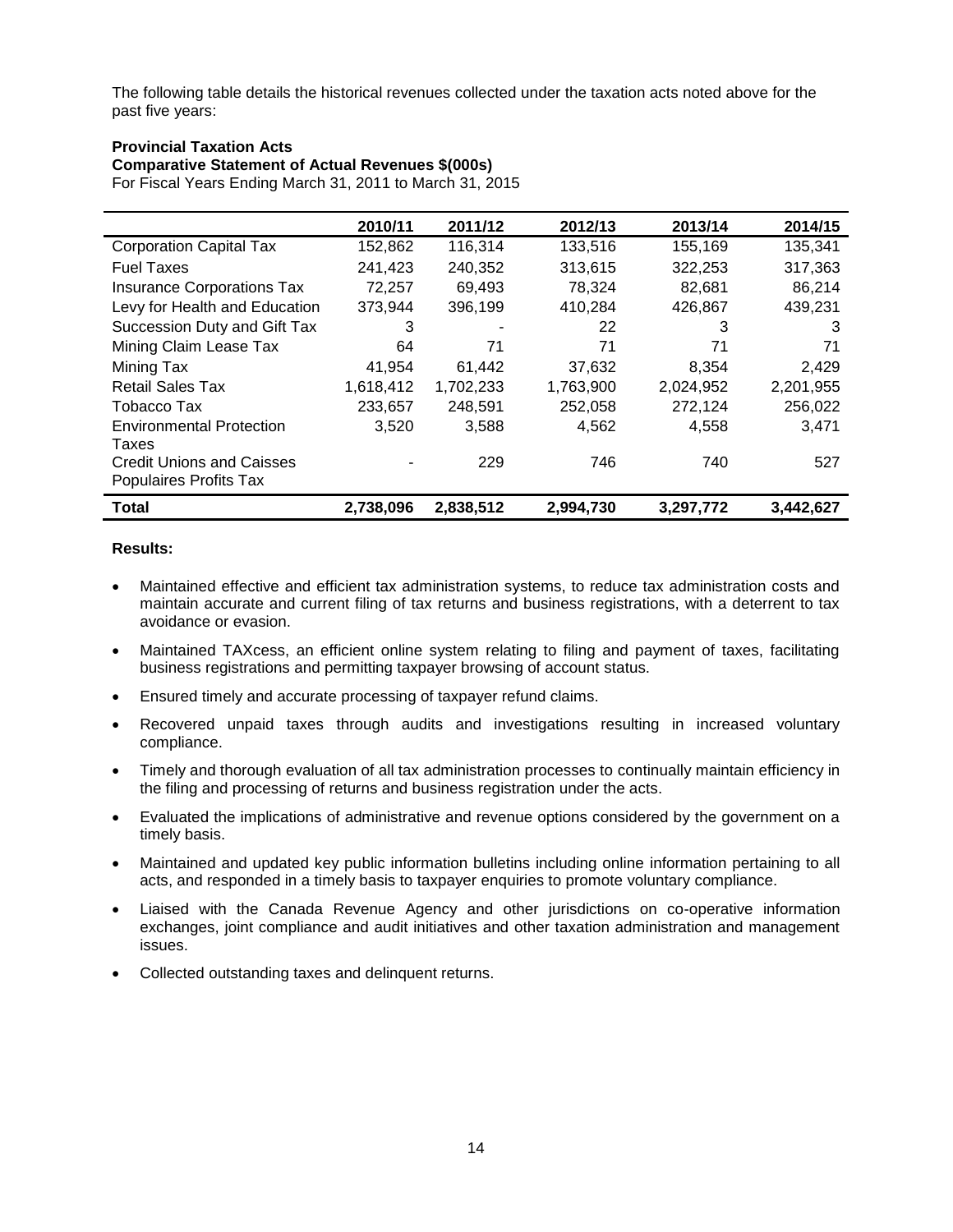| <b>Vendors</b>                                                                                                                                 | <b>Registered Vendors</b>                                                             | 41,550                                 |
|------------------------------------------------------------------------------------------------------------------------------------------------|---------------------------------------------------------------------------------------|----------------------------------------|
| Note: represents all vendors<br>registered under all statutes                                                                                  | Returns generated                                                                     | 142,300 (paper)<br>78,300 (electronic) |
| Administration                                                                                                                                 | Completed refunds (not including fuel and<br>tobacco tax exemptions on First Nations) | 12,200                                 |
| Note: includes all refunds<br>and resulting disbursements<br>under all statutes except for<br>First Nations fuel and<br>tobacco tax exemptions | <b>Disbursements</b>                                                                  | \$80.3 million                         |
| <b>Fuel Tax exemption on</b>                                                                                                                   | <b>Total retailers</b>                                                                | 56 (on 35 First Nations)               |
| <b>First Nations</b>                                                                                                                           | Bands with agreements                                                                 | 3                                      |
|                                                                                                                                                | Claims (retailers and Bands)                                                          | 1,353                                  |
|                                                                                                                                                | Bulk fuel collectorship agreements                                                    | 11                                     |
|                                                                                                                                                | <b>Disbursed</b>                                                                      | \$10.2 million                         |
| <b>Tobacco Tax exemption</b>                                                                                                                   | <b>Total retailers</b>                                                                | 11 (on 2 First Nations)                |
| on First Nations                                                                                                                               | Bands with agreements                                                                 | 55                                     |
|                                                                                                                                                | Claims (retailers and Bands)                                                          | 1,701                                  |
|                                                                                                                                                | <b>Disbursed</b>                                                                      | \$34.0 million                         |

| Audit                                            | Completed refunds | 93             |
|--------------------------------------------------|-------------------|----------------|
|                                                  | Completed files   | 1,148          |
| Note: represents all files<br>under all statutes | Audit recoveries  | \$42.5 million |
| Investigations                                   | Completed files   | 87             |
|                                                  | Charges           | 59             |
|                                                  | Convictions       | 47             |
| Note: includes all files                         | <b>Fines</b>      | \$36,446       |
| except for tobacco                               | <b>Penalties</b>  | \$210,621      |

| <b>Tobacco</b>      | Completed audit or investigation files | 103       |
|---------------------|----------------------------------------|-----------|
| <b>Interdiction</b> | Charges                                | 63        |
|                     | Convictions                            |           |
|                     | Fines                                  | \$39,841  |
|                     | Penalties                              | \$576,016 |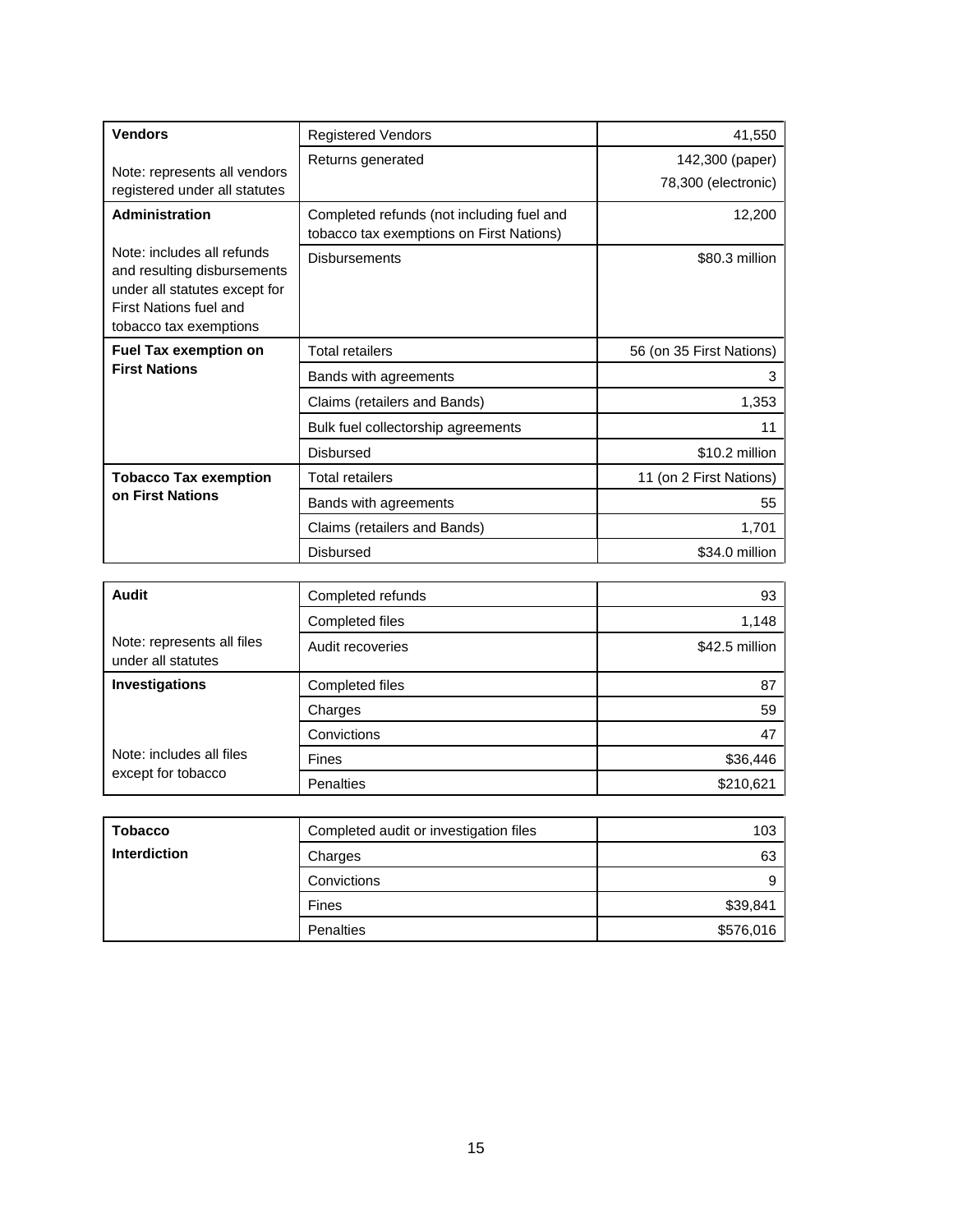#### **2(c) TAXATION**

| <b>Expenditures by</b><br>Sub-appropriation | Actual<br>2014/15<br>\$(000s) | <b>FTEs</b> | <b>Estimate</b><br>2014/15<br>\$ (000s) | Variance<br>Over/(Under)<br>\$ (000s) | Expl.<br>No. |
|---------------------------------------------|-------------------------------|-------------|-----------------------------------------|---------------------------------------|--------------|
| Salaries and Employee Benefits              | 11.602                        | 193.50      | 12.839                                  | (1,237)                               |              |
| <b>Other Expenditures</b>                   | 5.944                         |             | 4.433                                   | 1.511                                 |              |
| <b>Total Sub-appropriation</b>              | 17.546                        | 193.50      | 17.272                                  | 274                                   |              |

#### **Explanation:**

*1. Over-expenditure is primarily due to an increase in the estimate of the bad debt provision as required under generally accepted accounting principles to reflect the uncertainty of collection of receivable balances as at year end.*

### <span id="page-31-0"></span>**Taxation, Economic and Intergovernmental Fiscal Research**

The Taxation, Economic and Intergovernmental Fiscal Research Division provides research, policy advice, analysis and support to government with respect to national and provincial fiscal and economic matters; taxation policy and programs; strategic intergovernmental arrangements including cost-shared programs; and federal-provincial fiscal relations. The Federal-Provincial Relations branch co-ordinates and provides policy advice, analysis and support to the Premier of Manitoba and other Ministers and senior officials concerning Manitoba's relationships with the federal government and other provincial and territorial governments.

Activities of the division include producing policy advice and analysis, developing revenue forecasts, drafting legislation and implementing tax and other budget measures, co-ordinating the preparation of the Manitoba Budget and preparing budget documents, and operating the Tax Assistance Office. Total provincial revenue from income taxes administered by the division in 2014/15 amounted to \$3.1 billion in individual income tax and \$562.0 million in corporation income tax. Total provincial revenues governed by federal-provincial transfer arrangements and administered by the division in 2014/15 included: \$1.7 billion in Equalization and \$1.6 billion in cash payments for major health and social programs.

#### **Results:**

- Provided research, technical and analytical support and advice to the Minister and Cabinet in respect of national and provincial economic, fiscal and taxation matters and intergovernmental issues.
- Prepared fiscal and taxation research and analysis necessary for the Minister and Cabinet to develop the Manitoba Budget.
- Co-ordinated the production of the Manitoba Budget and related documents.
- Implemented budget measures through *The Budget Implementation and Tax Statutes Amendment Act, 2014* and worked with Finance Canada and the Canada Revenue Agency to implement the changes.
- Administered fiscal arrangements and tax administration agreements with the federal government and administered tax credit programs with the federal government, departments and other administrators. The Tax Assistance Office (TAO) managed or oversaw the administration of a variety of programs. TAO informed and assisted taxpayers on the proper application of federal and Manitoba Income Tax and tax credit programs for residents and enforced the provisions of the legislation governing the Manitoba Income Tax and Manitoba tax credit programs including recovery of ineligible claims.
- Legislated and implemented the new Seniors' School Tax Rebate and established the Rebate Office to administer the Rebate.
- Developed and maintained the province's medium-term revenue projections.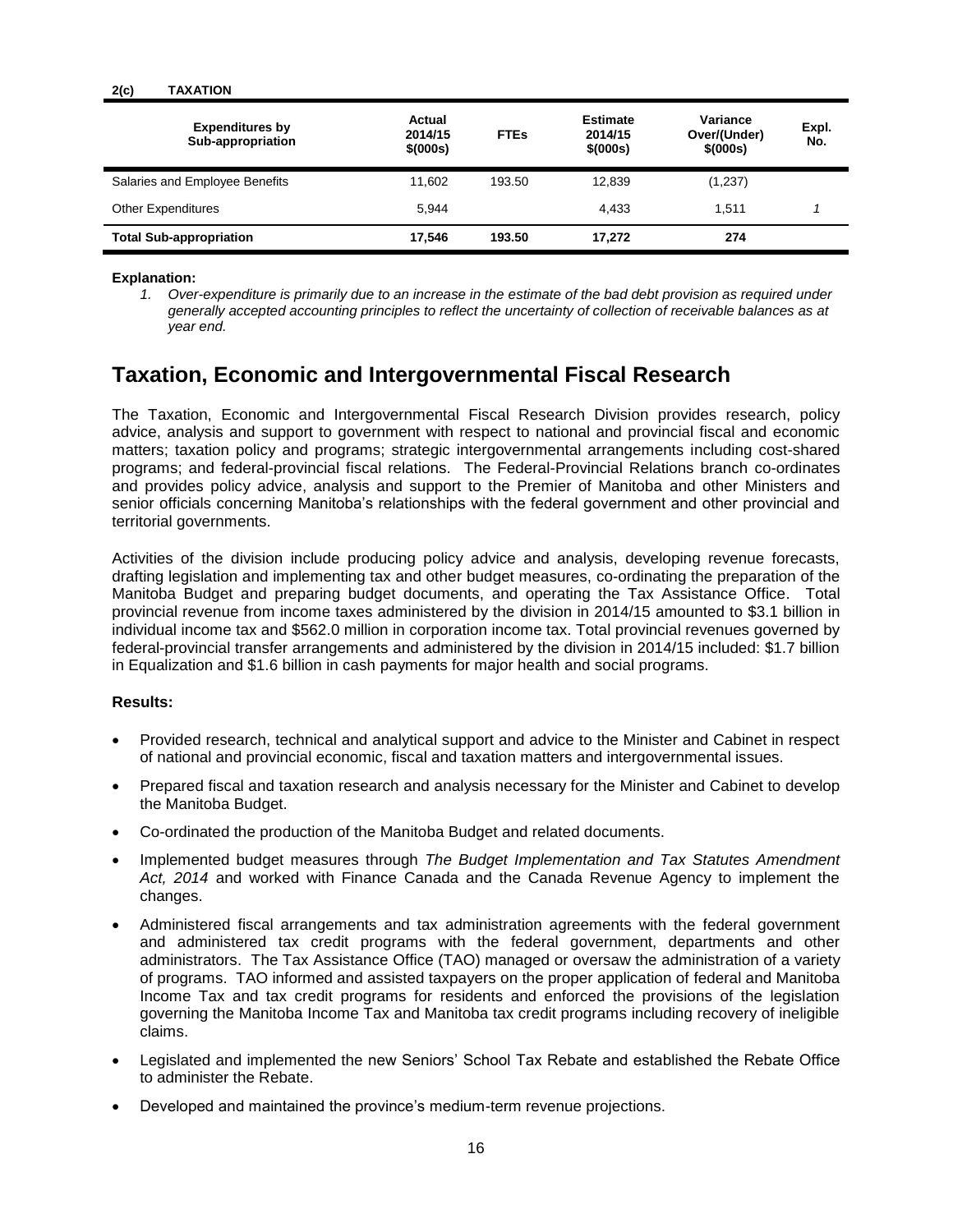- Prepared major components of provincial borrowing prospectuses and securities registration with regard to economic and financial data and represented the province in related due diligence reviews.
- Prepared financial, economic and fiscal presentations and publications for financial institutions and credit-rating agencies.
- Undertook analysis and provided policy advice related to fiscal arrangements, including work in support of the renewal of major federal and other transfer programs and the Canadian retirement income system.
- Provided expertise and analysis to facilitate participation in federal-provincial-territorial finance working groups related to the major federal transfer programs.
- Reviewed and evaluated policy and program initiatives related to intergovernmental relations and provided policy advice on relations with the federal government and other provinces and territories.
- Provided support to the Premier of Manitoba in his responsibilities as Minister of Federal-Provincial Relations, including his involvement in regular Canada's Premiers' meetings, annual Western Premiers' Conferences, bilateral meetings with the Prime Minister and other inter-jurisdictional meetings and conferences.
- The Federal-Provincial Relations branch also supports the Minister responsible for Francophone Affairs in activities and responsibilities related to La Francophonie.

The following table details the revenues collected under federal-provincial fiscal arrangements for the past five years:

#### **Federal-Provincial Fiscal Arrangements Comparative Statement of Actual Revenues \$(000s)**

For Fiscal Years Ending March 31, 2011 to March 31, 2015

|                                       | 2010/11   | 2011/12   | 2012/13   | 2013/14   | 2014/15   |
|---------------------------------------|-----------|-----------|-----------|-----------|-----------|
| Income Taxes                          |           |           |           |           |           |
| Individual Income Tax                 | 2,591,827 | 2,682,506 | 2,846,037 | 2,978,304 | 3,116,666 |
| Corporation Income Tax                | 329.918   | 423.598   | 456.447   | 467.797   | 561,669   |
| Subtotal                              | 2,921,745 | 3,106,104 | 3,302,484 | 3,446,101 | 3,678,335 |
| <b>Federal Transfers</b>              |           |           |           |           |           |
| Equalization                          | 2,001,518 | 1.941.727 | 1,871,962 | 1,799,228 | 1,749,949 |
| Canada Health Transfer (CHT)          | 948.896   | 999.852   | 1,056,305 | 1,089,908 | 1,167,188 |
| Canada Social Transfer (CST)          | 404,249   | 417.059   | 431,033   | 435,391   | 453,908   |
| Corporation Capital Tax Phase-Out     |           | 9,100     |           | 1,405     |           |
| Government of Canada Subsidy          | 2,321     | 2,320     | 2,321     | 2,711     | 2,745     |
| Subtotal                              | 3,356,984 | 3,370,058 | 3,361,621 | 3,328,643 | 3,373,790 |
| <b>Total from Fiscal Arrangements</b> | 6,278,729 | 6,476,162 | 6,664,105 | 6,774,744 | 7,052,125 |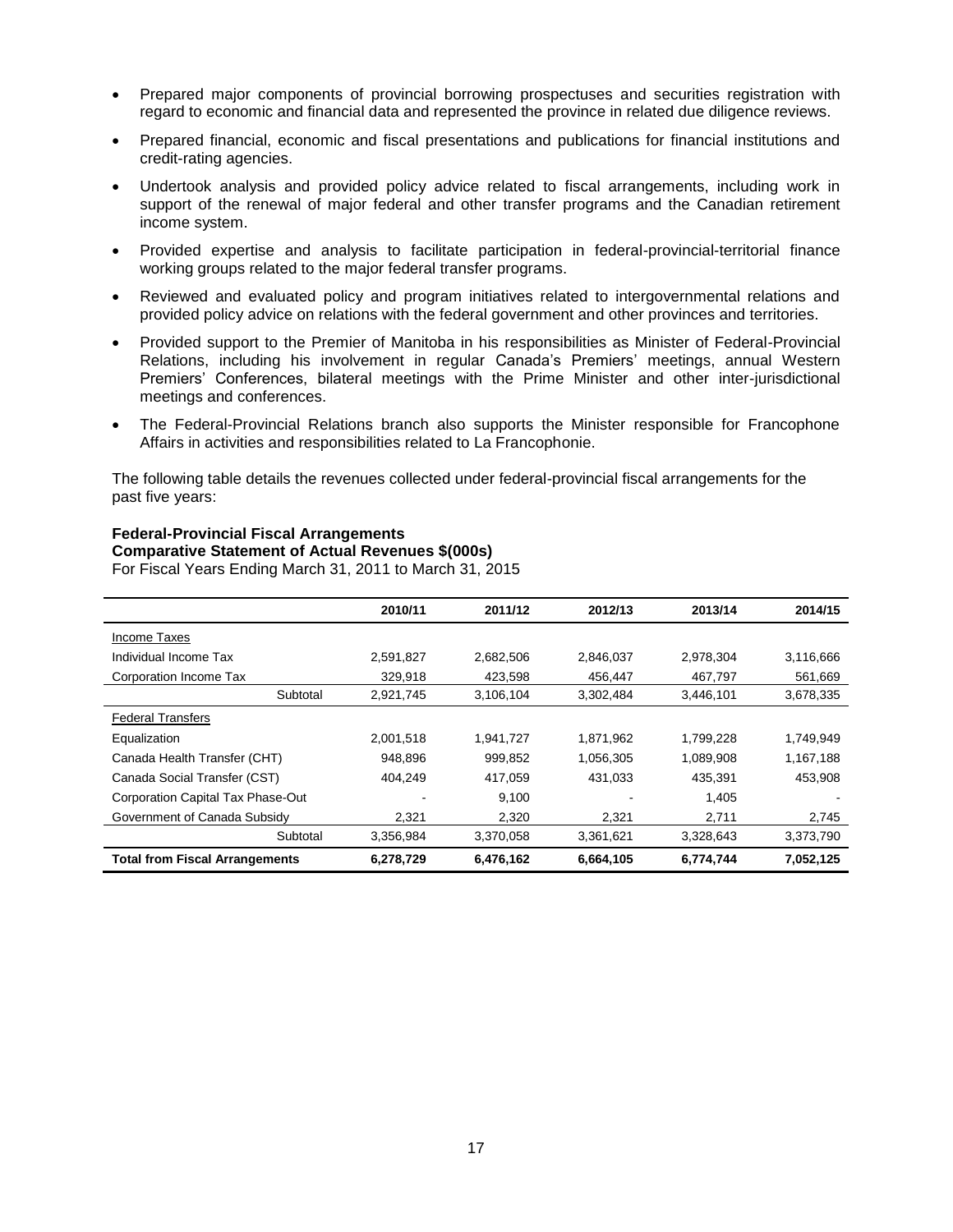# <span id="page-33-0"></span>**Net Tax Credit Payments**

This appropriation provides for the cost of provincial tax credit payments and the federal administration fee.

#### **6 NET TAX CREDIT PAYMENTS**

| <b>Expenditures by Sub-Appropriation</b>               | Actual<br>2014/15<br>\$(000s) | <b>FTEs</b> | <b>Estimate</b><br>2014/15<br>\$ (000s) | Variance<br>Over/(Under)<br>\$ (000s) | Expl.<br>No. |
|--------------------------------------------------------|-------------------------------|-------------|-----------------------------------------|---------------------------------------|--------------|
| <b>Education Property Tax Credit</b>                   | 339,484                       |             | 346,473                                 | (6,989)                               |              |
| Film and Video Production Tax Credit                   | 16,510                        |             | 15,000                                  | 1.510                                 | 2            |
| Tuition Fee Income Tax Rebate Advance                  | 3,941                         |             | 5,000                                   | (1,059)                               |              |
| School Tax Assistance for Tenants and Homeowners (55+) | 509                           |             | 690                                     | (181)                                 |              |
| Book Publishing Tax Credit                             | 747                           |             | 590                                     | 157                                   |              |
| <b>Cultural Industries Printing Tax Credit</b>         | 1,262                         |             | 1,100                                   | 162                                   |              |
| Interactive Digital Media Tax Credit                   | 1,190                         |             | 1,270                                   | (80)                                  |              |
| Co-operative Development Tax Credit                    | 41                            |             | 100                                     | (59)                                  |              |
| <b>Federal Administration Fee</b>                      | 1,400                         |             | 1,200                                   | 200                                   |              |
| Less: Recoverable from other appropriations            | (345,176)                     |             | (353,433)                               | 8,257                                 |              |
| <b>Total Sub-Appropriation</b>                         | 19,908                        |             | 17,990                                  | 1,918                                 |              |

#### **Explanation:**

- *1. Under-expenditure in Education Property Tax Credit and reduced recoveries from other appropriations were mainly due to lower than anticipated update in the 2014 Seniors' School Tax Rebate.*
- *2. Over-expenditure is primarily due to a prior year adjustment related to the Film and Video Production Tax Credit based on 2013 final tax year data.*

#### **2(d) TAXATION, ECONOMIC AND INTERGOVERNMENTAL FISCAL RESEARCH**

| <b>Expenditures by</b><br>Sub-appropriation | Actual<br>2014/15<br>\$(000s) | <b>FTEs</b> | <b>Estimate</b><br>2014/15<br>\$ (000s) | Variance<br>Over/(Under)<br>\$ (000s) | Expl.<br>No. |
|---------------------------------------------|-------------------------------|-------------|-----------------------------------------|---------------------------------------|--------------|
| Salaries and Employee Benefits              | 2.904                         | 34.50       | 2.867                                   | 37                                    |              |
| <b>Other Expenditures</b>                   | 1.562                         |             | 1.548                                   | 14                                    |              |
| <b>Total Sub-appropriation</b>              | 4.466                         | 34.50       | 4.415                                   | 51                                    |              |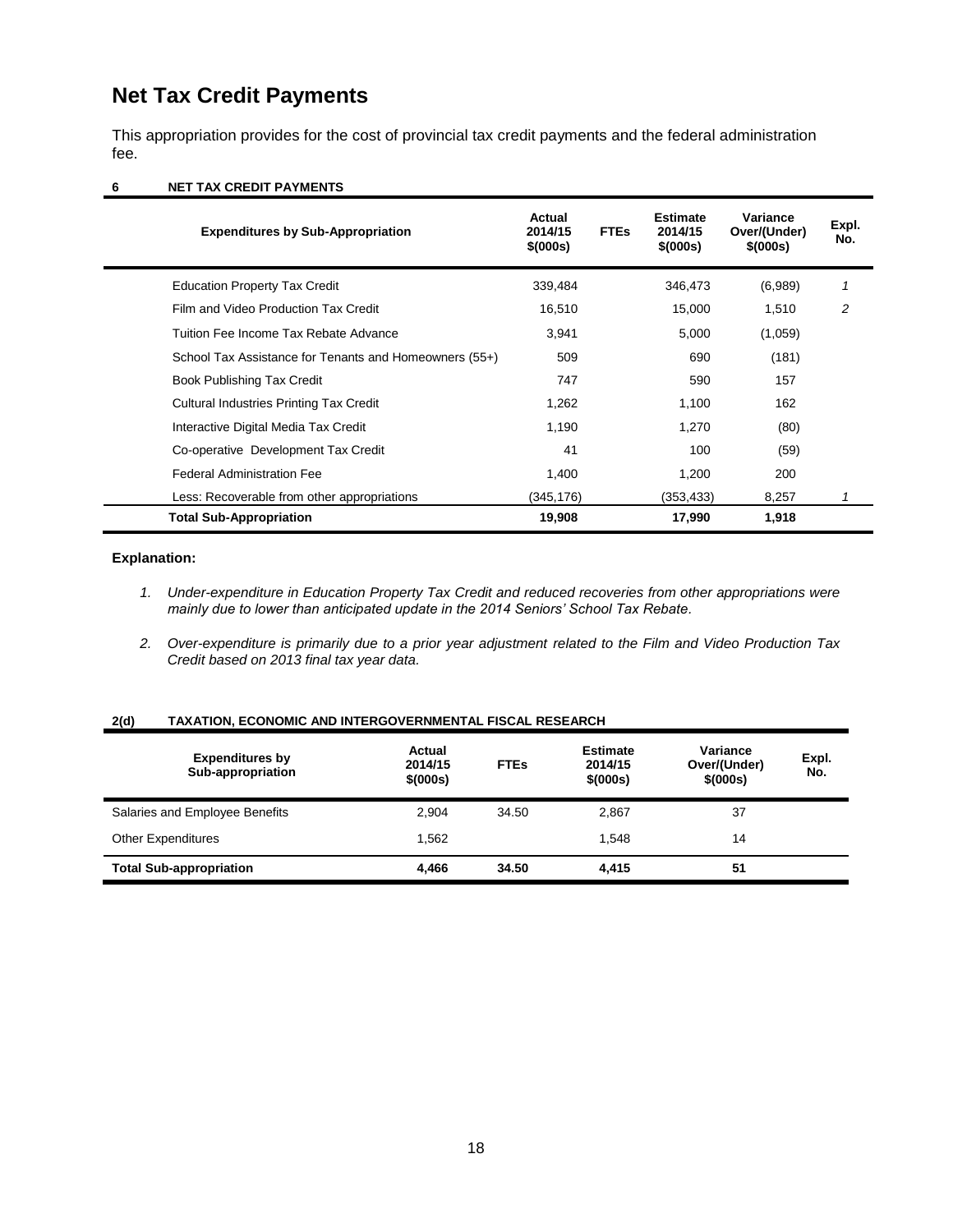### <span id="page-34-0"></span>**Insurance and Risk Management**

The Manitoba Comptrollership Framework defines risk management as "a systematic approach to setting the best course of action under uncertainty by identifying, assessing, understanding, communicating and acting on risk issues." The Insurance and Risk Management Branch works with departments and agencies to reduce the impact of uncertainty upon organizational goals and to protect assets and programs through management of risk.

Activities of the branch include: recommending appropriate risk control measures; administering insurance related claims; reviewing contracts, requests for proposals, legislation and commercial insurance; implementing risk financing measures including self-insurance and commercial insurance; and contributing to Manitoba government policy on risk management.

#### **Results:**

- Assisted departments and agencies in conducting risk assessments of programs and facilities.
- Commercial insurance premiums paid during 2014/15 fiscal year were \$2.2 million for departments and \$2.5 million for agencies. This represented an overall increase of two per cent compared to the previous year for standard insurance coverage.
- Additional costs resulted from increasing value of Manitoba assets, including buildings. These costs were offset by lower rates on some policies resulting from competitive insurance markets.
- Agency Self-Insurance Fund premiums collected were \$5.9 million, a 2.3 per cent increase from the previous year. Manitoba Housing's annual property losses have the largest influence on selfinsurance costs.
- Owner-controlled construction insurance was purchased for several larger infrastructure projects.
- Department-retained losses (including new reserves and claim payments) in 2014/15 totalled \$4.7 million (\$4.4 million property claims plus \$0.3 million liability claims). This was an increase of 40 per cent from the previous year.
- Costs for independent adjusters for department claims were \$29,052, a decrease of 32 per cent from the previous year.
- Opened 395 new department claims and closed 151 claims.
- Under the Foster Parents' Intentional Damage Compensation Plan, 153 claims were reported in 2014/15 and settlement payouts totalled \$333,234 (250 per cent increase over 2014/15) plus administrative costs of \$29,956 (increase of 21 per cent from previous year). Loss severity and frequency was more significant this past year.
- Agency-retained losses, including new reserves and claim payments, in 2014/15 totalled \$7.6 million (\$7.2 million property claims and \$0.4 million liability claims), a decrease of 13.3 per cent from the previous year.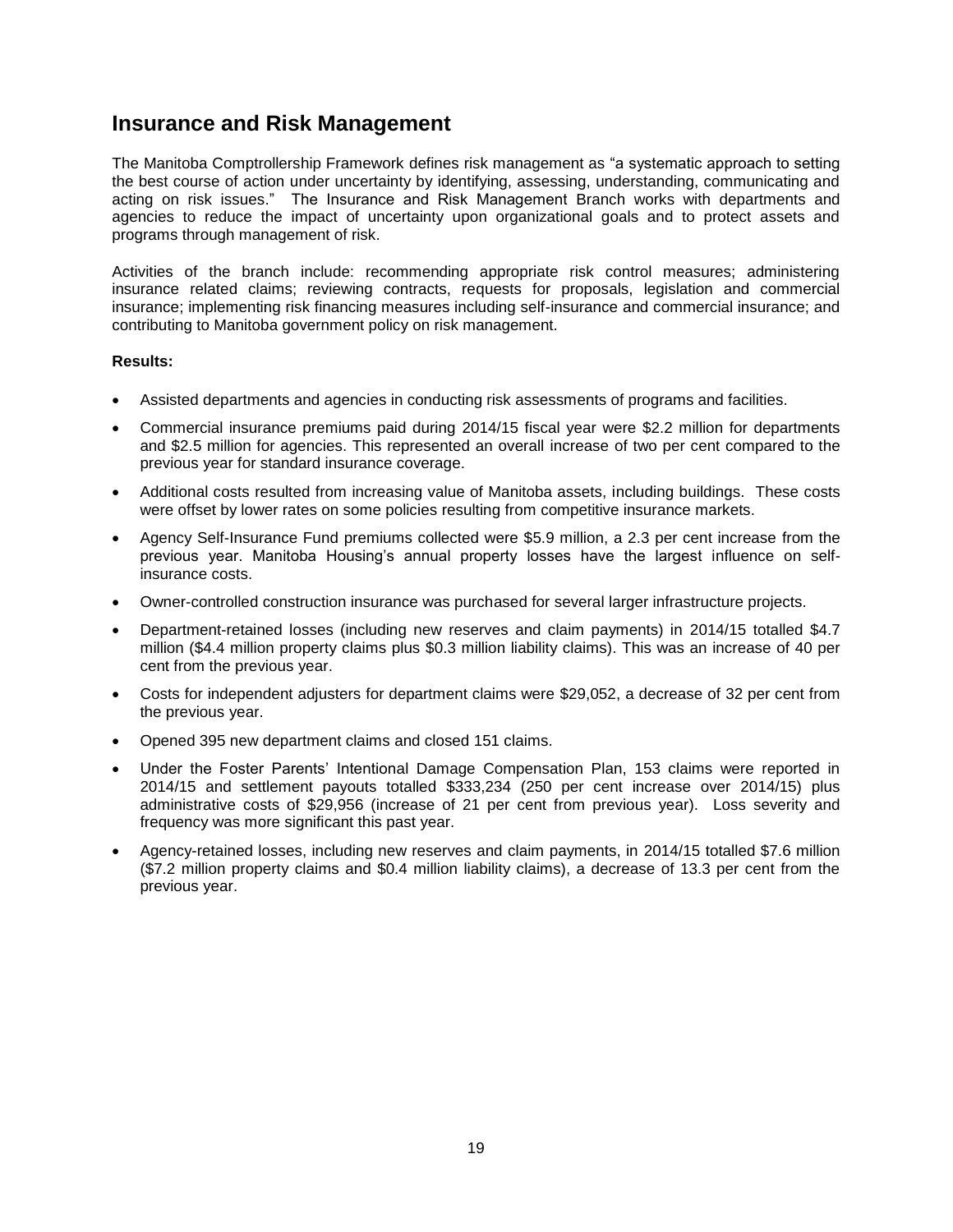- Costs for independent adjusters for agency claims were \$237,351, an increase of 13.3 per cent from the previous year.
- Opened 261 new agency claims and closed 209 claims.
- Assisted departments, agencies, especially Civil Legal Services and Procurement Services, with numerous contract reviews, legislative requirements and insurance and indemnification phrasing and concerns.
- Collaborated with Organizational Staff Development (OSD) in the delivery of risk management courses and with Crown Corporations Council in the delivery of risk management sessions for board members.

| <b>Expenditures by</b><br>Sub-appropriation | Actual<br>2014/15<br>\$(000s) | <b>FTEs</b> | <b>Estimate</b><br>2014/15<br>\$(000s) | Variance<br>Over/(Under)<br>\$(000s) | Expl.<br>No. |
|---------------------------------------------|-------------------------------|-------------|----------------------------------------|--------------------------------------|--------------|
| Salaries and Employee Benefits              | 472                           | 5.00        | 440                                    | 32                                   |              |
| <b>Other Expenditures</b>                   | 58                            |             | 66                                     | (8)                                  |              |
| Insurance Premiums                          | 2.188                         |             | 2,770                                  | (582)                                | 1            |
| Less: Recoverable from Other Appropriations | (2, 188)                      |             | (2,770)                                | 582                                  | 4            |
| <b>Total Sub-appropriation</b>              | 530                           | 5.00        | 506                                    | 24                                   |              |

#### **2(e) INSURANCE AND RISK MANAGEMENT**

#### **Explanation:**

*1. Under-expenditure and corresponding reduction in recoveries from other appropriations reflect reduced insurance premium costs, essentially due to the insurance markets remaining competitive during 2014/15.*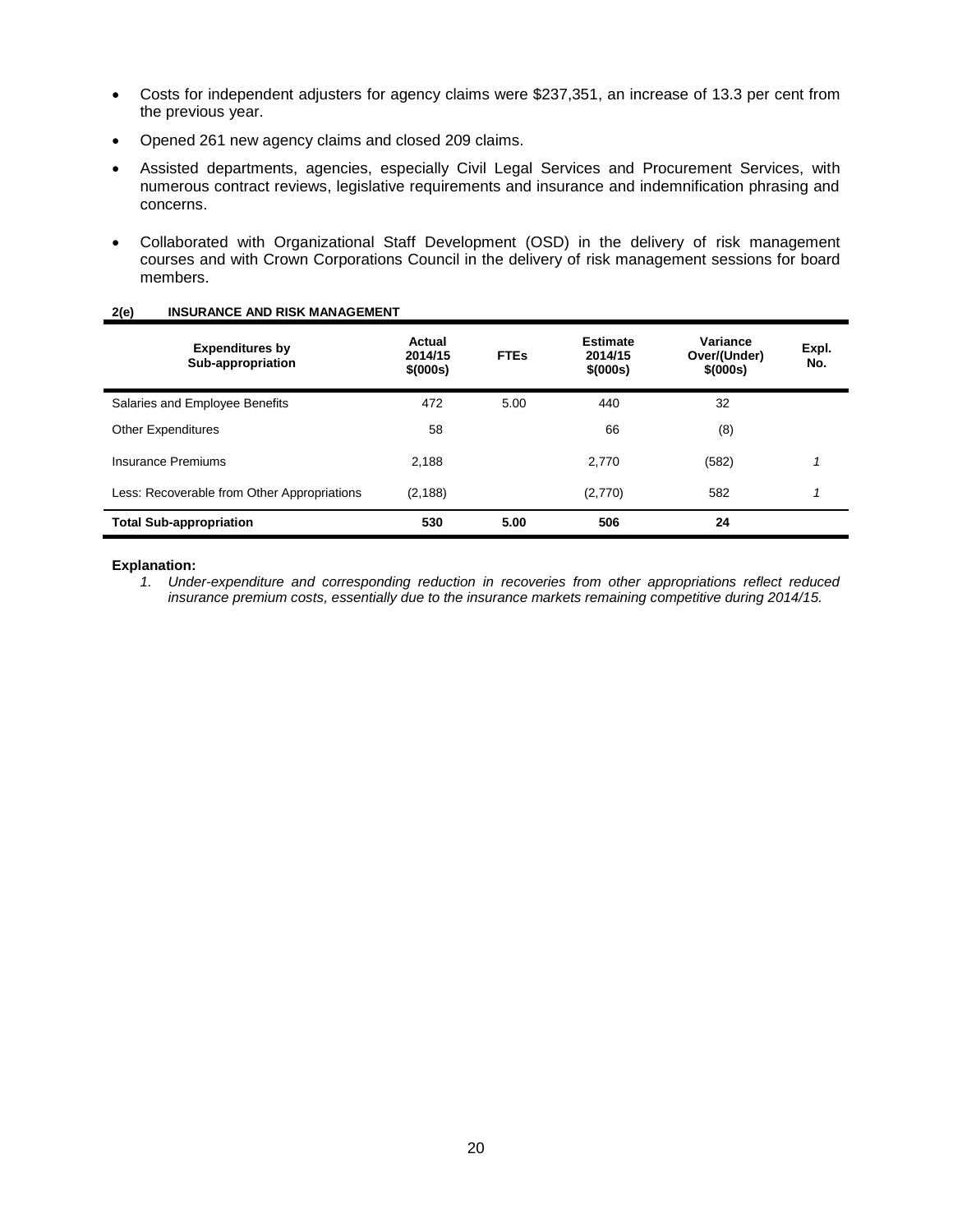# <span id="page-36-0"></span>**TREASURY BOARD SECRETARIAT**

### <span id="page-36-1"></span>**Treasury Board Secretariat**

The Treasury Board Secretariat provides financial and analytical support as well as advice to the Minister of Finance and Treasury Board in fulfilling fiscal management responsibilities. The Secretariat is headed by a Deputy Minister who acts as Secretary to the Board.

Activities include monitoring, analyzing and reporting the financial position of the province, planning and co-ordinating the budgetary process, co-ordinating the expenditure management planning and reporting processes for government, developing and communicating policies, procedures and guidelines on administrative matters, maintaining the General Manual of Administration and representing government and department management in labour relations, compensation activities and benefits administration within the civil service.

### **Results:**

- Monitored, analyzed and reported on the financial position of the province through timely provision of quarterly reports.
- Planned and co-ordinated the review and preparation of the annual estimates and participated in the development of the 2014 Budget, tabled in the Legislature on March 6, 2014.
- On a weekly basis, provided analyses in support of the efficient and effective utilization/allocation of the province's financial and human resources, both in the context of the annual estimates process and on an ongoing basis throughout the year.
- Provided guidance to departments in developing proposals and business plans for Special Operating Agencies.
- Co-ordinated government capacity to plan, measure, monitor and evaluate programs toward greater efficiency and effectiveness through support to departments on performance management processes.
- Provided support in the form of research and costing to Negotiation Services related to the negotiation of various collective agreements.
- A total of 2,983 classification requests were received and evaluated in 2014/15. The average time to complete these reviews was 50 calendar days. In addition, Compensation Services has completed three classification series reviews and currently has seven classification series reviews underway.
- Maintained and expanded compensation and benefits information management systems, and exchanged information with a variety of local and national employers. Compensation Services conducted nine surveys and responded to 13 surveys from other employers.
- Reviewed a number of policies to reflect current compensation policy and practice within the organization.
- Administered benefits, including the Long Term Disability (LTD) plan, Workers Compensation (WCB) and various employee health benefit plans.
- Provided administrative support and disability management services for LTD plan and WCB recipients, and monitored accommodation issues related to redeployment of employees on medical grounds. There were 191 applications for LTD benefits processed and 63 employees who had been on LTD returned to work. As of March 31, 2015, 289 individuals were in receipt of LTD benefits.
- Reviewed, negotiated and implemented new administration fee rates with various benefit plan providers.
- Represented the province in the collective agreement administration and grievance handling for 13 bargaining units, including the Government Employees' Master Agreement with the Manitoba Government and General Employees' Union (MGEU); the Manitoba Association of Crown Attorneys (MACA); the Legal Aid Lawyers' Association (LALA); the Manitoba Association of Government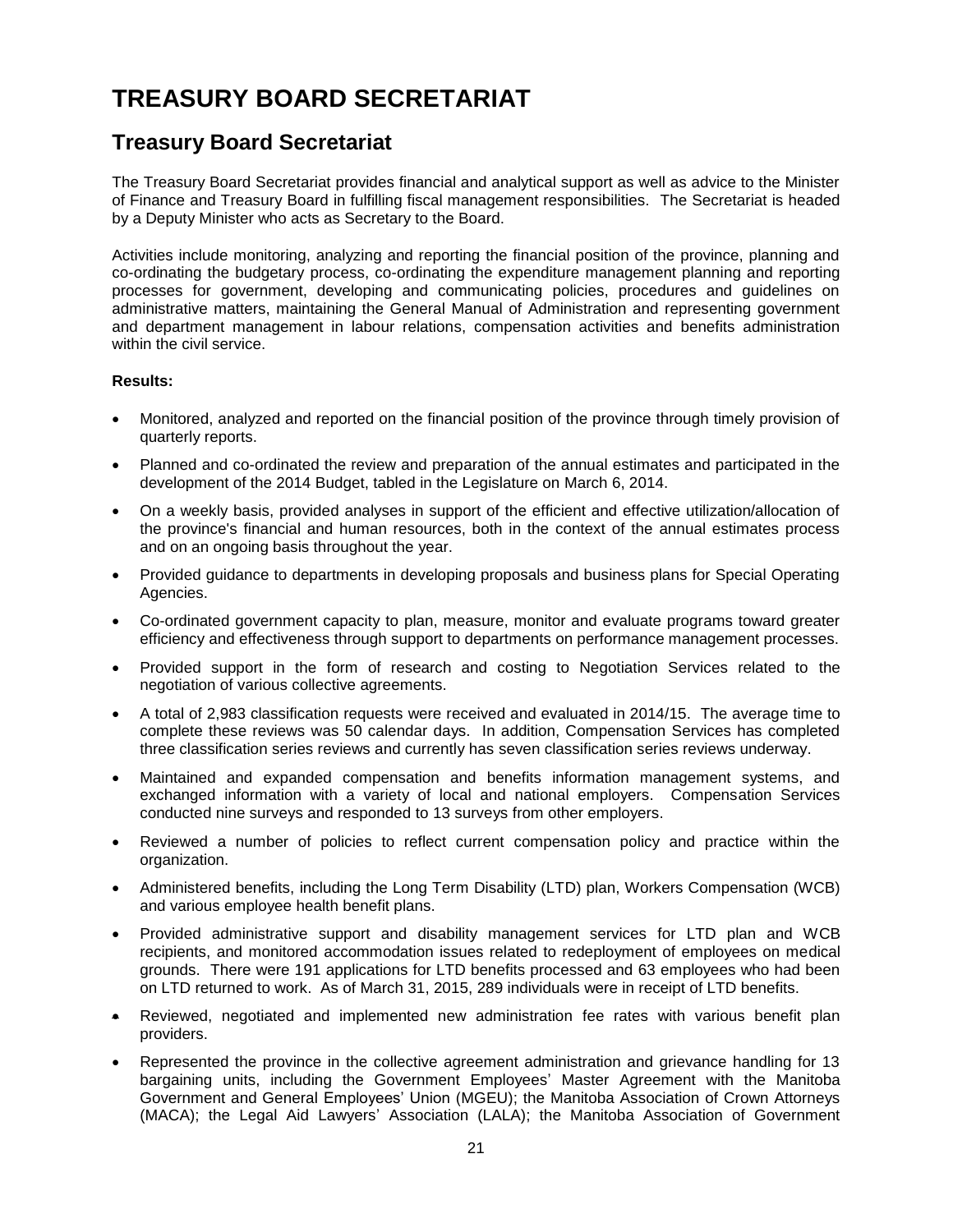Engineers (MAGE); Manitoba Housing Authority and the International Union of Operating Engineers (IUOE) as well as with the MGEU (two bargaining units); the Manitoba Agricultural Services Corporation and two MGEU bargaining units; the Addictions Foundation of Manitoba and the MGEU; Child and Family Services and the Canadian Union of Public Employees (two bargaining units); the Liquor and Gaming Authority of Manitoba and the MGEU; and the Falcon Lake Golf Course and the MGEU.

 Represented the government and a number of Crown agencies before boards of arbitration concerning several rights issues involving both contract interpretation as well as discipline and dismissal matters. In addition, staff managed the interests of the province before the Manitoba Human Rights Commission on a number of human rights cases and before the Manitoba Labour Board on a number of issues. Staff continued to conduct a series of training sessions for line managers and human resource professionals on the topics of Grievance and Discipline Handling and Managing Under a Collective Agreement.

#### **3(a) TREASURY BOARD SECRETARIAT**

| <b>Expenditures by</b><br>Sub-appropriation | Actual<br>2014/15<br>\$ (000s) | <b>FTEs</b> | <b>Estimate</b><br>2014/15<br>\$ (000s) | Variance<br>Over/(Under)<br>\$ (000s) | Expl.<br>No. |
|---------------------------------------------|--------------------------------|-------------|-----------------------------------------|---------------------------------------|--------------|
| Salaries and Employee Benefits              | 5.523                          | 68.00       | 5.902                                   | (379)                                 |              |
| <b>Other Expenditures</b>                   | 1.248                          |             | 977                                     | 271                                   |              |
| <b>Total Sub-appropriation</b>              | 6.771                          | 68.00       | 6,879                                   | (108)                                 |              |

**Explanation:**

### <span id="page-37-0"></span>**Francophone Affairs Secretariat**

The Francophone Affairs Secretariat advises the Manitoba government and the Minister responsible for Francophone Affairs on the development of government services offered in French and on matters relating to the French Language Services (FLS) Policy in general.

The Secretariat guides, monitors, seeks and facilitates the implementation of the Government of Manitoba's FLS Policy in a manner consistent with the concept of active offer and makes recommendations to that effect. The Secretariat's mandate applies to all administrative bodies covered by the FLS Policy.

The Secretariat provides assistance and direction to the administrative bodies covered by the Manitoba government's FLS Policy and serves as a liaison between the government and Francophone organizations in the province. Since April 1, 2008, the Secretariat has been administratively attached to the Treasury Board Secretariat.

#### **Results:**

- Co-ordinated the projects to be funded in 2014/15 under the Canada-Manitoba Agreement on French Language Services (CMAFLS), a cost-sharing agreement where Manitoba's \$1.4 million contribution is matched by the federal government.
- Contributed a total of \$25,000 toward five projects funded under the Agreement for Cooperation and Exchange between the governments of Quebec and Manitoba and \$20,000 toward five projects funded under the FLS component of the Memorandum of Understanding on Interprovincial Co-operation between the governments of Manitoba and New Brunswick. This allowed a number of Franco-Manitoban organizations to benefit from exchanges, mentoring, training and sharing of expertise.

*<sup>1.</sup> Over-expenditure is primarily due to LEAN Corporate Initiatives and higher than anticipated costs related to the Judicial Compensation Committee.*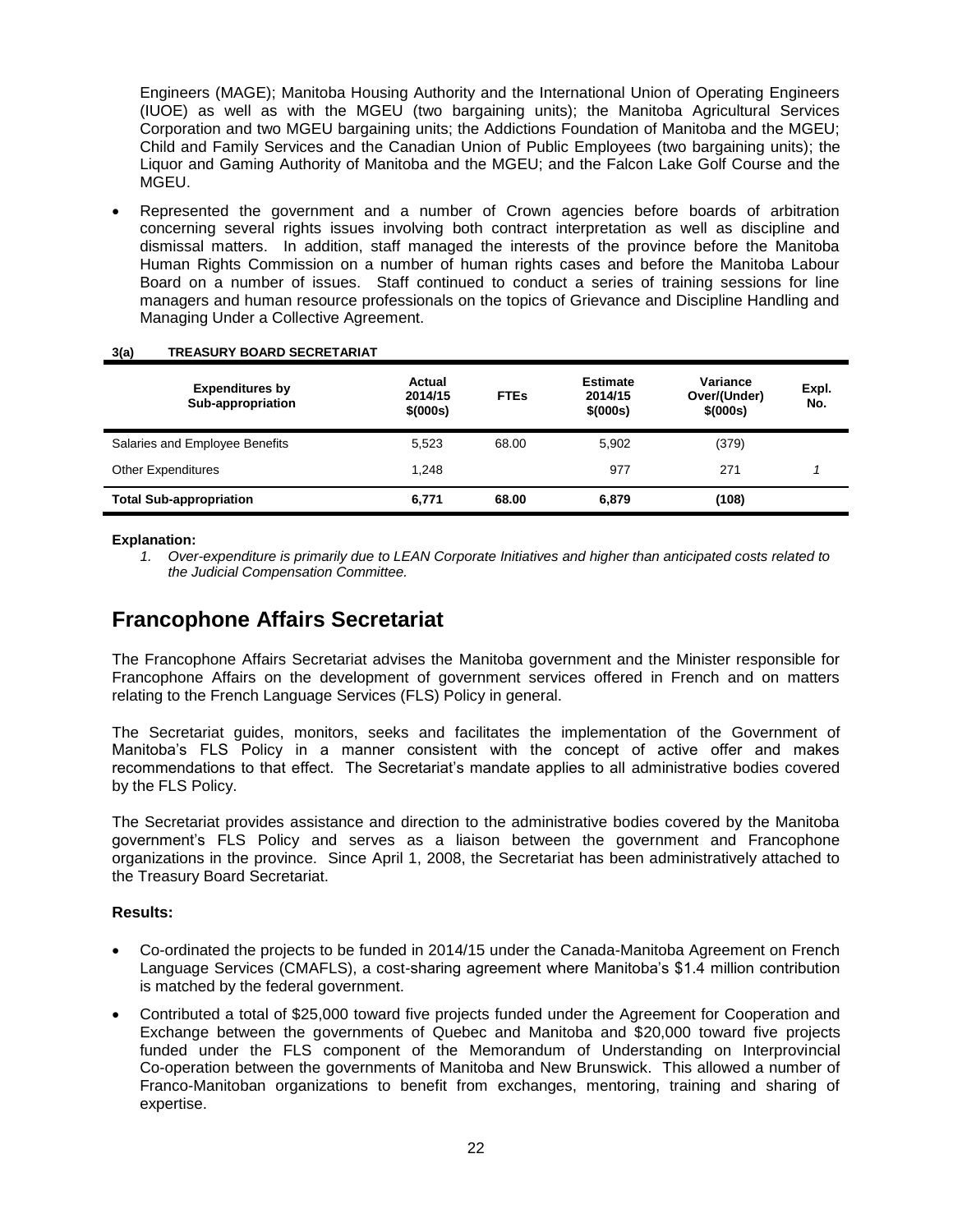- In co-operation with Federal-Provincial Relations, participated in the implementation of the youth mobility partnership aspect of the Memorandum of Understanding with Lower Normandy, a region in northwestern France, to strengthen economic, cultural and historical ties.
- Participated in the 19<sup>th</sup> Ministerial Conference on the Canadian Francophonie in Brudenell, Prince Edward Island on June 26-27, 2014, the theme of which was "Pan-Canadian Showcase: Government Support for a Contemporary Francophonie." Actively participated on the Intergovernmental Network of the Canadian Francophonie.
- Co-ordinated the meetings of the Advisory Committee on the Improvement of French Language Services (FLS), chaired by the Clerk of the Executive Council and comprised of deputy ministers and representatives from the Francophone community.
- Promoted the services offered in the six Bilingual Service Centres (BSCs) operating in rural and urban regions of Manitoba and organized outreach activities in the different communities*.* Modernized the BSCs' visual identity with a new logo and promotional materials.
- Received a total of 82,996 requests for services at the BSCs, an increase of 15.9 per cent over the previous year. The St. Vital BSC continued to experience the highest volume of public computer access for online services, with over 6,000 users.
- Continued the partnership between the BSCs and the Société franco-manitobaine's 204-233-ALLÔ Information Centre, ensuring seamless information and services between the community and government bodies.
- Provided direction, consultation, analytic and planning support to 17 departments and five Crown corporations via the Secretariat's FLS coordinator team.
- Five departments developed a draft five-year Strategic FLS Plan.
- Continued to raise awareness about and promote the use of the *Bonjour-Hello* active offer concept. Offered 11 active offer orientation sessions to 131 civil servants. Updated the Guidelines Manual on the Implementation of FLS and posted it on the Secretariat's website.
- Published a special insert on the *Bonjour-Hello* active offer theme in the March 11-17, 2015 edition of *La Liberté*, with the participation of five departments, as a means to celebrate the 2015 Semaine de la francophonie – Francophonie Week.
- Co-ordinated 163 registrations for French language training: evening and weekend programs for Manitoba government employees; an average of 10 employees participated in each of the three sessions of *Maintien-perfectionnement* French language training offered during the workday.
- Offered four DVD français series to 39 civil servants, in partnership with Organization and Staff Development, as a means to promote and encourage bilingual government employees to participate in various French-speaking activities.
- Dealt with 20 complaints, as well as various issues raised by the public regarding FLS.
- Updated the Secretariat's website and added new content in both official languages.
- Produced the Report on French Language Services 2014/15.
- Presented the Prix Ronald-Duhamel Ronald Duhamel Award at a ceremony held on March 12, 2015 to Diane Leclercq and Diane Dorge, of the federal Department of Canadian Heritage, for their lifelong contribution. The Prix-Award was created to recognize an employee or group of employees of a government or quasi-governmental body at the federal, provincial or municipal level for distinguished service to Manitoba's Francophone community.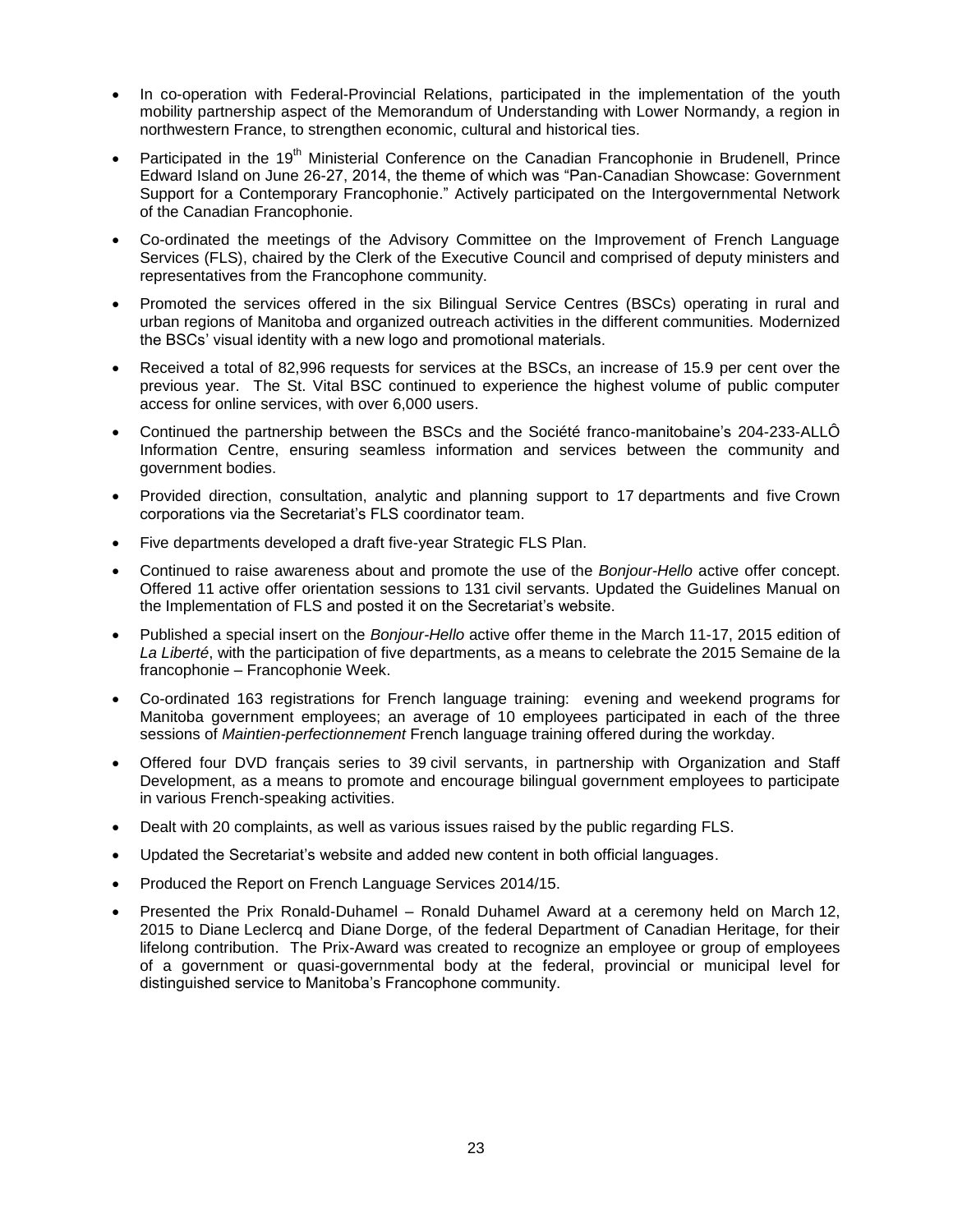#### **3(b) FRANCOPHONE AFFAIRS SECRETARIAT**

| <b>Expenditures by</b><br>Sub-appropriation | Actual<br>2014/15<br>\$(000s) | <b>FTEs</b> | <b>Estimate</b><br>2014/15<br>\$ (000s) | Variance<br>Over/(Under)<br>\$ (000s) | Expl.<br>No. |
|---------------------------------------------|-------------------------------|-------------|-----------------------------------------|---------------------------------------|--------------|
| Salaries and Employee Benefits              | 866                           | 17.00       | 891                                     | (25)                                  |              |
| <b>Other Expenditures</b>                   | 672                           |             | 717                                     | (45)                                  |              |
| <b>Total Sub-appropriation</b>              | 1.538                         | 17.00       | 1.608                                   | (70)                                  |              |

#### **Note:**

*The Estimate 2014/15 includes an allocation of \$550 from Enabling Appropriations as part of the Canada-Manitoba Agreement on French Language Services.*

# <span id="page-39-0"></span>**PRIORITIES AND PLANNING**

### <span id="page-39-1"></span>**Priorities and Planning Committee of Cabinet Secretariat**

The Priorities and Planning Committee of Cabinet, supported by a small Secretariat staff group, serves as the key co-ordination body for the government's strategic planning cycle, major policy initiatives and key community and economic development projects. The Committee provides a focused decision-making process for developing and updating priority strategies and advancing high priority and crossdepartmental initiatives geared at meeting the needs of Manitoba families, providing strong services, and growing the economy and jobs.

#### **Results:**

- Provided timely and effective policy advice and services to the Priorities and Planning Committee of Cabinet.
- Timely and thorough analysis of information and submissions for Committee members.
- Co-ordination and leadership of major policy initiatives and key community and economic development projects across a broad cross-section of departments and Crown agencies.

| $\mathbf{v}$<br><b>Expenditures by</b><br>Sub-appropriation | Actual<br>2014/15<br>\$(000s) | <b>Estimate</b><br><b>FTEs</b><br>2014/15<br>\$ (000s) | Variance<br>Over/(Under)<br>\$ (000s) | Expl.<br>No. |
|-------------------------------------------------------------|-------------------------------|--------------------------------------------------------|---------------------------------------|--------------|
| Salaries and Employee Benefits                              | 1.416<br>14.00                | 1,430                                                  | (14)                                  |              |
| <b>Other Expenditures</b>                                   | 315                           | 378                                                    | (63)                                  |              |
| <b>Total Sub-appropriation</b>                              | 1.731                         | 14.00<br>1.808                                         | (77)                                  |              |

#### **4(a) PRIORITIES AND PLANNING COMMITTEE OF CABINET SECRETARIAT**

### <span id="page-39-2"></span>**Premier's Economic Advisory Council**

The Premier's Economic Advisory Council (PEAC) is a broad-based group of 36 senior volunteers who provide confidential action-oriented advice to the Premier on a wide range of economic issues. PEAC members solicit input from the broader community and their advice to the Premier informs government's economic strategy, policy and economic priorities. PEAC is made up of province's leaders from the private sector, labour, academics, researchers, Aboriginal and community leaders.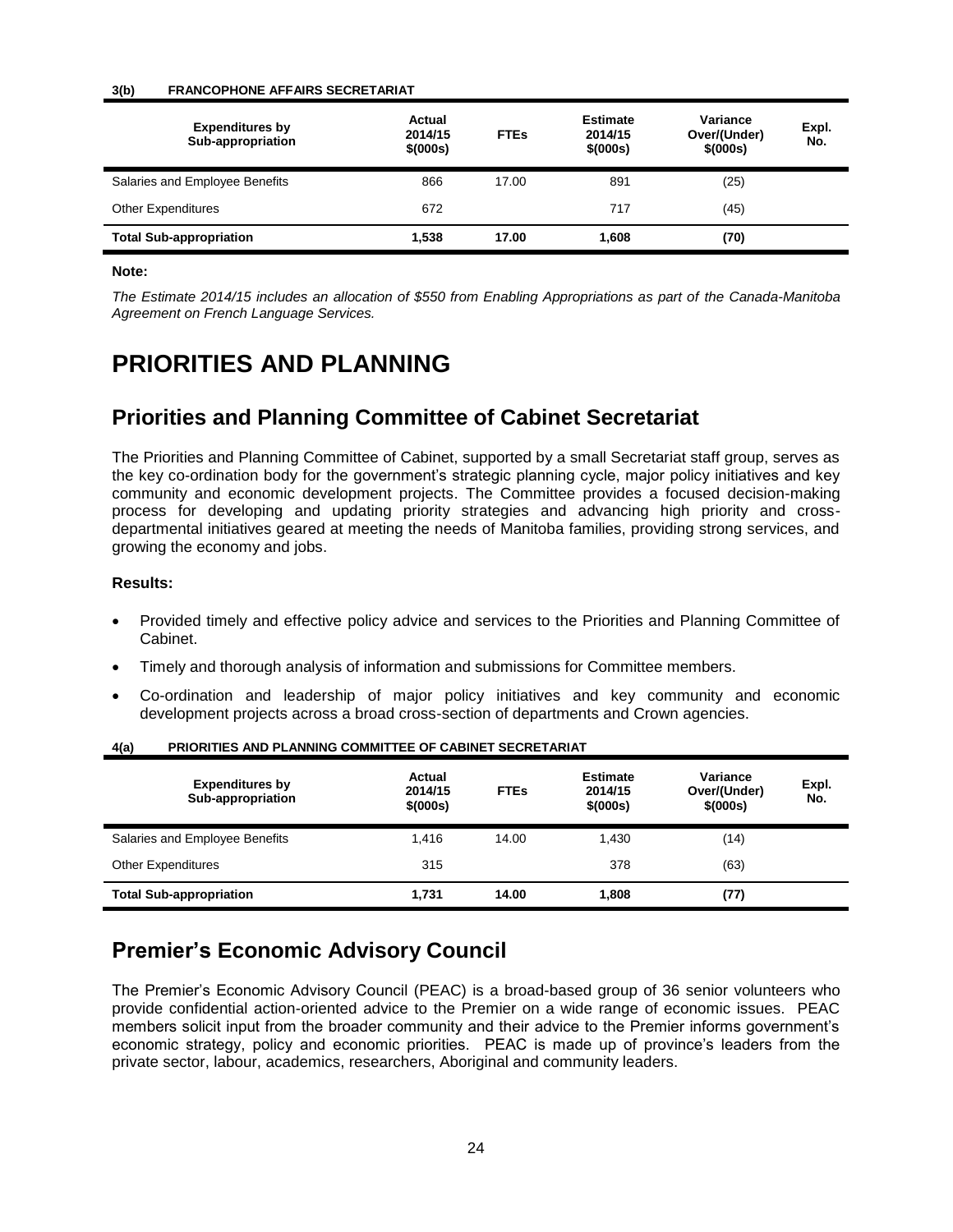#### **Results:**

 Developed recommendations for the Premier on health compensation, innovation and Poplar River Aboriginal tourism product development. PEAC is currently developing recommendations on Aboriginal engagement, access to capital and creative industries as an economic driver.

| <b>Expenditures by</b><br>Sub-appropriation | Actual<br>2014/15<br>\$ (000s) | <b>FTEs</b> | <b>Estimate</b><br>2014/15<br>\$ (000s) | Variance<br>Over/(Under)<br>\$ (000s) | Expl.<br>No. |
|---------------------------------------------|--------------------------------|-------------|-----------------------------------------|---------------------------------------|--------------|
| Salaries and Employee Benefits              | 201                            | 2.00        | 212                                     | (11)                                  |              |
| <b>Other Expenditures</b>                   | 102                            |             | 219                                     | (117)                                 |              |
| <b>Total Sub-appropriation</b>              | 303                            | 2.00        | 431                                     | (128)                                 |              |

#### **4(b) PREMIER'S ECONOMIC ADVISORY COUNCIL**

# <span id="page-40-0"></span>**COSTS RELATED TO CAPITAL ASSETS**

The appropriation provides for the amortization and interest expense related to capital assets.

| ູ                              | <b>COOT NEEATED TO OAT ITAL AGOLTO</b>      |                               |             |                                         |                                       |              |
|--------------------------------|---------------------------------------------|-------------------------------|-------------|-----------------------------------------|---------------------------------------|--------------|
|                                | <b>Expenditures by</b><br>Sub-appropriation | Actual<br>2014/15<br>\$(000s) | <b>FTEs</b> | <b>Estimate</b><br>2014/15<br>\$ (000s) | Variance<br>Over/(Under)<br>\$ (000s) | Expl.<br>No. |
| <b>Amortization Expense</b>    |                                             | 2,185                         |             | 2,350                                   | (165)                                 |              |
| <b>Interest Expense</b>        |                                             | 445                           |             | 492                                     | (47)                                  |              |
| <b>Total Sub-appropriation</b> |                                             | 2,630                         |             | 2,842                                   | (212)                                 |              |

#### **5 COST RELATED TO CAPITAL ASSETS**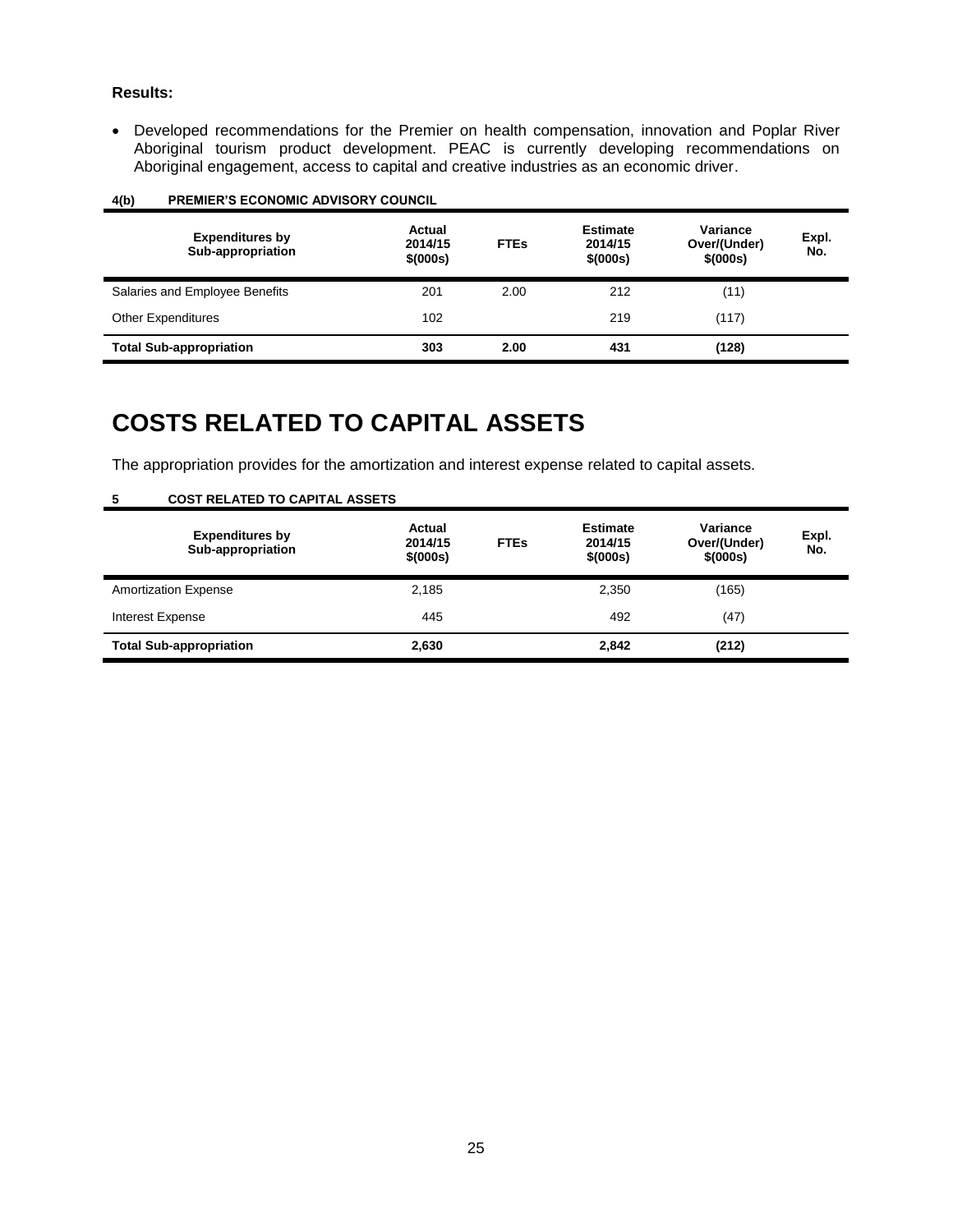# <span id="page-41-0"></span>**PART B CAPITAL INVESTMENT**

Capital investment in Manitoba Finance provides development or enhancement of information technology systems and other capital assets.

| <b>PART B - CAPITAL INVESTMENT</b>          |                               |             |                                         |                                       |              |
|---------------------------------------------|-------------------------------|-------------|-----------------------------------------|---------------------------------------|--------------|
| <b>Expenditures by</b><br>Sub-appropriation | Actual<br>2014/15<br>\$(000s) | <b>FTEs</b> | <b>Estimate</b><br>2014/15<br>\$ (000s) | Variance<br>Over/(Under)<br>\$ (000s) | Expl.<br>No. |
| Information Technology Projects             | 2,306                         |             | 2,373                                   | (67)                                  |              |
| <b>Total Sub-appropriation</b>              | 2.306                         |             | 2,373                                   | (67)                                  |              |

#### **Note:**

*The Estimate 2014/15 includes an allocation of \$1,873 from Internal Service Adjustments.*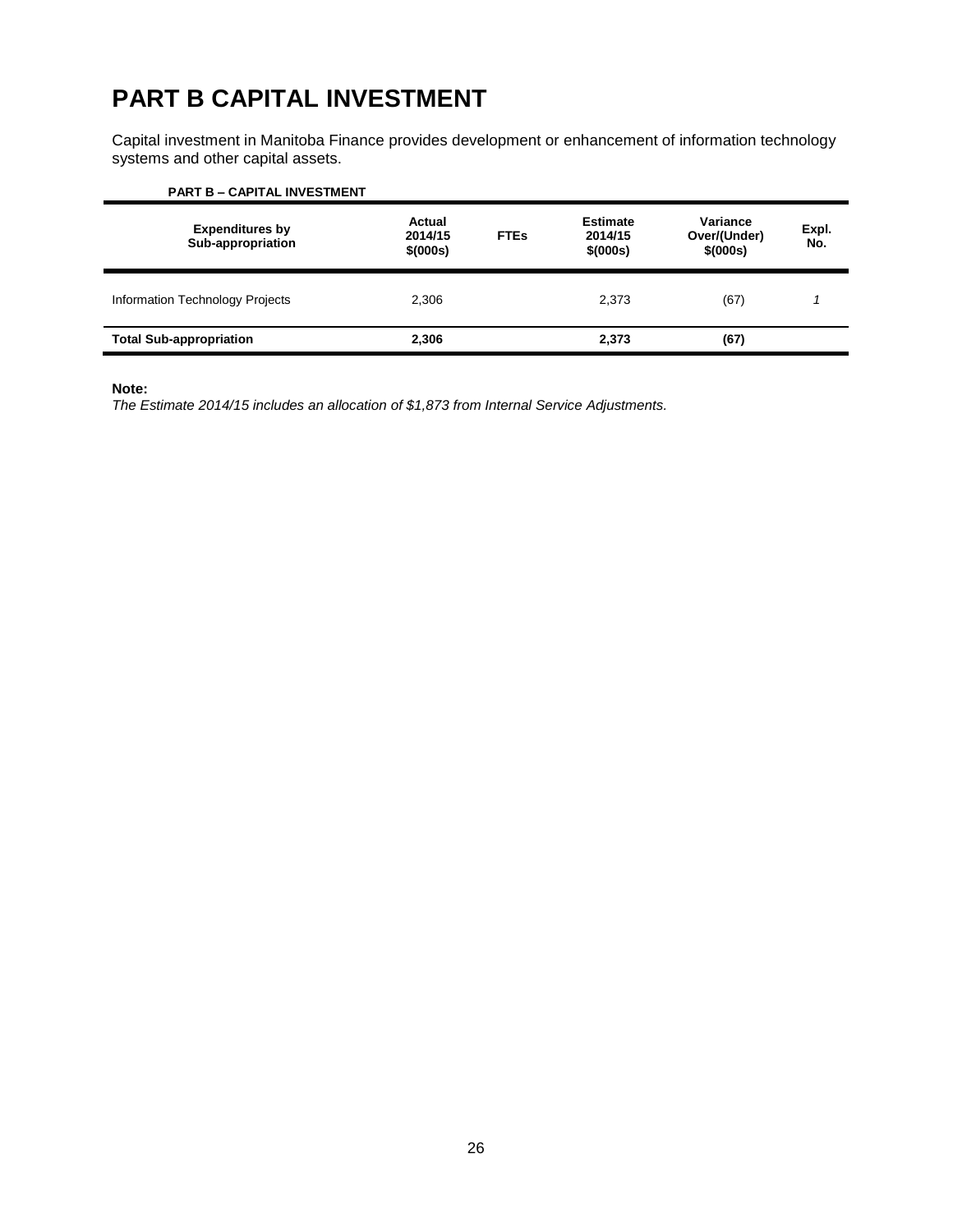# <span id="page-42-0"></span>**SUSTAINABLE DEVELOPMENT**

The department is committed to the principles and guidelines set out in *The Sustainable Development Act* and works to incorporate them in department activities, programs and business practices.

The following activities continued throughout 2014/15:

- The department maintained its sustainable development homepage on the Internet as a department link to *The Sustainable Development Act* and the Green Procurement page of Procurement Services branch.
- Green products and recycled materials continue to be purchased where available, including the purchase of recycled copy paper.
- The department continued the recycling of various materials.
- The department staff participated in the annual Commuter Challenger to promote active and sustainable transportation choices.
- The department continues to review program delivery to reduce the need for paper materials. In 2014, the *Co-op Education and Apprenticeship Tax Credit* (now named the *Paid Work Experience Tax Credit*) pre-approval forms were eliminated and an on-line electronic self-assessment worksheet was introduced for claimants to use.
- The department continues to reduce its paper imprint by broadening the use of electronic documents, including:
	- Reduction in the amount of printed material through expanding use of the department's online tax filing service, TAXcess;
	- Making documents available on the internal and external departmental website;
	- The recent conversion of printed pay cheques, including employee expense claim reimbursements, to electronic funds transfer;
	- An electronic funds transfer (direct deposit) option in lieu of mailing rebate cheques was added for claimants under the Seniors' School Tax Rebate program;
	- **Encouraged vendors to accept electronic payments where possible;**
	- The department has converted to online publishing of quarterly and annual financial reports, reducing the requirement for distributing printed copies.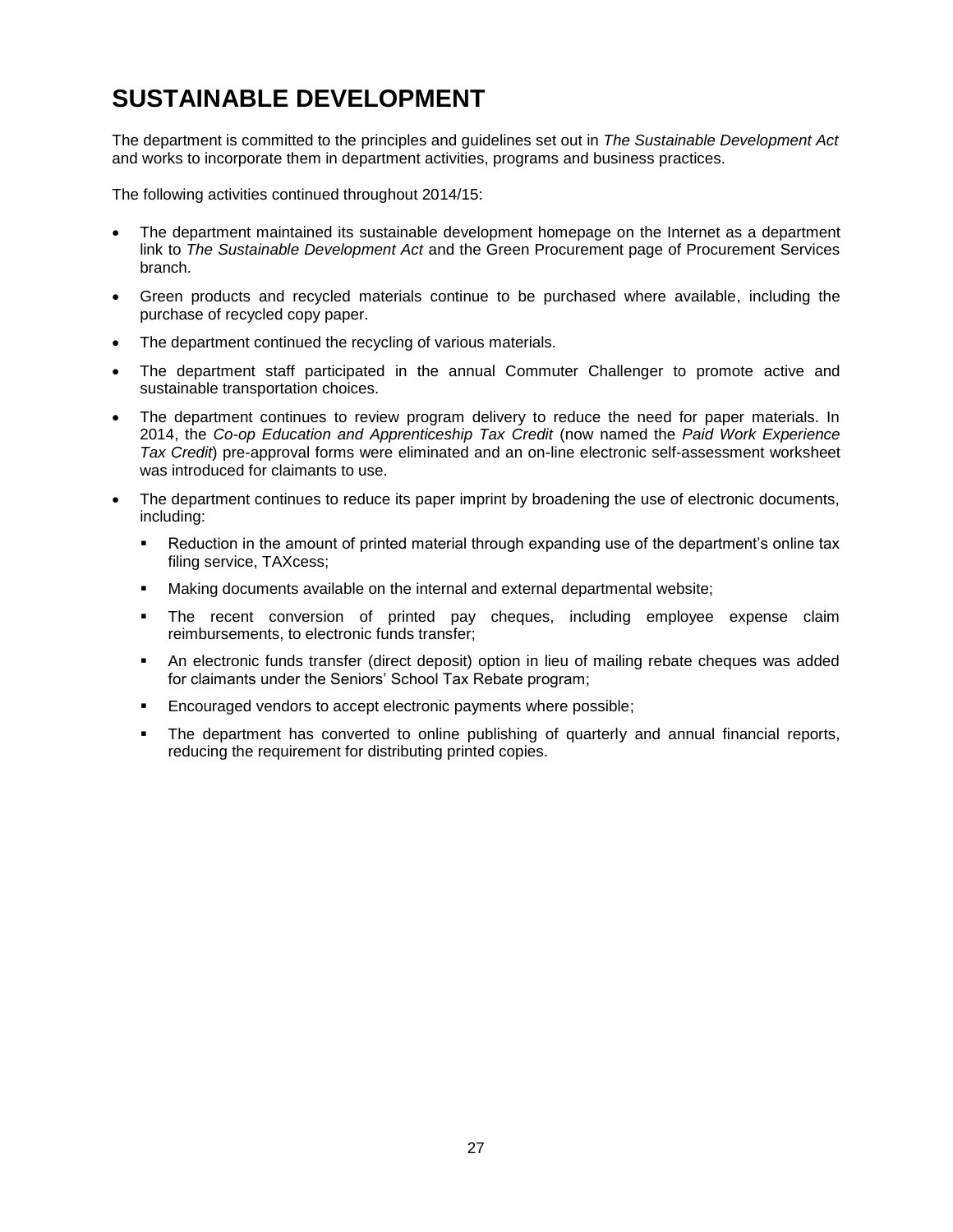# <span id="page-43-0"></span>**FINANCIAL INFORMATION SECTION**

### <span id="page-43-1"></span>**Part A – Operating Expenditure Reconciliation Statement**

| <b>Details</b>                                                                             | \$000s  |
|--------------------------------------------------------------------------------------------|---------|
|                                                                                            |         |
| 2014/15 Main Estimates                                                                     | 295,981 |
| Transfer of functions from:<br>- Tourism, Culture, Heritage, Sport and Consumer Protection | 1,350   |
| Transfer of functions to:<br>- Family Services                                             | (698)   |
| Allocation of Funds from:<br>- Enabling Appropriations                                     | 550     |
| 2014/15 Estimate                                                                           | 297,183 |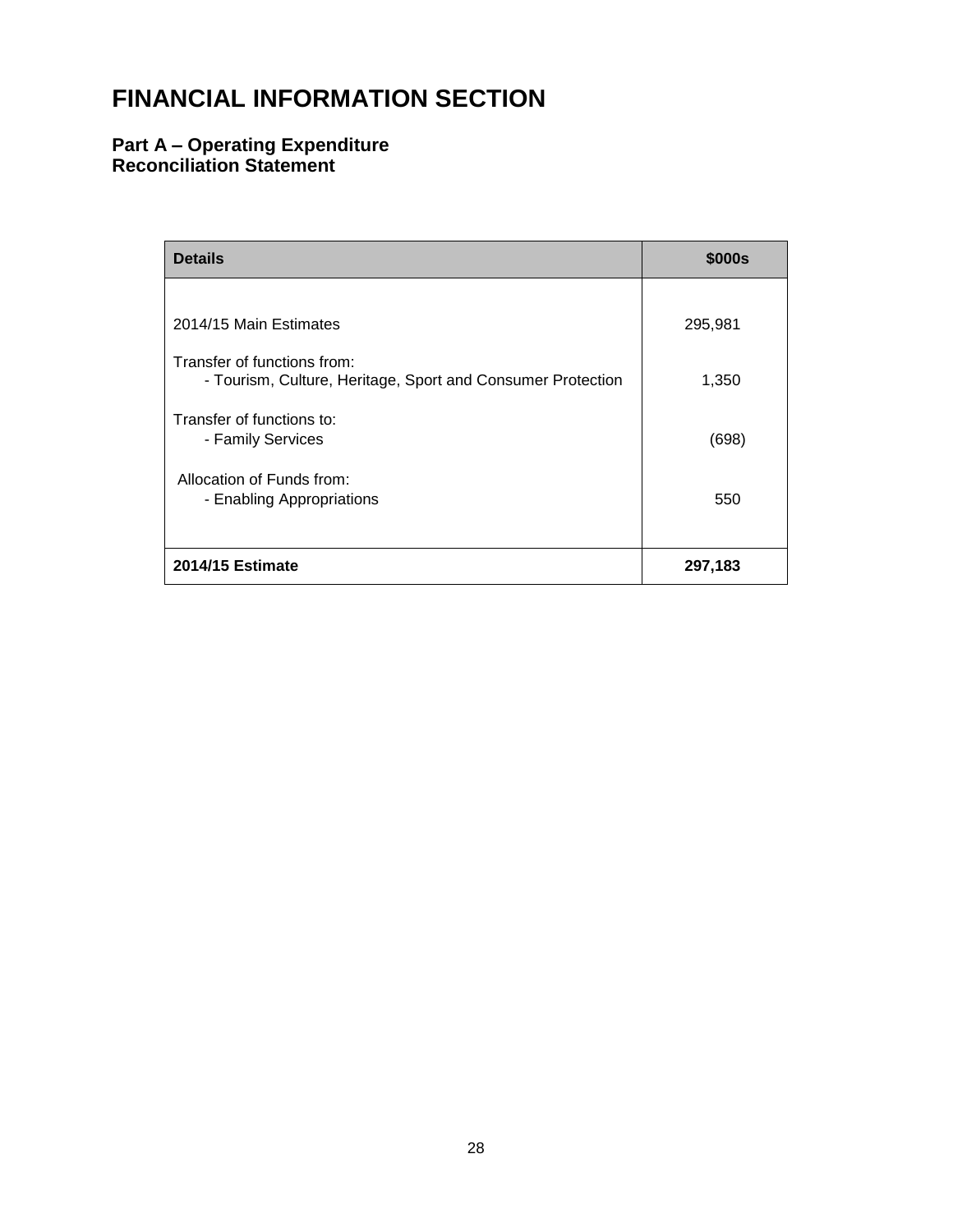#### **Manitoba Finance Part A: Expenditure Summary by Appropriation for the fiscal year ended March 31, 2015 with comparative figures for the previous fiscal year (\$000s)**

<span id="page-44-0"></span>

| <b>Estimate</b><br>2014/15 |          | Appropriation                                            | <b>Actual</b><br>2014/15 | <b>Actual</b><br>2013/14 | <b>Increase</b><br>(Decrease) | <b>Explanation</b><br><b>Number</b> |
|----------------------------|----------|----------------------------------------------------------|--------------------------|--------------------------|-------------------------------|-------------------------------------|
|                            | $07 - 1$ | <b>CORPORATE SERVICES</b>                                |                          |                          |                               |                                     |
| 37                         | (a)      | Minister's Salary                                        | 37                       | 37                       |                               |                                     |
|                            | (b)      | <b>Executive Support</b>                                 |                          |                          |                               |                                     |
| 769                        |          | Salaries and Employee Benefits                           | 654                      | 947                      | (293)                         | $\mathbf{1}$                        |
| 92                         |          | <b>Other Expenditures</b>                                | 71                       | 87                       | (16)                          |                                     |
|                            | (c)      | <b>Corporate Services</b>                                |                          |                          |                               |                                     |
| 2,727                      |          | Salaries and Employee Benefits                           | 2,368                    | 2,431                    | (63)                          |                                     |
| 325                        |          | <b>Other Expenditures</b>                                | 318                      | 309                      | 9                             |                                     |
| 19                         | (d)      | Tax Appeals Commission                                   | 14                       | 12                       | $\overline{c}$                |                                     |
| 34                         | (e)      | Independent Administrator                                | 44                       | 43                       | $\mathbf{1}$                  |                                     |
|                            | (f)      | <b>Public Utilities Board</b>                            |                          |                          |                               |                                     |
| 717                        |          | Salaries and Employee Benefits                           | 903                      | 827                      | 76                            |                                     |
| 633                        |          | Other Expenditures                                       | 435                      | 524                      | (89)                          |                                     |
| 5,353                      |          | Subtotal 07-1                                            | 4,844                    | 5,217                    | (373)                         |                                     |
|                            | $07 - 2$ | FISCAL AND FINANCIAL MANAGEMENT                          |                          |                          |                               |                                     |
|                            | (a)      | Treasury                                                 |                          |                          |                               |                                     |
| 2,066                      |          | Salaries and Employee Benefits                           | 2,010                    | 2,034                    | (24)                          |                                     |
| 273                        |          | <b>Other Expenditures</b>                                | 230                      | 248                      | (18)                          |                                     |
|                            | (b)      | Comptroller                                              |                          |                          |                               |                                     |
| 5,118                      |          | Salaries and Employee Benefits                           | 4,553                    | 4,885                    | (332)                         |                                     |
| 1,132                      |          | <b>Other Expenditures</b>                                | 1,154                    | 1,130                    | 24                            |                                     |
| (510)                      |          | Less: Recoverable from Other Appropriations              | (554)                    | (563)                    | 9                             |                                     |
|                            | (c)      | Taxation                                                 |                          |                          |                               |                                     |
| 12,839                     |          | Salaries and Employee Benefits                           | 11,602                   | 11,868                   | (266)                         |                                     |
| 4,433                      |          | <b>Other Expenditures</b>                                | 5,944                    | 4,204                    | 1,740                         | $\overline{c}$                      |
|                            | (d)      | Taxation, Economic and Intergovernmental Fiscal Research |                          |                          |                               |                                     |
| 2,867                      |          | Salaries and Employee Benefits                           | 2,904                    | 2,629                    | 275                           |                                     |
| 1,548                      |          | <b>Other Expenditures</b>                                | 1,562                    | 1,520                    | 42                            |                                     |
|                            | (e)      | Insurance and Risk Management                            |                          |                          |                               |                                     |
| 440                        |          | Salaries and Employee Benefits                           | 472                      | 432                      | 40                            |                                     |
| 66                         |          | <b>Other Expenditures</b>                                | 58                       | 60                       | (2)                           |                                     |
| 2,770                      |          | <b>Insurance Premiums</b>                                | 2,188                    | 2,176                    | 12                            |                                     |
| (2,770)                    |          | Less: Recoverable from Other Appropriations              | (2, 188)                 | (2, 176)                 | (12)                          |                                     |
| 30,272                     |          | Subtotal 07-2                                            | 29,935                   | 28,447                   | 1,488                         |                                     |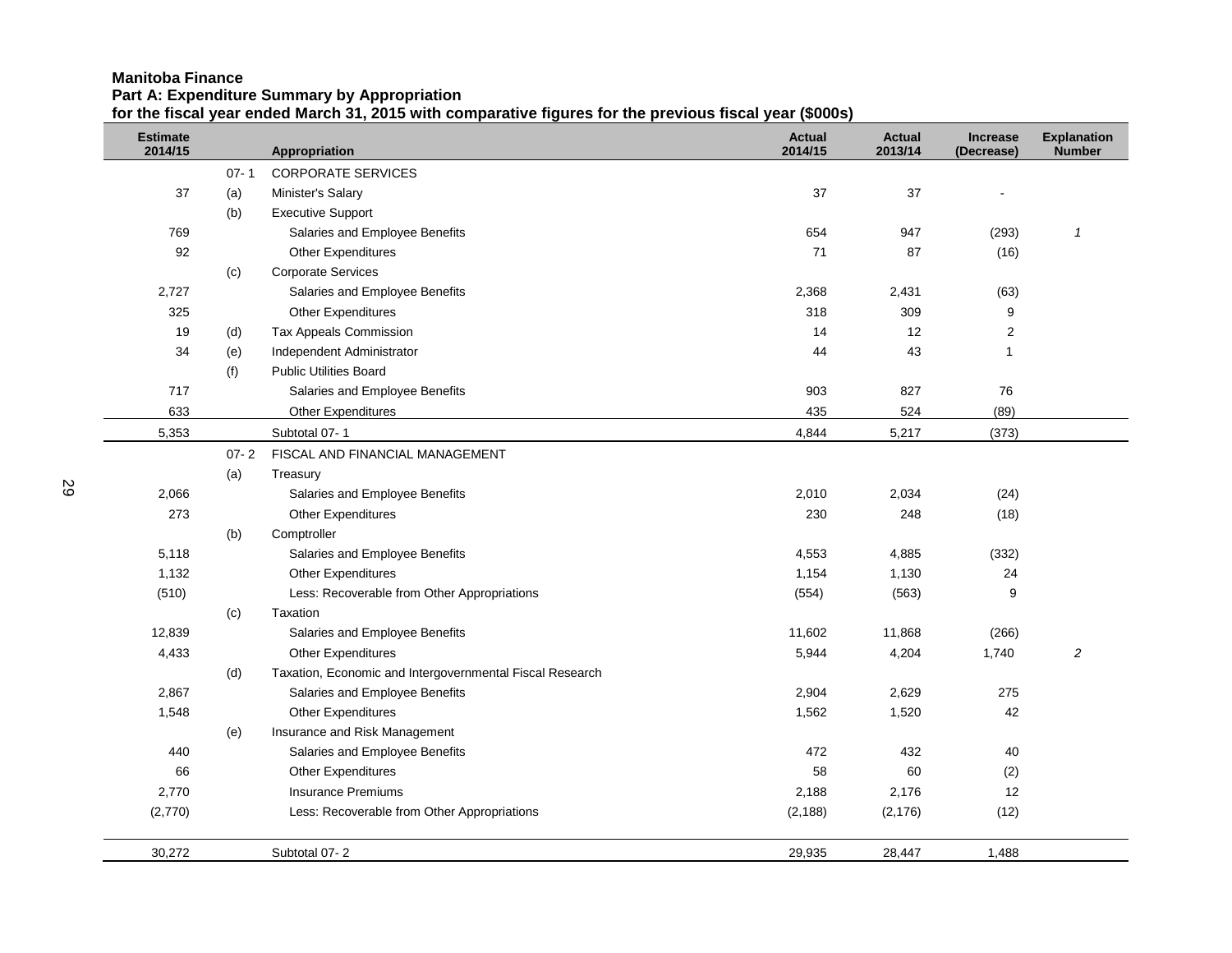#### **Manitoba Finance Part A: Expenditure Summary by Appropriation for the fiscal year ended March 31, 2015 with comparative figures for the previous fiscal year (\$000s)**

| <b>Estimate</b><br>2014/15 |          | Appropriation                                            | <b>Actual</b><br>2014/15 | <b>Actual</b><br>2013/14 | <b>Increase</b><br>(Decrease) | <b>Explanation</b><br><b>Number</b> |
|----------------------------|----------|----------------------------------------------------------|--------------------------|--------------------------|-------------------------------|-------------------------------------|
|                            | $07 - 3$ | TREASURY BOARD SECRETARIAT                               |                          |                          |                               |                                     |
|                            |          |                                                          |                          |                          |                               |                                     |
|                            | (a)      | <b>Treasury Board Secretariat</b>                        |                          |                          |                               |                                     |
| 5,902                      |          | Salaries and Employee Benefits                           | 5,523                    | 6,022                    | (499)                         |                                     |
| 977                        |          | Other Expenditures                                       | 1,248                    | 1,304                    | (56)                          |                                     |
|                            | (b)      | Francophone Affairs Secretariat                          |                          |                          |                               |                                     |
| 891                        |          | Salaries and Employee Benefits                           | 866                      | 966                      | (100)                         |                                     |
| 717                        |          | <b>Other Expenditures</b>                                | 672                      | 611                      | 61                            |                                     |
| 8,487                      |          | Subtotal 07-3                                            | 8,309                    | 8,903                    | (594)                         |                                     |
|                            | $07 - 4$ | PRIORITIES AND PLANNING                                  |                          |                          |                               |                                     |
|                            | (a)      | Priorities and Planning Committee of Cabinet Secretariat |                          |                          |                               |                                     |
| 1,430                      |          | Salaries and Employee Benefits                           | 1,416                    | 1,442                    | (26)                          |                                     |
| 378                        |          | <b>Other Expenditures</b>                                | 315                      | 455                      | (140)                         |                                     |
|                            | (b)      | Premier's Economic Advisory Council                      |                          |                          |                               |                                     |
| 212                        |          | Salaries and Employee Benefits                           | 201                      | 210                      | (9)                           |                                     |
| 219                        |          | <b>Other Expenditures</b>                                | 102                      | 96                       | 6                             |                                     |
| 2,239                      |          | Subtotal 07-4                                            | 2,034                    | 2,203                    | (169)                         |                                     |
|                            | $07 - 5$ | <b>COSTS RELATED TO CAPITAL ASSETS</b>                   |                          |                          |                               |                                     |
| 2,350                      | (a)      | <b>Amortization Expense</b>                              | 2,185                    | 2,212                    | (27)                          |                                     |
| 492                        | (b)      | Interest Expense                                         | 445                      | 497                      | (52)                          |                                     |
| 2,842                      |          | Subtotal 07-5                                            | 2,630                    | 2,709                    | (79)                          |                                     |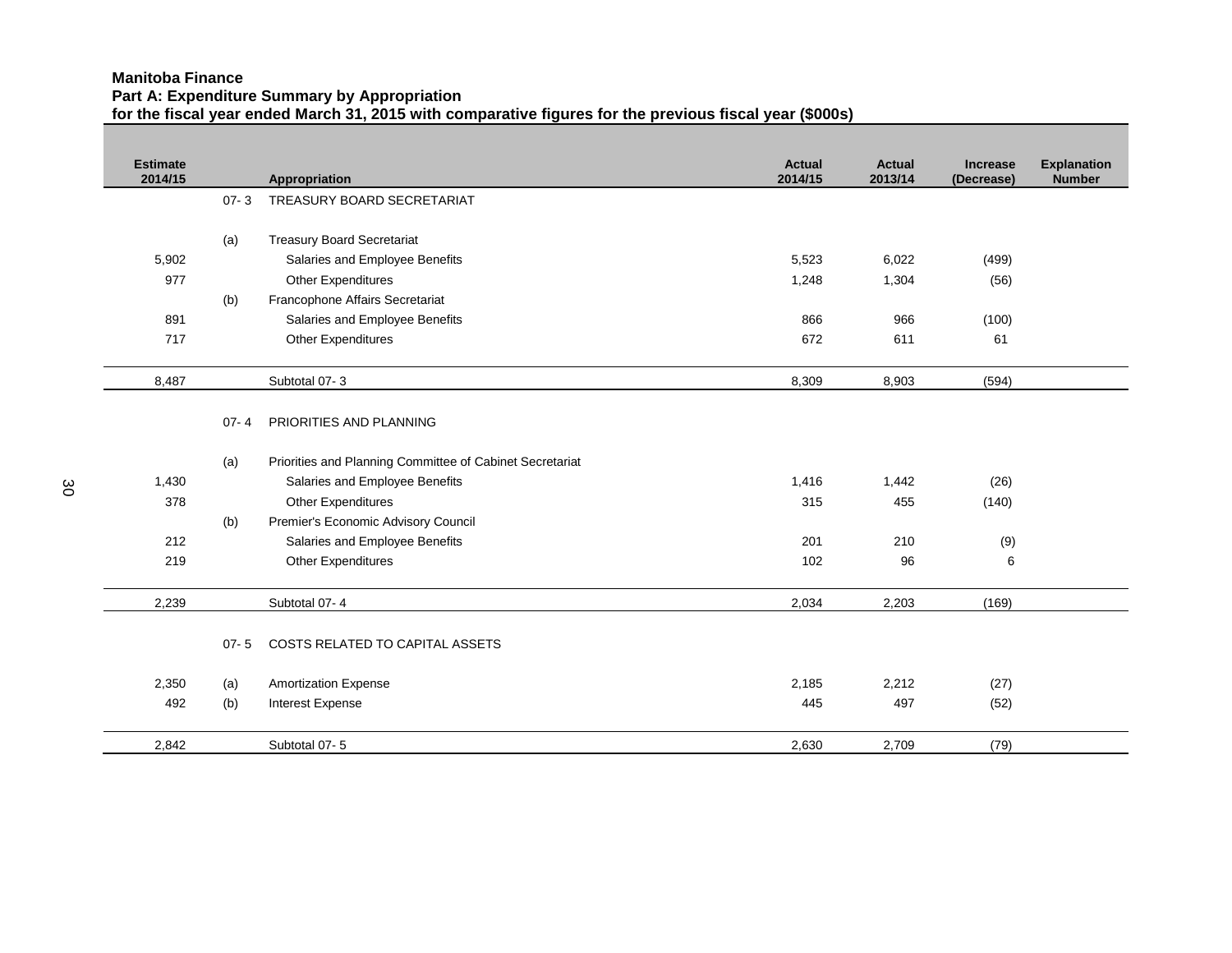#### **Manitoba Finance Part A: Expenditure Summary by Appropriation for the fiscal year ended March 31, 2015 with comparative figures for the previous fiscal year (\$000s)**

| <b>Estimate</b><br>2014/15 |          | Appropriation                                                | <b>Actual</b><br>2014/15 | <b>Actual</b><br>2013/14 | <b>Increase</b><br>(Decrease) | <b>Explanation</b><br><b>Number</b> |
|----------------------------|----------|--------------------------------------------------------------|--------------------------|--------------------------|-------------------------------|-------------------------------------|
|                            | $07 - 6$ | NET TAX CREDIT PAYMENTS                                      |                          |                          |                               |                                     |
| 346,473                    | (a)      | <b>Education Property Tax Credit</b>                         | 339,484                  | 323,441                  | 16,043                        |                                     |
| 15,000                     | (b)      | Film and Video Production Tax Credit                         | 16,510                   | 9,603                    | 6,907                         |                                     |
| 5,000                      | (c)      | Tuition Fee Income Tax Rebate                                | 3,941                    | 4,091                    | (150)                         |                                     |
| 690                        | (d)      | School Tax Assistance for Tenants and Homeowners (55+)       | 509                      | 756                      | (247)                         |                                     |
| 590                        | (e)      | <b>Book Publishing Tax Credit</b>                            | 747                      | 641                      | 106                           |                                     |
| 1,100                      | (f)      | <b>Cultural Industries Printing Tax Credit</b>               | 1,262                    | 1,663                    | (401)                         |                                     |
| 1,270                      | (g)      | Interactive Digital Media Tax Credit                         | 1,190                    | 900                      | 290                           |                                     |
| 100                        | (h)      | Co-op Development Tax Credit                                 | 41                       | 3                        | 38                            |                                     |
| 1,200                      | (i)      | <b>Federal Administration Fee</b>                            | 1,400                    | 1,223                    | 177                           |                                     |
| (353, 433)                 | (i)      | Less: Recoverable from Other Appropriations:                 | (345, 176)               | (329, 188)               | (15,988)                      |                                     |
| 17,990                     |          | Subtotal                                                     | 19,908                   | 13,133                   | 6,775                         | 3                                   |
|                            | $07 - 7$ | PUBLIC DEBT                                                  |                          |                          |                               |                                     |
| 1,204,528                  | (a)      | (1) Interest on Public Debt of Manitoba and related expenses | 1,168,912                | 1,112,546                | 56,366                        |                                     |
| 216,787                    |          | (2) Interest on departments' capital assets                  | 217,924                  | 201,161                  | 16,763                        |                                     |
| 7,500                      |          | (3) Interest on Trust and Special Funds                      | 9,539                    | 8,755                    | 784                           |                                     |
|                            | (b)      | Less: Interest and Other Charges to be received from:        |                          |                          |                               |                                     |
| (58, 150)                  |          | (1) Sinking Fund Investments                                 | (63, 709)                | (62, 204)                | (1, 505)                      |                                     |
| (682,990)                  |          | (2) Manitoba Hydro                                           | (670, 745)               | (619, 979)               | (50, 766)                     |                                     |
| (34, 291)                  |          | (3) Manitoba Housing and Renewal Corporation                 | (35,091)                 | (32, 832)                | (2,259)                       |                                     |
| (18, 190)                  |          | (4) Manitoba Agricultural Services Corporation               | (16,608)                 | (15, 572)                | (1,036)                       |                                     |
| (25, 429)                  |          | <b>Other Government Agencies</b><br>(5)                      | (16, 135)                | (22, 643)                | 6,508                         |                                     |
| (93, 822)                  |          | Other Loans and Investments<br>(6)                           | (107, 077)               | (90, 918)                | (16, 159)                     |                                     |
| (285, 943)                 |          | <b>Other Appropriations</b><br>(7)                           | (287,079)                | (270, 243)               | (16, 836)                     |                                     |
| 230,000                    |          | Subtotal 07-7                                                | 199,931                  | 208,071                  | (8, 140)                      | $\overline{4}$                      |
| 297,183                    |          | <b>Total Expenditures</b>                                    | 267,591                  | 268,683                  | (1,092)                       |                                     |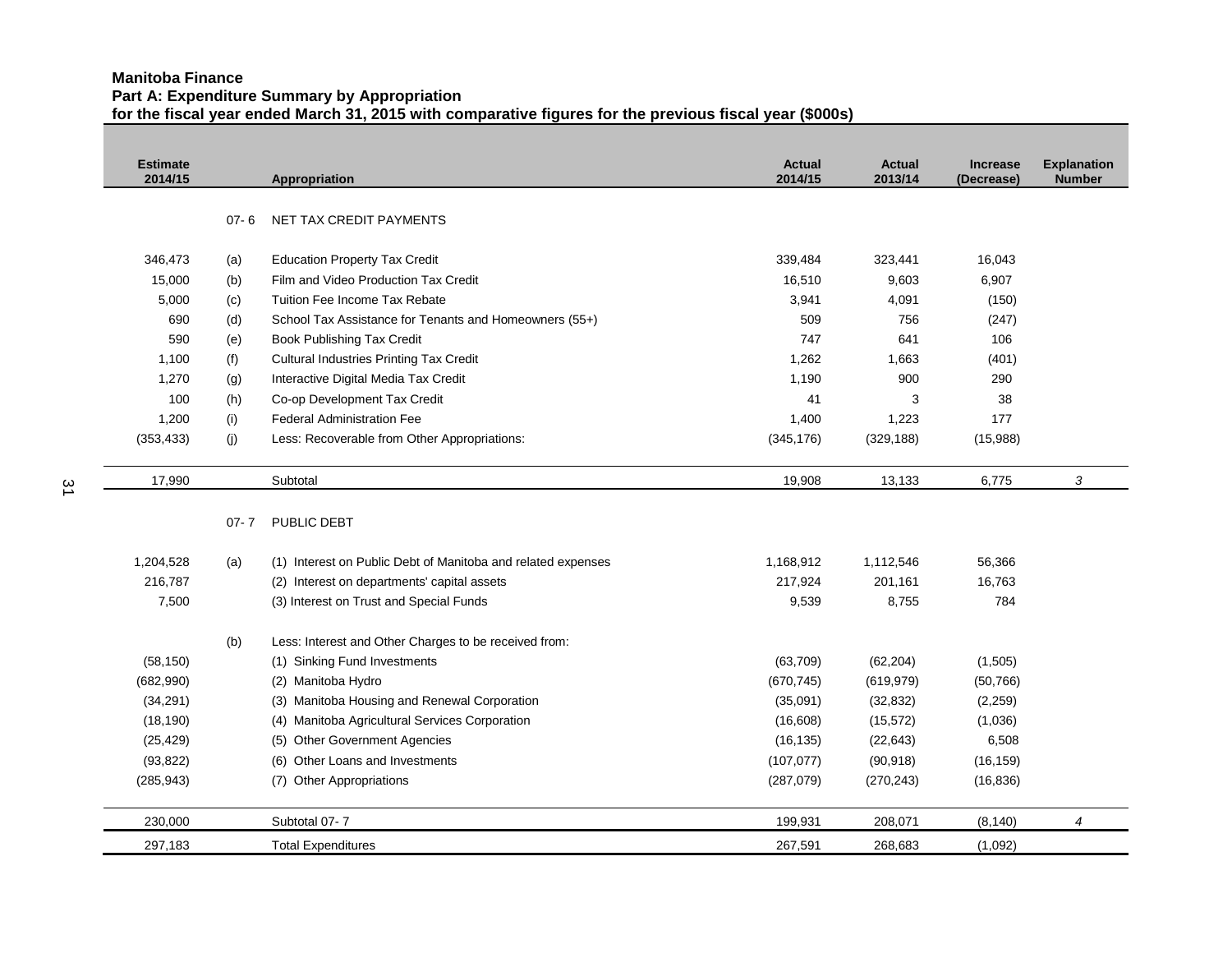#### **Expenditure Variance Explanations**

**for expenditures for the fiscal year ended March 31, 2015 as compared to figures for the previous fiscal year**

#### **Explanation Numbers:**

- 1. Decrease is due to unanticipated retirement costs in 2013/14.
- 2. Increase is due to an increase in the estimate of the bad debt provision in 2014/15, as required under generally accepted accounting principles to reflect the uncertainty of collection of receivable balances as at year end.
- 3. Increase is primarily due to prior year adjustments based on more current income tax data.
- 4. Decrease is primarily due to the decrease in the long-term interest rates.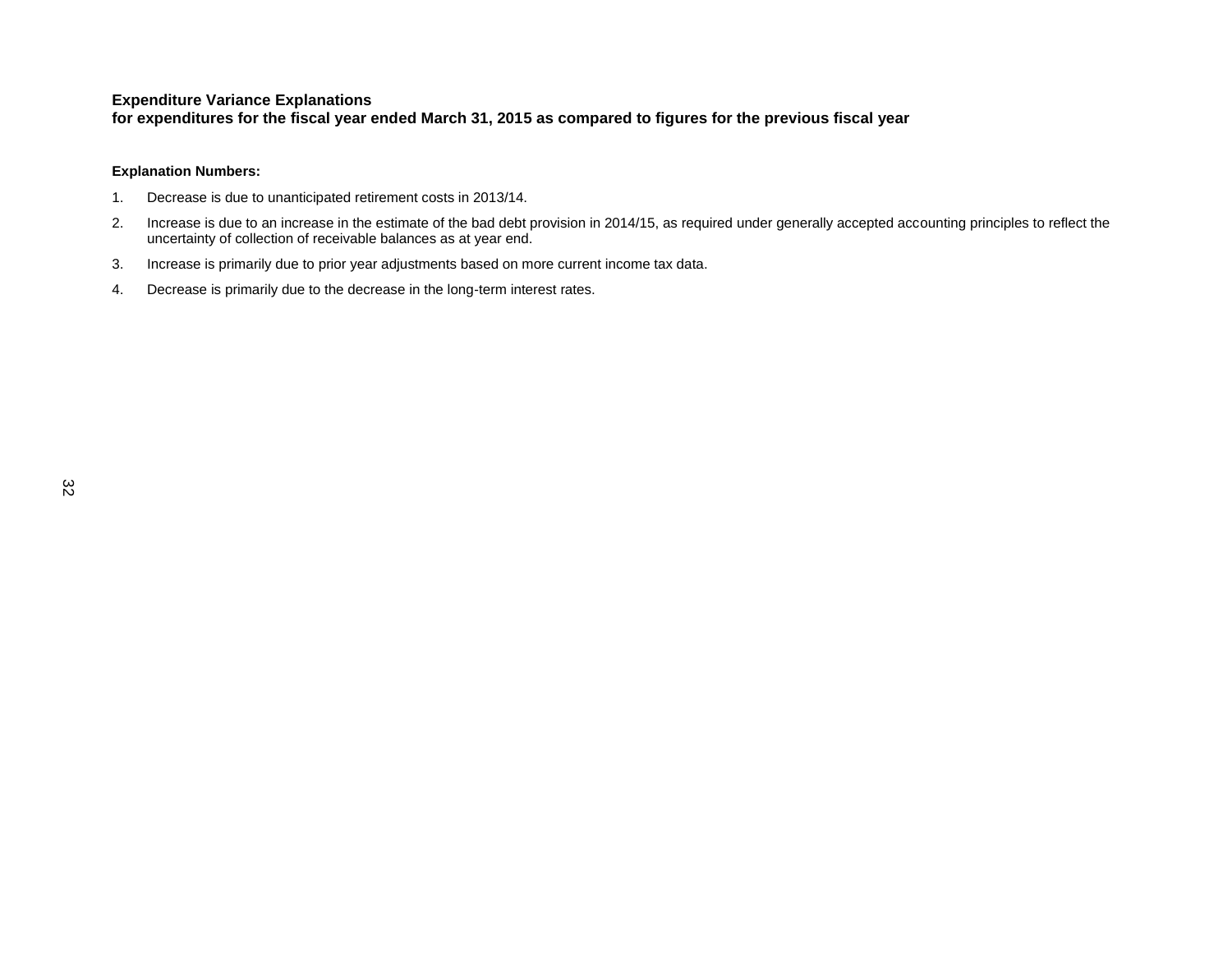#### **Manitoba Finance**

**Revenue Summary by Source**

**for the fiscal year ended March 31, 2015 with comparative figures for the previous fiscal year (\$000)s**

<span id="page-48-0"></span>

| <b>Actual</b><br>2013/14 | <b>Actual</b><br>2014/15 | <b>Increase</b><br>(Decrease) |   | <b>Source</b>                                    | <b>Actual</b><br>2014/15 | <b>Estimate</b><br>2014/15 | Variance  | Expl.<br>No.   |
|--------------------------|--------------------------|-------------------------------|---|--------------------------------------------------|--------------------------|----------------------------|-----------|----------------|
|                          |                          |                               |   |                                                  |                          |                            |           |                |
|                          |                          |                               |   | <b>TAXATION</b>                                  |                          |                            |           |                |
| 2,978,304                | 3,116,666                | 138,362                       | a | Individual Income Tax                            | 3,116,666                | 3,101,900                  | 14,766    | 1              |
| 467,797                  | 561,669                  | 93,872                        | b | Corporation Income Tax                           | 561,669                  | 530,100                    | 31,569    | 2              |
| 155,169                  | 135,341                  | (19, 828)                     | C | <b>Corporation Capital Tax</b>                   | 135,341                  | 155,000                    | (19, 659) | 3              |
| 82,681                   | 86,214                   | 3,533                         | d | Insurance Corporations Tax                       | 86,214                   | 84,700                     | 1,514     | 4              |
| 740                      | 527                      | (213)                         | e | Credit Unions and Caisses Populaires Profits Tax | 527                      | 900                        | (373)     |                |
| 8,354                    | 2,429                    | (5,925)                       | f | Mining Tax                                       | 2,429                    | 28,000                     | (25, 571) | 5              |
| 322,253                  | 317,363                  | (4,890)                       | g | <b>Fuel Taxes</b>                                | 317,363                  | 326,100                    | (8,737)   | 6              |
| 426,867                  | 439,231                  | 12,364                        | h | Levy for Health and Education                    | 439,231                  | 446,900                    | (7,669)   | $\overline{7}$ |
| 71                       | 71                       |                               |   | Mining Claim Lease Tax                           | 71                       | 72                         | (1)       |                |
| 2,024,952                | 2,201,955                | 177,003                       |   | <b>Retail Sales Tax</b>                          | 2,201,955                | 2,207,000                  | (5,045)   | 8              |
| 272,124                  | 256,022                  | (16, 102)                     | k | Tobacco Tax                                      | 256,022                  | 286,300                    | (30, 278) | 9              |
| 4,558                    | 3,471                    | (1,087)                       |   | <b>Environmental Protection Taxes</b>            | 3,471                    | 4,800                      | (1, 329)  |                |
| 3                        | 3                        |                               |   | Succession Duty and Gift Tax                     | 3                        |                            | 3         |                |
| 6,743,873                | 7,120,962                | 377,089                       |   | Subtotal                                         | 7,120,962                | 7,171,772                  | (50, 810) |                |
|                          |                          |                               |   | <b>OTHER REVENUE</b>                             |                          |                            |           |                |
| 27,138                   | 15,127                   | (12,011)                      | a | Recovery of Prior Years' Expenditures            | 15,127                   | 10,000                     | 5,127     | 10             |
| 1,809                    | 1,714                    | (95)                          | b | Sundry                                           | 1,714                    | 1,400                      | 314       |                |
| 1,142                    | 1,110                    | (32)                          | c | <b>Public Utilities Board Cost Recovery</b>      | 1,110                    | 1,334                      | (224)     |                |
| 30,089                   | 17,951                   | (12, 138)                     |   | Subtotal                                         | 17,951                   | 12,734                     | 5,217     |                |
|                          |                          |                               |   |                                                  |                          |                            |           |                |
|                          |                          |                               |   | GOVERNMENT OF CANADA                             |                          |                            |           |                |
| 1,799,228                | 1,749,949                | (49, 279)                     |   | Equalization                                     | 1,749,949                | 1,749,900                  | 49        | 11             |
| 1,089,908                | 1,167,188                | 77,280                        |   | Canada Health Transfer (CHT)                     | 1,167,188                | 1,156,308                  | 10,880    | 12             |
| 435,391                  | 453,908                  | 18,517                        |   | Canada Social Transfer (CST)                     | 453,908                  | 453,200                    | 708       | 13             |
| 1,405                    | $\mathbf 0$              | (1,405)                       |   | Corporation Capital Tax Phase-Out                | $\Omega$                 | $\mathbf 0$                |           |                |
| 2,711                    | 2,745                    | 34                            |   | Government of Canada Subsidy                     | 2,745                    | 2,320                      | 425       |                |
| 3,328,643                | 3,373,790                | 45,147                        |   | Subtotal                                         | 3,373,790                | 3,361,728                  | 12,062    |                |
| 10,102,605               | 10,512,703               | 410,098                       |   | Total                                            | 10,512,703               | 10,546,234                 | (33, 531) |                |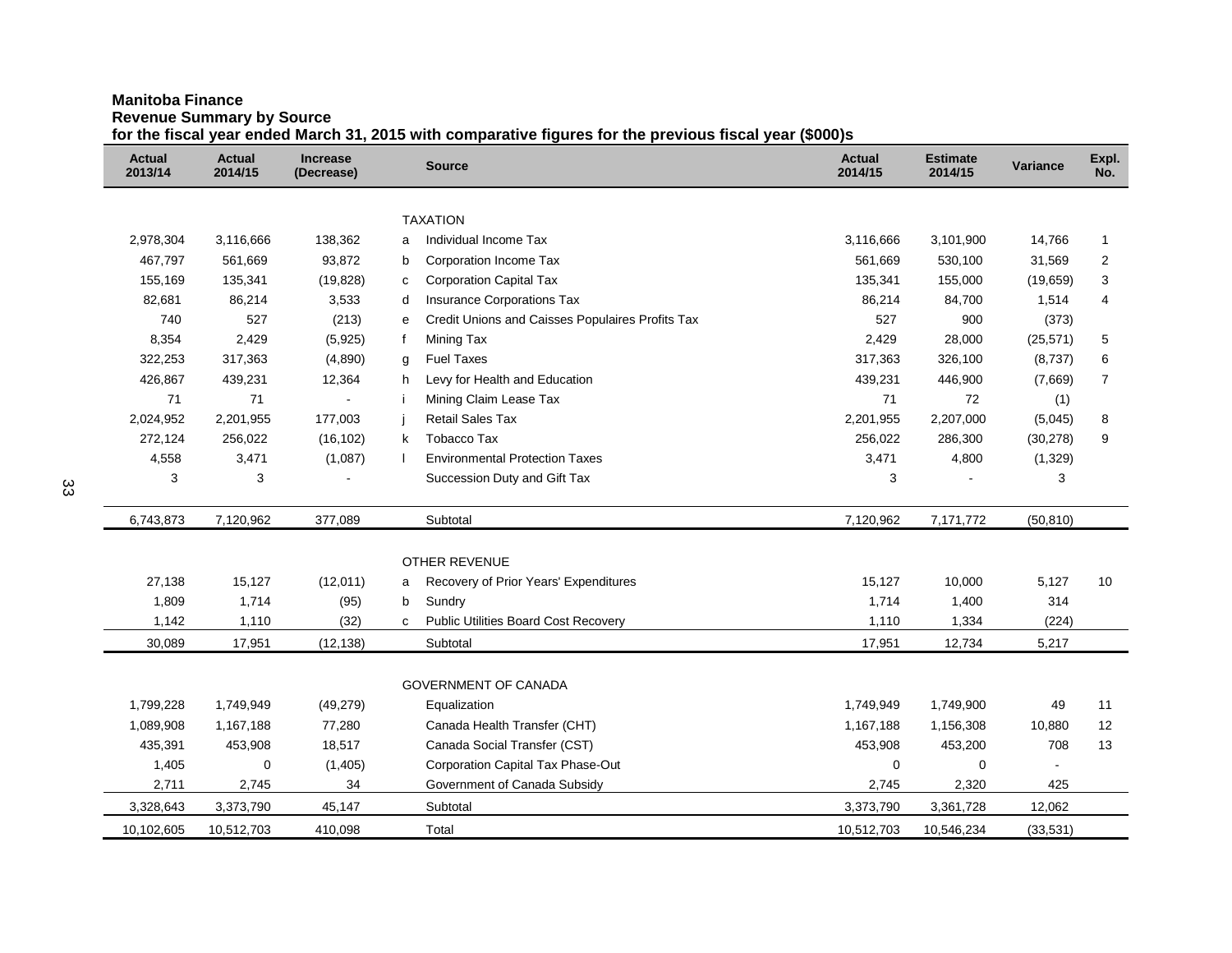Explanation Numbers:

 $\approx$ 

#### 1. **Individual Income Tax:** \$138,362 over 2013/14 Actual \$14,766 over 2014/15 Estimate

Increase from 2013/14 actual is primarily due to an increase of in-year entitlements as national taxable income increased.

Increase from 2014/15 estimate is primarily due to positive prior year's adjustments based on 2013 final tax year data.

2. **Corporation Income Tax:** \$93,872 over 2013/14 Actual \$31,569 over 2014/15 Estimate

Increase from 2013/14 actual is due to an increase in the federal estimate of National Corporate Taxable Income.

Increase from 2014/15 estimate is primarily due to an increase in the federal estimate of National Corporate Taxable Income as well as positive prior year's adjustments based on 2013 final tax year data.

#### 3. **Corporation Capital Taxes:** \$(19,828) under 2013/14 Actual \$(19,659) under 2014/15 Estimate

Decrease from 2013/14 actual is due to financial institutions reducing taxable capital and allocations to Manitoba.

Decrease from 2014/15 estimate is primarily due to financial institutions reducing taxable capital and allocations to Manitoba.

4. **Insurance Corporation Tax:** \$3,533 over 2013/14 Actual

Increase is primarily due to higher premiums in 2014/15.

#### 5. **Mining Tax:** \$(5,925) under 2013/14 Actual \$(25,571) under 2014/15 Estimate

Decrease from 2013/14 actual is due to reduced profits caused by a continuing decline in metal prices.

Decrease from 2014/15 estimate is due to lower than forecasted mining profits resulting from low metal prices.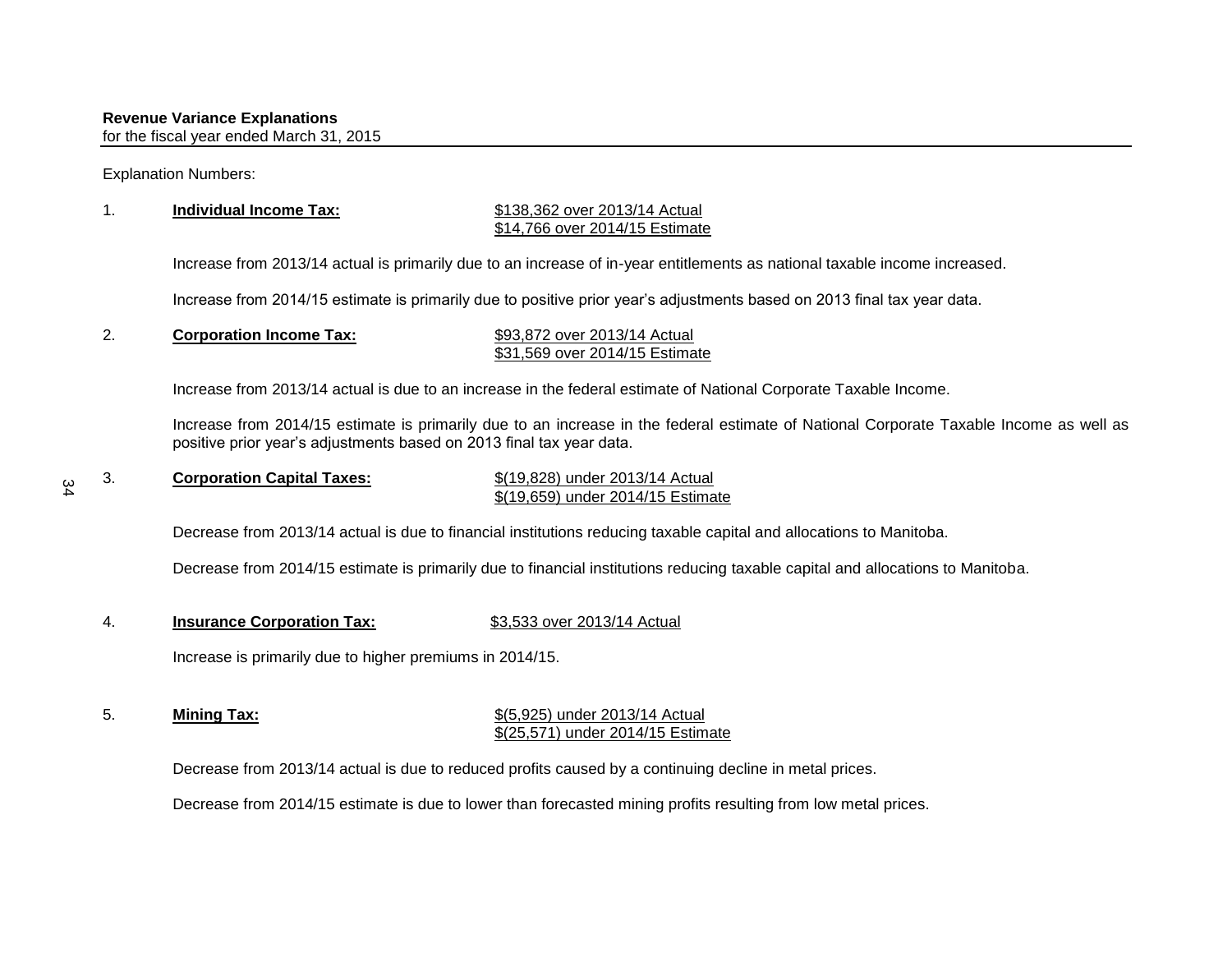#### 6. **Fuel Taxes:** \$(4,890) under 2013/14 Actual \$(8,737) under 2014/15 Estimate

Decrease from 2013/14 actual is due to an increase in amounts paid or credited to the Ethanol Fund based on the formula established in *The Biofuels Act*.

 Decrease from 2014/15 estimate is due to an increase in amounts paid or credited to the Ethanol Fund based on the formula established in *The Biofuels Act*.

#### 7. **Levy for Health and Education:** \$12,364 over 2013/14 Actual \$(7,669) under 2014/15 Estimate

Increase from 2013/14 actual is due to increase in year-over-year wage settlement and employment growth.

Decrease from 2014/15 estimate is due to lower than forecasted employment and wage growth.

#### 8. **Retail Sales Tax:** \$177,003 over 2013/14 Actual \$(5,045) under 2014/15 Estimate

Increase from 2013/14 actual is due to the tax rate increase implemented in Budget 2013; offset by lower than anticipated retail sales. Decrease from 2014/15 estimate is due to lower than forecasted economic growth.

#### 9. **Tobacco Tax: S**(16,102) under 2013/14 Actual \$(30,278) under 2014/15 Estimate

Decrease from 2013/14 actual is due to impact of the e-cigarette sales in the market and lower than anticipated revenue growth.

Decrease from 2014/15 estimate is due to impact of the e-cigarette sales in the market and lower than anticipated revenue growth.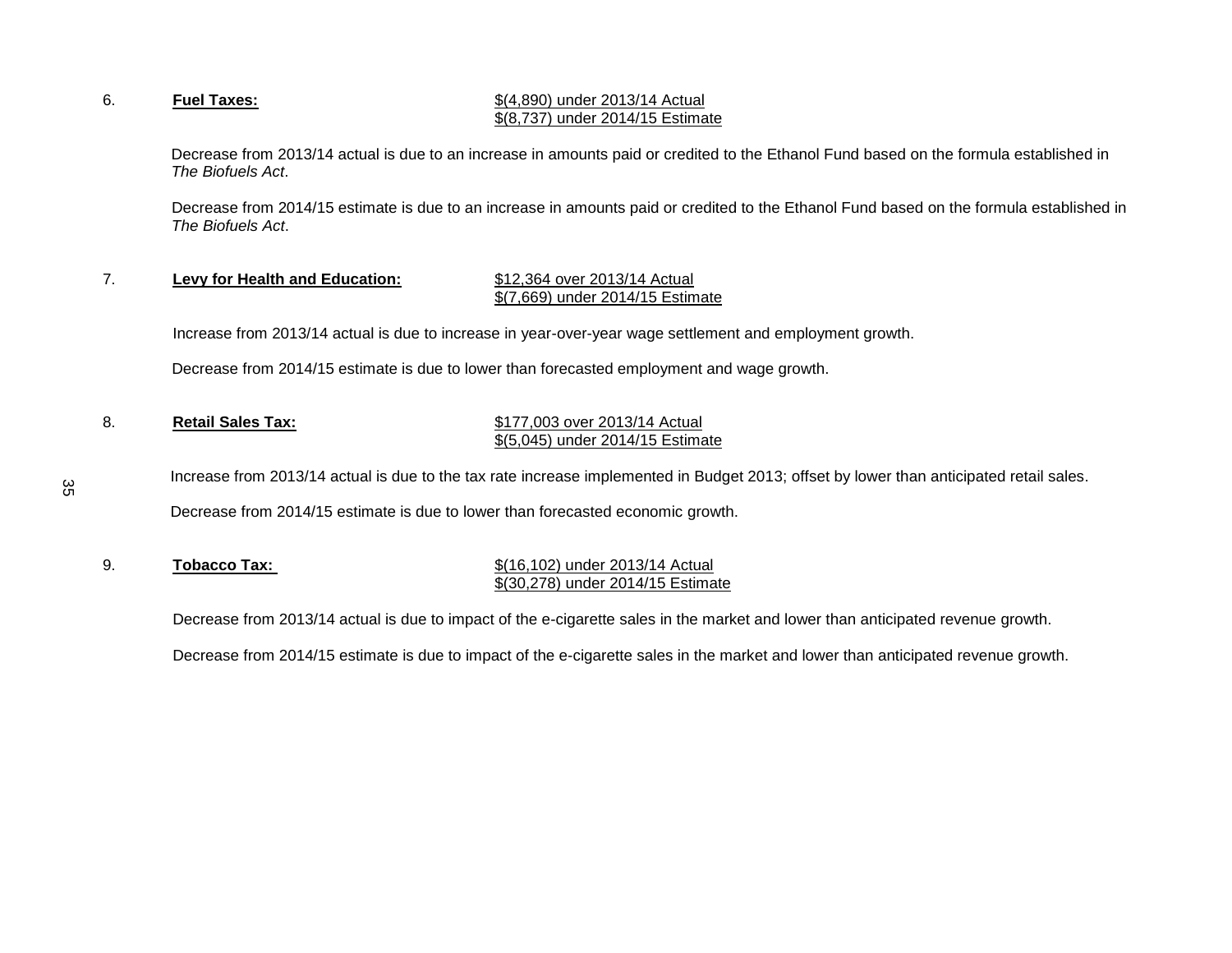#### 10. **Recovery of Prior Year's Expenditures:** \$(12,011) under 2013/14 Actual \$5,127 over 2014/15 Estimate

This account reflects the recognition in the current year of revenue arising from the credit adjustment to expenditures made in a prior year for all government departments. Prior year credit adjustments are accounted for on a prospective basis recognized as revenue in the year the adjustment becomes known and is measurable.

Decrease from 2013/14 actual is primarily due to year-over-year differences in adjustments to expenditure accruals and unanticipated refunds.

Increase from 2014/15 estimate is primarily due to adjustments to prior years' expenditure accruals and unanticipated refunds.

#### 11. **Equalization:** \$(49,279) under 2013/14 Actual

Decrease from 2013/14 actual is due to the federal funding formula introduced in 2009/10 that caps provincial fiscal capacity and limits annual growth in total program payments to a three-year moving average of nominal GDP growth.

#### 12. **Canada Health Transfer:** \$77,280 over 2013/14 Actual \$10,880 over 2014/15 Estimate

Increase from 2013/14 actual is primarily due to growth in a cash transfer that is allocated on an equal per capita basis beginning in 2014/15.

Increase from 2014/15 estimate is due to Finance Canada adjustments to previous year data used to estimate payments in 2011-2014.

#### 13. **Canada Social Transfer:** \$18,517 over 2013/14 Actual

The Canada Social Transfer (CST) provides support to provinces and territories for social services, child care programming and postsecondary education. The 2007 federal budget moved the program to an equal per capita cash allocation methodology.

Increase from 2013/14 actual is due to revisions to the population data used to derive provincial CST entitlements.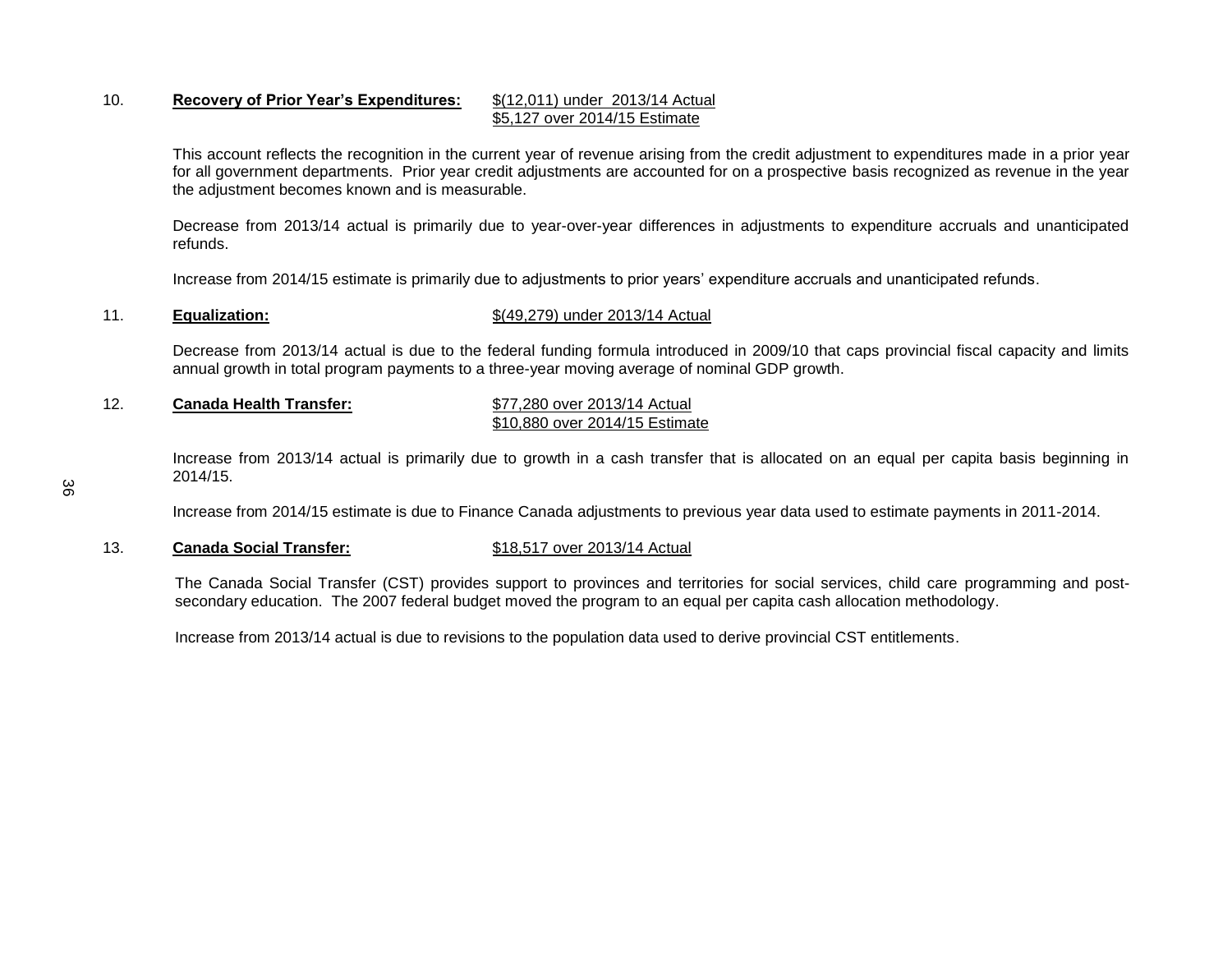#### **Manitoba Finance**

**Five-Year Operating Expenditure and Staffing Summary by Main Appropriation for the fiscal years ended March 31, 2011 to March 31, 2015\***

|                             |                                                    | 2010/11     |         |             | 2011/12 |             | 2012/13 |             | 2013/14 |             | 2014/15 |  |
|-----------------------------|----------------------------------------------------|-------------|---------|-------------|---------|-------------|---------|-------------|---------|-------------|---------|--|
|                             | <b>Main Appropriation</b>                          | <b>FTEs</b> | \$000s  | <b>FTEs</b> | \$000s  | <b>FTEs</b> | \$000s  | <b>FTEs</b> | \$000s  | <b>FTEs</b> | \$000s  |  |
| Finance:<br>$07 - 1$        | <b>Corporate Services</b>                          | 51.48       | 4,488   | 52.23       | 4,580   | 52.23       | 4,814   | 55.00       | 5,217   | 55.00       | 4,844   |  |
| $07 - 2$                    | <b>Fiscal and Financial Management</b>             | 342.35      | 29,393  | 342.40      | 26,751  | 342.40      | 26,177  | 326.20      | 28,447  | 326.00      | 29,935  |  |
| $07 - 3$                    | <b>Treasury Board Secretariat</b>                  | 87.00       | 8,490   | 86.00       | 8,464   | 86.00       | 8,695   | 85.00       | 8,903   | 85.00       | 8,309   |  |
| $07 - 4$                    | Priorities and Planning                            | 16.00       | 2,338   | 16.00       | 2,181   | 16.00       | 2,176   | 16.00       | 2,203   | 16.00       | 2,034   |  |
| $07 - 5$                    | <b>Costs Related to Capital Assets</b>             |             | 3,101   |             | 2,980   |             | 2,834   |             | 2,709   |             | 2,630   |  |
|                             | <b>Total Departmental Operating Appropriations</b> | 496.83      | 47,810  | 496.63      | 44,956  | 496.63      | 44,696  | 482.20      | 47,479  | 482.00      | 47,752  |  |
| $07 - 6$                    | Net Tax Credit Payments                            |             | 46,347  |             | 47,609  |             | 26,601  |             | 13,133  |             | 19,908  |  |
| $07 - 7$                    | Public Debt (Statutory)                            |             | 233,200 |             | 236,411 |             | 233,511 |             | 280,071 |             | 199,931 |  |
| <b>Total Appropriations</b> |                                                    | 496.83      | 327,357 | 496.63      | 328,976 | 496.63      | 304,808 | 482.20      | 268,683 | 482.00      | 267,591 |  |

<span id="page-52-0"></span>\* Adjusted figures reflect historical data on a comparison basis in those appropriations affected by a re-organization during the years under review.

- i 2013/14: 07-2 Fiscal and Financial Management reflects the transfer of the Financial Institutions Regulation Branch (FIRB) to the Manitoba Financial Services Agency effective October 1, 2012.
- ii 2014/15: 07-1 Corporate Services reflects transfer of the Public Utilities Board to Finance from Tourism, Culture, Heritage, Sport and Consumer Protection and transfer of the Disabilities Issues Office to Family Services.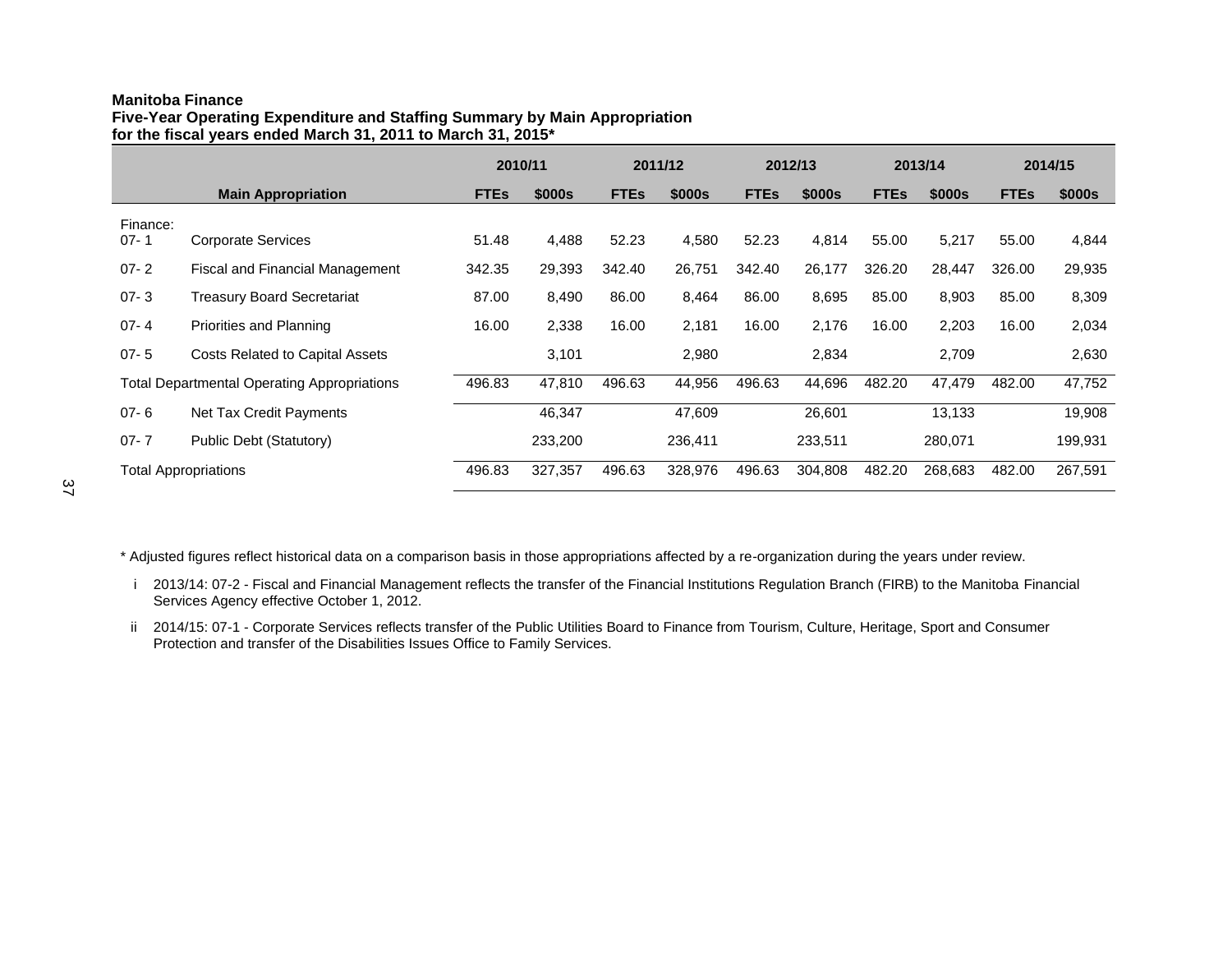# **PERFORMANCE REPORTING**

The following section provides information on key performance measures for the department for the 2014/15 reporting year. This is the 10th year in which all Manitoba government departments have included a Performance Measurement section in a standardized format in their annual reports.

Performance indicators in departmental annual reports are intended to complement financial results and provide Manitobans with meaningful and useful information about government activities and their impact on the province and its citizens.

For more information on performance reporting and the Manitoba government, visit [www.manitoba.ca/performance.](http://www.manitoba.ca/performance)

Your comments on performance measures are valuable to us. You can send comments or questions to [mbperformance@gov.mb.ca.](mailto:mbperformance@gov.mb.ca)

<span id="page-53-0"></span>

| What is being<br>measured and using<br>what indicator?                                                                                                                                                                                                  | Why is it important<br>to measure this?                                                                                                                                       | Where are we<br>starting from<br>(baseline<br>measurement)?                                                                                                                                                | <b>What is the 2014/15</b><br>result or most<br>recent available<br>data?                                                                                                                                     | What is the trend<br>over time?                                                                                                                              | <b>Comments/recent</b><br>actions/report links                                             |
|---------------------------------------------------------------------------------------------------------------------------------------------------------------------------------------------------------------------------------------------------------|-------------------------------------------------------------------------------------------------------------------------------------------------------------------------------|------------------------------------------------------------------------------------------------------------------------------------------------------------------------------------------------------------|---------------------------------------------------------------------------------------------------------------------------------------------------------------------------------------------------------------|--------------------------------------------------------------------------------------------------------------------------------------------------------------|--------------------------------------------------------------------------------------------|
| The province's credit<br>rating or credit<br>worthiness.                                                                                                                                                                                                | Impacts the<br>province's ability to<br>borrow at a cost-<br>effective rate. An<br>important<br>consideration for<br>investor's in Manitoba<br>bonds and other<br>securities. | Ratings as at March<br>31, 2002 were:<br>Aa3 (Stable)<br>Moody's<br><b>Investor's Service</b><br>AA- (Stable)<br>$\bullet$<br>Standard &<br>Poor's<br>A (Stable)<br>Dominion Bond<br><b>Rating Service</b> | Ratings as at March<br>31, 2015 were:<br>• Aa1 (Negative)<br>Moody's<br><b>Investor's Service</b><br>• AA (Stable)<br>Standard &<br>Poor's<br>A (high)<br>$\bullet$<br>Dominion Bond<br><b>Rating Service</b> | Stable:<br>Manitoba's ratings<br>have been<br>consistent over the<br>last six years.<br>Manitoba has had<br>six credit rating<br>improvements since<br>2002. | Updates since March<br>31, 2015 will be noted<br>in the 2015-2016<br>Annual Report.        |
| Unqualified or clean<br>audit opinion.<br>The audit proves<br>compliance with rules<br>and integrity of<br>government<br>departments.<br>Indicates that<br>government has fairly<br>and accurately<br>presented its<br>summary financial<br>statements. | Maintains the financial<br>reputation of<br>Manitoba and is an<br>important tool in<br>ensuring<br>transparency.                                                              | 2008/09 Public<br>Accounts -<br>Unqualified audit<br>opinion.                                                                                                                                              | 2013/14 Public<br>Accounts -<br>Unqualified audit<br>opinion.                                                                                                                                                 | Stable:<br>Unqualified opinions                                                                                                                              | <b>Updates since March</b><br>31, 2015 will be noted<br>in the 2015-2016<br>Annual Report. |